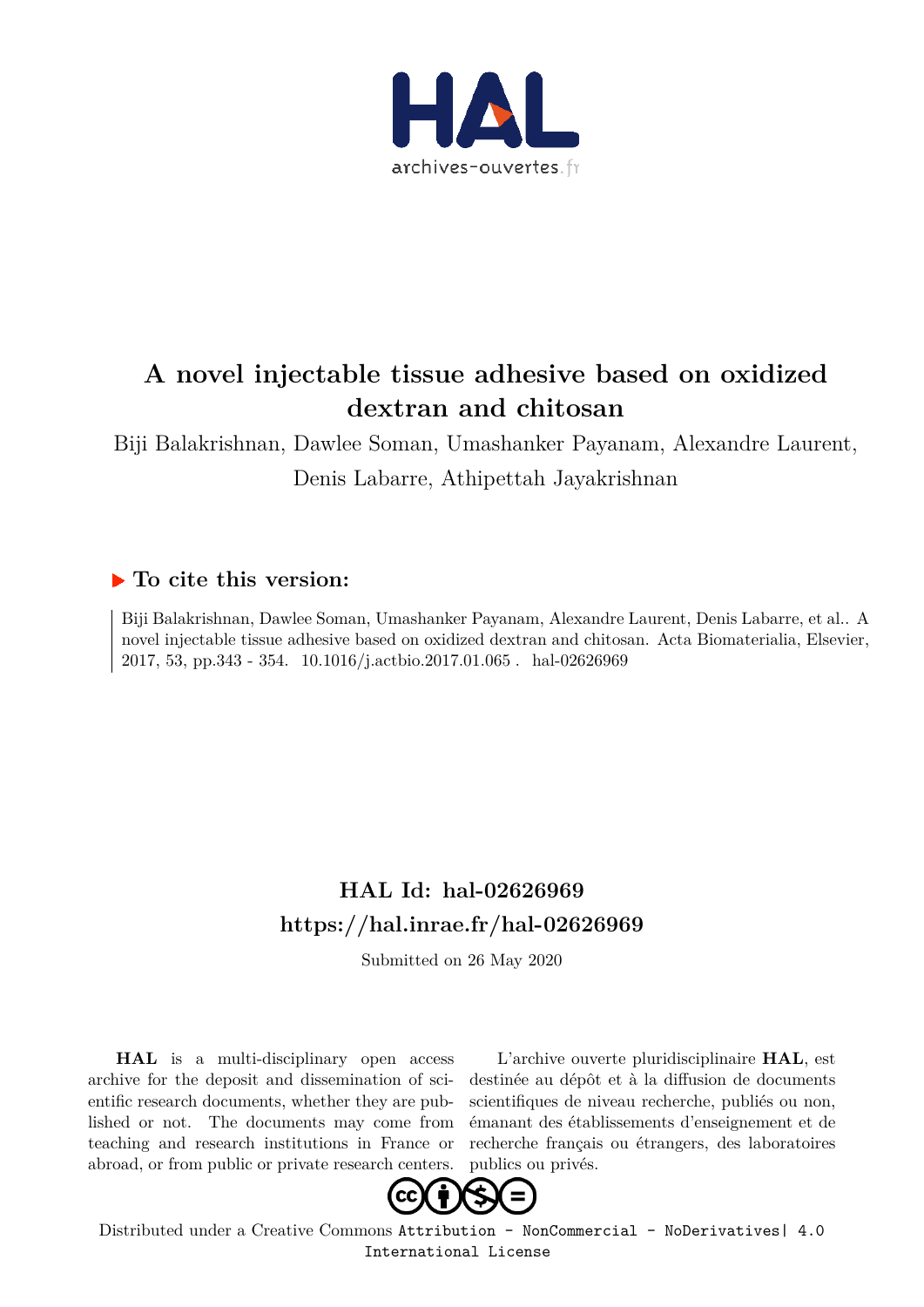### Accepted Manuscript

A Novel Injectable Tissue Adhesive Based on Oxidized Dextran and Chitosan

Biji Balakrishnan, Dawlee Soman, Umashanker Payanam, Alexandre Laurent, Denis Labarre, Athipettah Jayakrishnan

| PII:                  | S1742-7061(17)30074-0                          |
|-----------------------|------------------------------------------------|
| DOI:                  | http://dx.doi.org/10.1016/j.actbio.2017.01.065 |
| Reference:            | ACTBIO 4700                                    |
| To appear in:         | Acta Biomaterialia                             |
| Received Date:        | 17 August 2016                                 |
| <b>Revised Date:</b>  | 6 January 2017                                 |
| <b>Accepted Date:</b> | 23 January 2017                                |



Please cite this article as: Balakrishnan, B., Soman, D., Payanam, U., Laurent, A., Labarre, D., Jayakrishnan, A., A Novel Injectable Tissue Adhesive Based on Oxidized Dextran and Chitosan, *Acta Biomaterialia* (2017), doi: http:// dx.doi.org/10.1016/j.actbio.2017.01.065

This is a PDF file of an unedited manuscript that has been accepted for publication. As a service to our customers we are providing this early version of the manuscript. The manuscript will undergo copyediting, typesetting, and review of the resulting proof before it is published in its final form. Please note that during the production process errors may be discovered which could affect the content, and all legal disclaimers that apply to the journal pertain.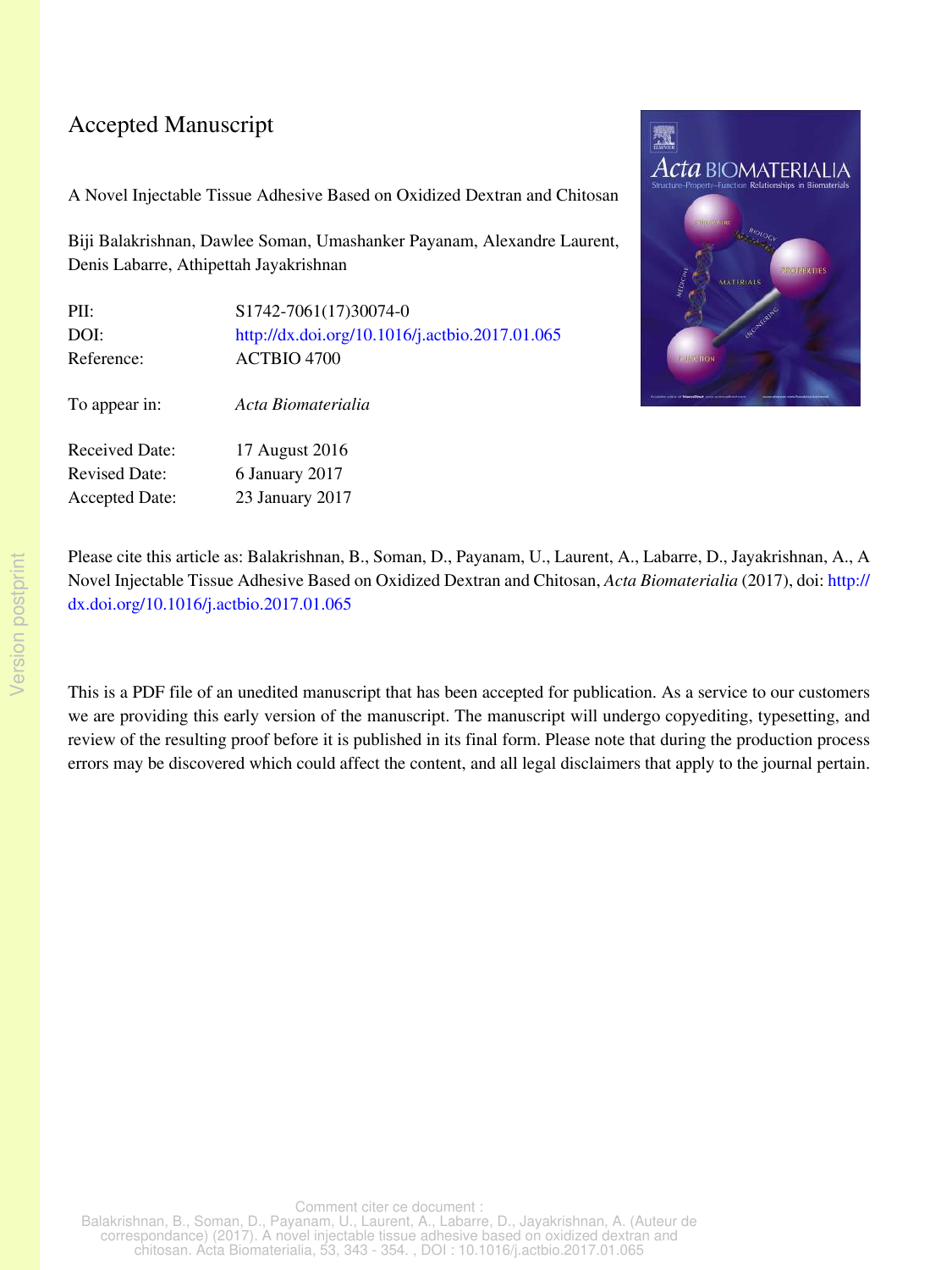#### **A Novel Injectable Tissue Adhesive Based on Oxidized Dextran and**

#### **Chitosan\***

Biji Balakrishnan<sup>b</sup>, Dawlee Soman<sup>c†</sup>,Umashanker Payanam<sup>c</sup>, Alexandre Laurent<sup>d</sup>, Denis Labarre<sup>e</sup>, Athipettah Jayakrishnan<sup>a\*</sup>

 *<sup>a</sup>*Corresponding author; *Biomaterials Laboratory, Department of Biotechnology, Bhupat and Jyoti Mehta School of Biosciences, Indian Institute of Technology Madras, Chennai, Tamil Nadu 600 036, India. Email: ajk@iitm.ac.in. Tel : 91-44-2257-4129* 

*<sup>b</sup>Department of Biosciences & Bioengineering, Indian Institute of Technology Bombay, Mumbai, Maharashtra 400 076, India.* 

*c In Vivo Models and Testing Division, BMT Wing, Sree Chitra Tirunal Institute for Medical Sciences & Technology, Thiruvanthapuram, Kerala 695012, India.* 

*<sup>d</sup>Centre de Rechercheen Imagerie Interventionnelle (Cr2i) APHP-INRA, Bâtiment 402, Domaine de Vilvert 78352 Jouyen Josas, Cedex, France*.

*<sup>e</sup>Centred'Etudes Pharmaceutiques, UMR CNRS 8612, Université Paris-Sud, 5 rue J.B. Clément, 92296 Chatenay-Malabry Cedex, France.* 

#### **Abstract**

A surgical adhesive that can be used in different surgical situations with or without sutures is a surgeons' dream and yet none has been able to fulfill many such demanding requirements. It was therefore a major challenge to develop an adhesive biomaterial that stops bleeding and bond tissues well, which at the same time is non-toxic, biocompatible and yet biodegradable, economically viable and appealing to the surgeon in terms of the simplicity of application in complex surgical situations. With this aim, we developed an *in situ* setting adhesive based on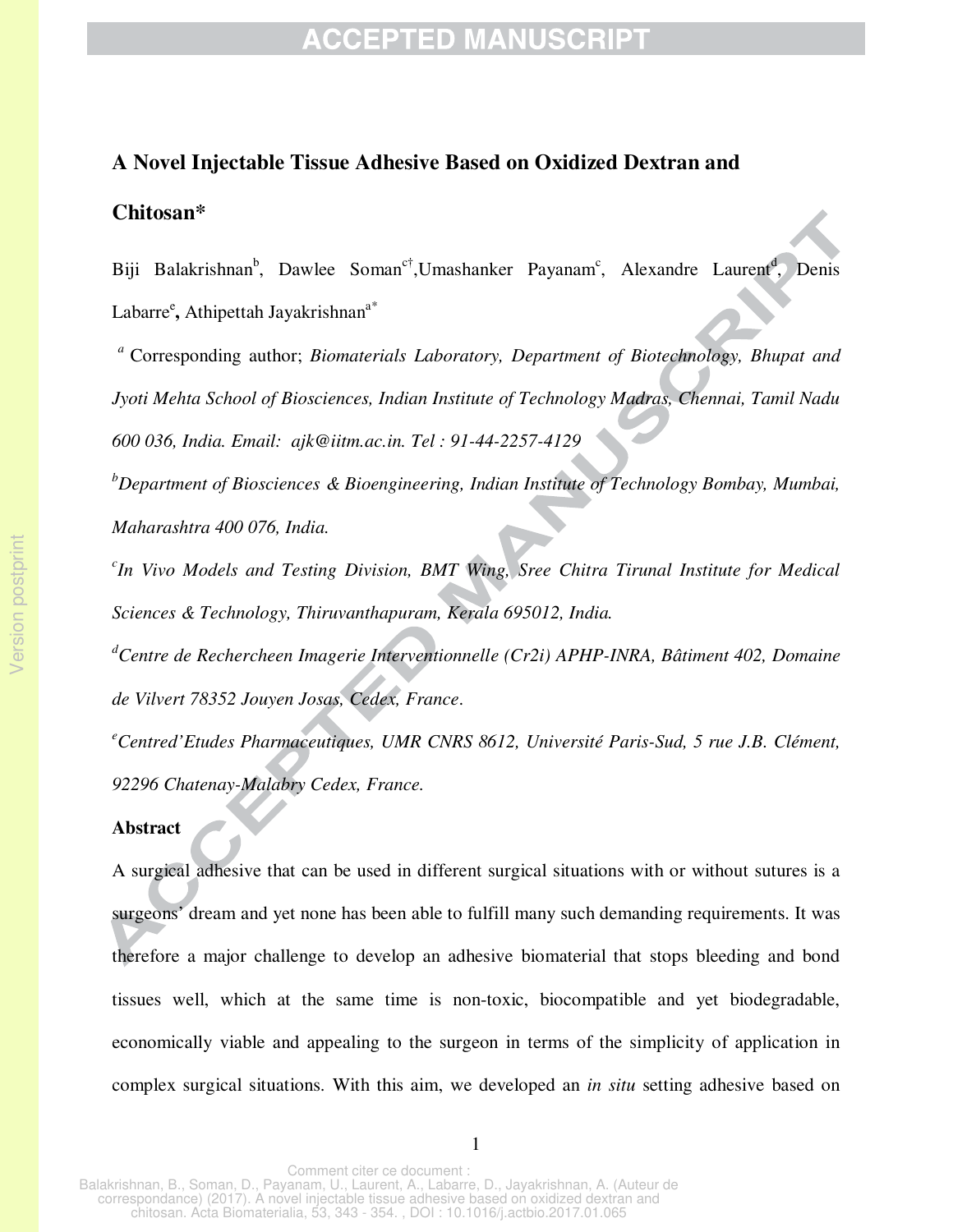biopolymers such as chitosan and dextran. Dextran was oxidized using periodate to generate aldehyde functions on the biopolymer and then reacted with chitosan hydrochloride. Gelation occurred instantaneously upon mixing these components and the resulting gel showed good tissue adhesive properties with negligible cytotoxicity and minimal swelling in phosphate buffered saline (PBS). Rheology analysis confirmed the gelation process by demonstrating storage modulus having value higher than loss modulus. Adhesive strength was in the range 200-  $400 \text{ gf/cm}^2$  which is about 4-5 times more than that of fibrin glue at comparable setting times. The adhesive showed burst strength in the range of 400-410 mm of Hg which should make the same suitable as a sealant for controlling bleeding in many surgical situations even at high blood pressure. Efficacy of the adhesive as a hemostat was demonstrated in a rabbit liver injury model. Histological features after two weeks were comparable to that of commercially available BioGlue*®* . The adhesive also demonstrated its efficacy as a drug delivery vehicle. The present adhesive could function without the many toxicity and biocompatibility issues associated with such products.

Keywords: Tissue adhesive, injectable, hemostat, dextran, chitosan

CONT

\*The work reported in this publication is protected by one or more patents: *EP Patent, 2,231,134, 2010, W.O. Patent, WO/2009/072,146, 2009, US Patent Appl., 12/746,625, 2008.*  † deceased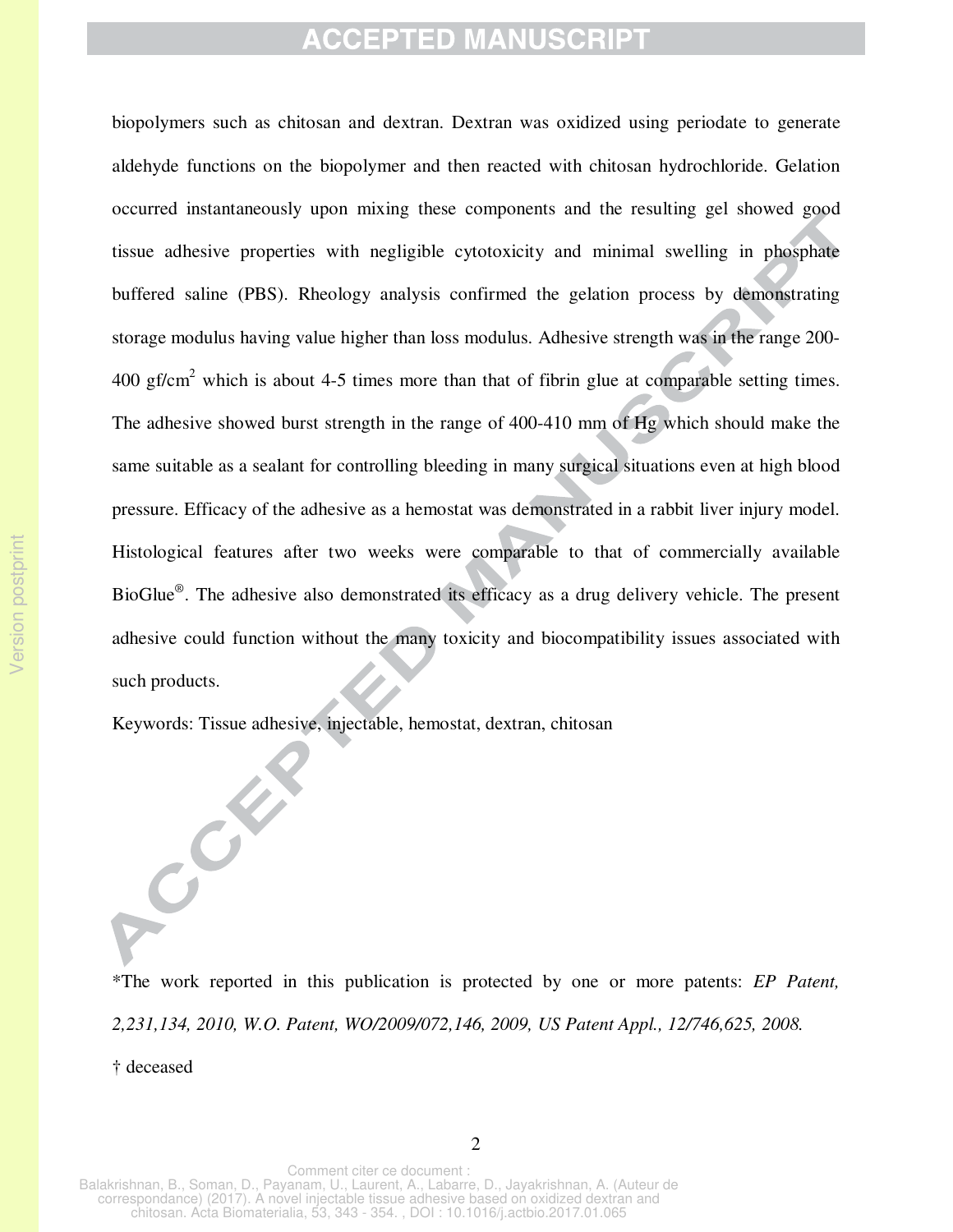#### **1. Introduction**

 wounds. Having such multipurpose advantages, the tissue adhesives have been explored as Recent advancements in wound management have led to the development of various tissue adhesives that could possibly address the problems associated with the traditional sutures, staples and wirings, in terms of lengthy application time, additional tissue damage, immunological response and insufficient prevention of fluid or gas leakage of challenging hemostats, as drug delivery systems for the delivery of bioactive agents, sealants to prevent fluid or gas loss from the body, and as wound dressings [1,2]. Besides this, tissue adhesives have also been employed for fixation of surgical meshes for hernia repair [3], treatment of meniscus tears [4], abdominoplasty [5], plastic surgery [6] and as bone cements [7]. Though there are numerous tissue adhesives commercially available, none of them is completely devoid of shortcomings. Fibrin glue appeared to be the first successful surgical adhesive marketed as Tissucol®, Beriplast<sup>®</sup>, Bolheal<sup>®</sup> and Biocol<sup>®</sup>, but its wide usage is restricted due to poor tissue adhesion, low strength and greater chances of contaminations with HIV and Prion [8,9]. Cyanoacrylate glues (eg: Histoacryl<sup>®</sup>) also attracted the attention of the medical community due to their bonding strength and ability to bond in wet environments, but problems with cell toxicity, foreign body reaction, burning sensation in the application area and low tensile strength limited their use [10-13]. The GRF glue based on gelatin, resorcinol and formaldehyde [14] and the FDA approved Bioglue<sup>®</sup> consisting of bovine serum albumin and glutaraldehyde [15] are associated with formaldehyde and glutaraldehyde toxicity [16]. Attempts have been made to crosslink gelatin using various other compounds such as carbodiimides, polyepoxy compounds and naturally occurring molecules such as genipin in order to overcome the cytotoxic nature of formaldehyde and glutaraldehyde [17-18], but ended up with long setting times [19]. The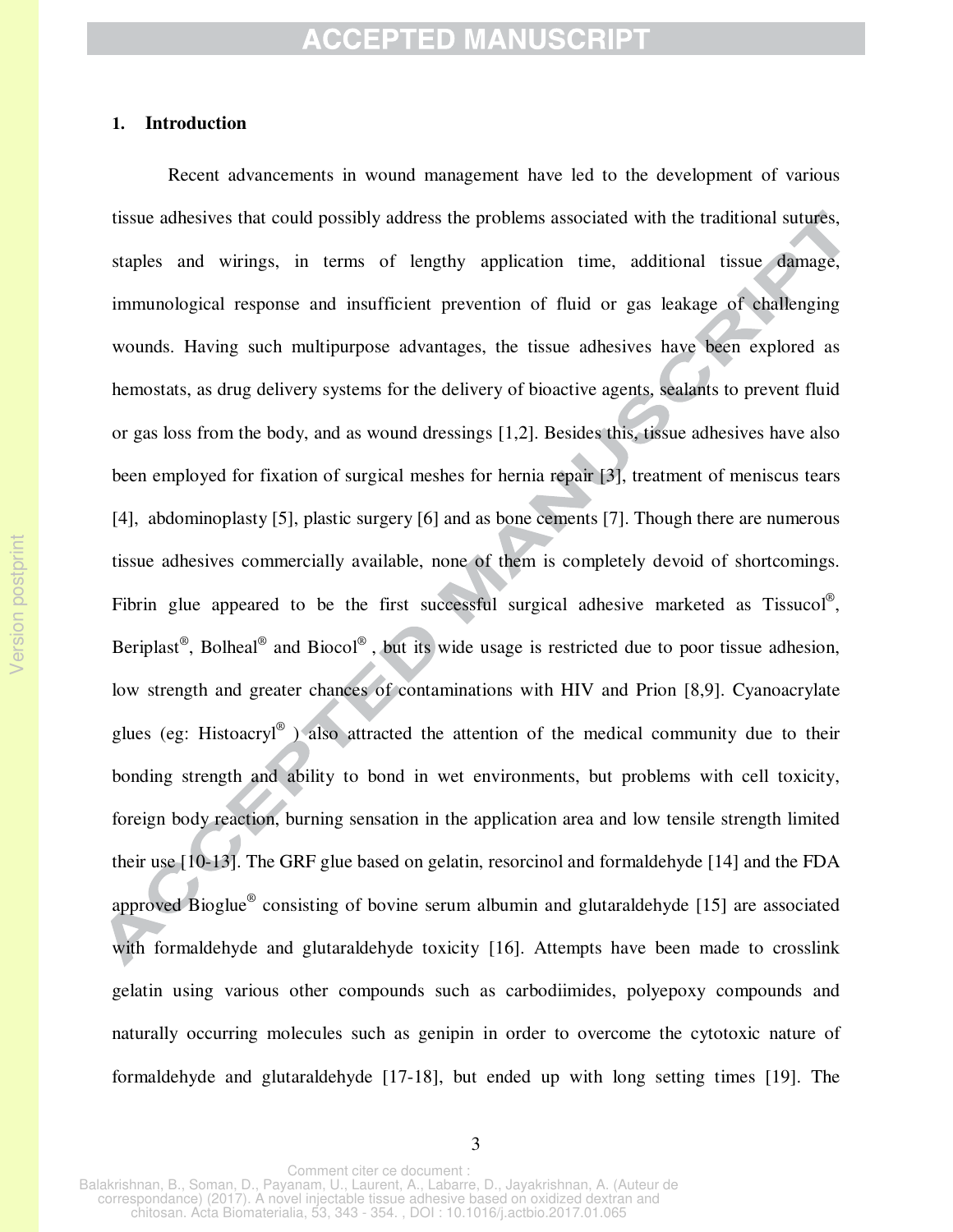preparation of mussel adhesive protein (MAP) based wet tissue adhesive is tedious, employs less efficient protein isolation and purification methods [20]. MAP mimicking systems prepared by inclusion of catechol groups to the polymers require oxidizing agents such as hydrogen peroxide, sodium periodate or enzymes such as horseradish peroxidase or mushroom tyrosinase for the polymerization of dopamine to give adhesive property [21-23]. While polyethylene glycols (PEG) based tissue sealants demonstrate fast setting, good adhesion and tissue compatibility, their preparation requires extensive chemical manipulations; functionalization with thiol and maleimide [24], nitrodopamine [25], or amine groups followed by cross-linking with dextran dialdehyde [26], tyramine followed by grafting with chitosan etc [27]. Moreover, when used as a sealant in closed cavities, these sealants create pressure build up on surrounding tissues due to their high swelling ratio [30]. PEG-based photopolymerizable sealants (FocalSeal™) require UV illumination and long curing times limit their use in many clinical applications such as in hemorrhages [31]. Low internal strength, tendency to crystallize making it brittle and non biodegradability are other limitations of PEG-based sealants [25, 30]. Various strategies employed for the preparation of tissue adhesives and its various applications have been described in detail elsewhere [1-7, 31-33].

There are numerous unmet challenges in the making of an ideal functional tissue sealant that works in a variety of surgical settings. An important requirement of tissue adhesive is the rapid formation of a strong bond on the tissue without retarding wound healing. The ideal tissue adhesive would be safe and biodegradable so that no risks would be incurred by its use or the presence of its metabolites. Ease of preparation, application, sterilizability, good tissue bonding characteristics and low cost are some of the features of a good adhesive. Based on all these criteria, we demonstrate here a rapidly setting biopolymers-based surgical adhesive without any

4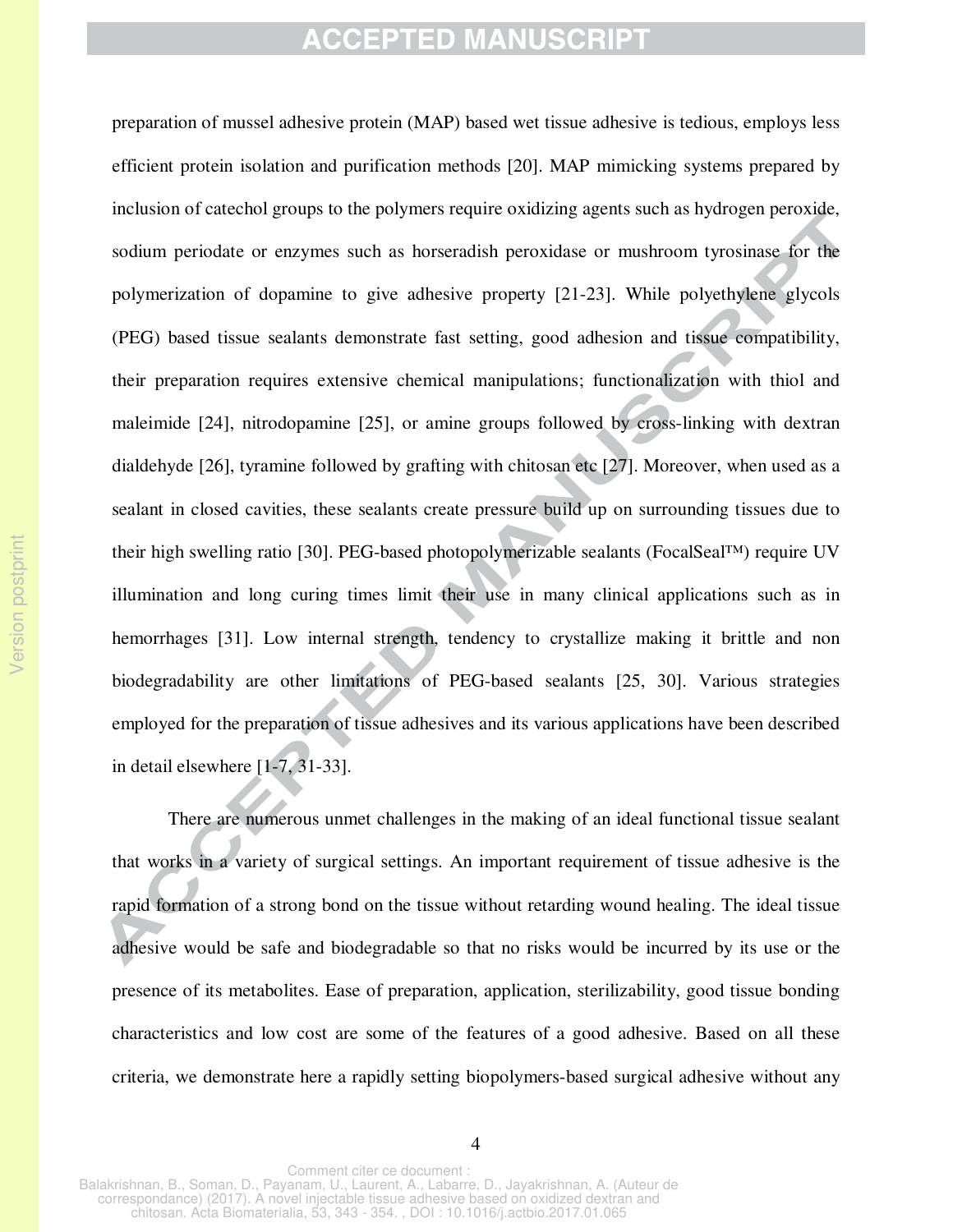extraneous toxic cross-linking agents, photoinitiator or enzymes, and is rather simple, inexpensive, non-toxic, biocompatible, and biodegradable that can be used in a variety of clinical situations. Naturally occurring polymers such as dextran and chitosan were chosen based on their industrial availability, purity, non-toxicity, biodegradability, ease of chemical modification and general behavior in the biological milieu. Both biopolymers have a long history of use in humans. The strategy employed was to manipulate one biopolymer in such a way that it enters into a chemical reaction with the other resulting in the formation of the adhesive. In this regard, periodate oxidized dextran (DDA) was reacted with chitosan hydrochloride (ChitHCl) leading to *in situ* gelation via Schiff's base formation. The system was evaluated for its bonding and burst strengths *in vitro*. Its ability to function as a drug delivery vehicle was examined *in vitro* using a model drug such as 5-fluorouracil (5-FU) and a model protein such as bovine serum albumin. The hemostatic potential of the adhesive was evaluated in a rabbit liver parenchymal injury model.

#### **2. Materials and Methods**

#### *2.1. Materials*

Chitosan (Viscosity average molecular weight 311 kDa, degree of deacetylation 74%) was a gift from Central Institute of Fisheries and Technology, Cochin, India. Dextran (from *Leuconostoc mesenteroides,* M.W 500 kDa), sodium metaperiodate, FITC albumin, and 5-FU were purchased from Sigma Chemical Co., St. Louis, MO, USA. Dialysis tubing (Spectra/Por®, MWCO 3500) was from Spectrum Laboratories Inc., CA, USA. Fibrin glue, Reliseal® was purchased from Reliance Life sciences, Mumbai, India. Phosphate buffered saline (PBS, pH 7.4, 0.1 M) was prepared by dissolving 17.97 g di-sodium hydrogen phosphate, 5.73 g monosodium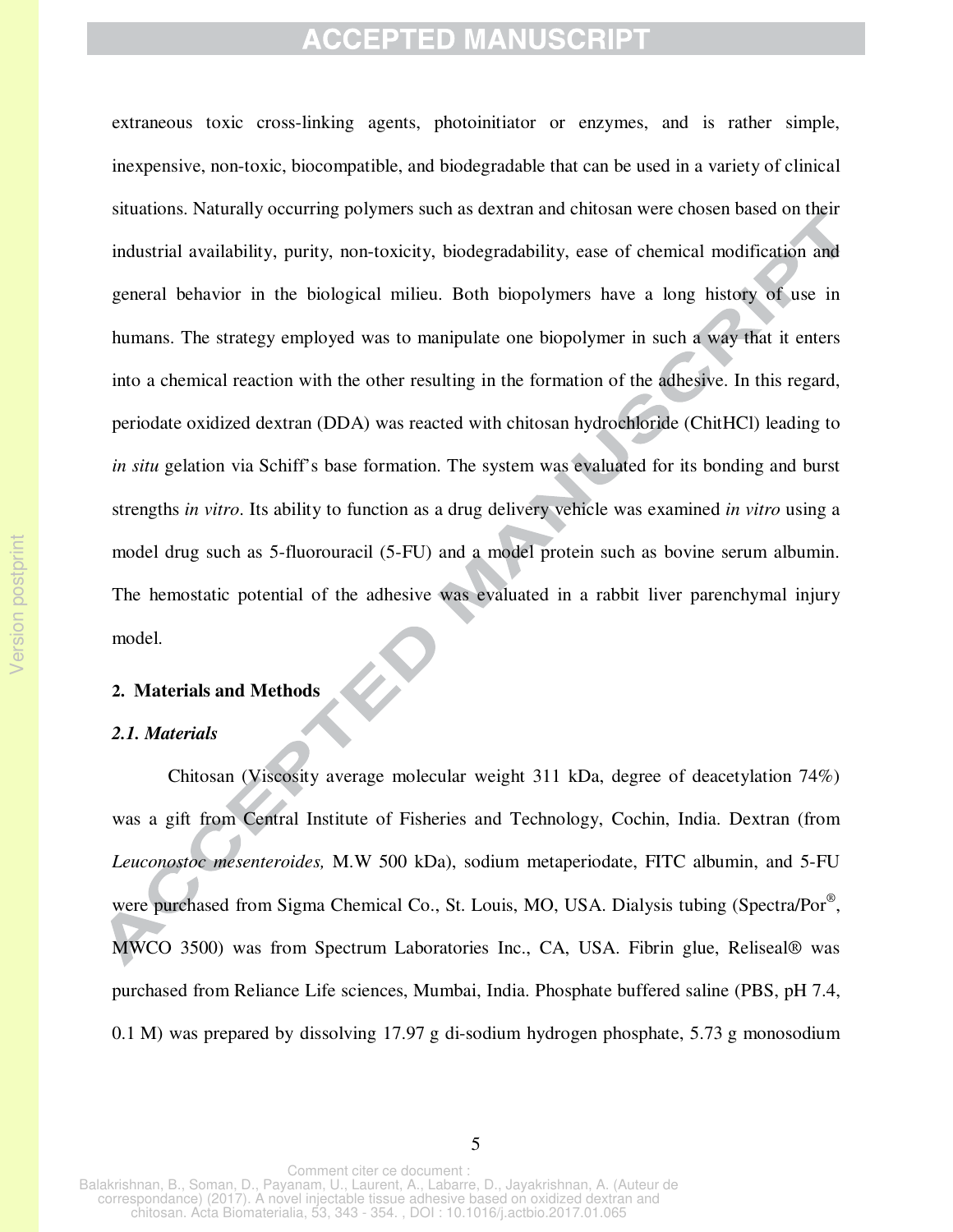hydrogen phosphate and 9 g sodium chloride in 1 L distilled water. All other reagents were of analytical or equivalent grade.

#### *2.2. Methods*

#### *2.2.1. Preparation of Chitosan Hydrochloride (ChitHCl)*

ChitHCl was prepared by the method of Austin and Sennett [34]. Chitosan (10 g) dispersed in 100 mL of 60% ethanolic HCl was kept stirring magnetically for 3 h at 20 ºC. The hydrochloride salt thus formed was then filtered off, washed extensively with acetone-water mixture (6:2) and dialysed against milli Q water until the dialysate reached neutral pH. The product was then freeze dried and stored at 4 ºC until use. Approximate yield of ChitHCl was 14 g (0.88 mole acid per mole Chitosan).

### *2.2.2. Preparation of Dextran Dialdehyde (DDA)*

 Into 5 g dextran, dissolved in 100 mL distilled water, sodium metaperiodate of varying equivalents was added so as to obtain oxidized DDA of different degrees of oxidation. The reaction was allowed to proceed at 20 °C for 6 h in the dark with constant stirring. The degree of oxidation was found by determining the concentration of periodate left unconsumed by iodometry after 6 h [35]. Briefly, a 5 mL aliquot of the reaction mixture was neutralized with 10 mL of 10 wt% sodium bicarbonate solution, and iodine was liberated by the addition of 20 % potassium iodide solution (2 mL). After keeping in dark for 15 min, the liberated iodine was titrated with standardized sodium thiosulphate solution using starch as the indicator. After reaction, solutions were dialyzed against distilled water (2.5 L) for 48 h with several changes of water till the dialyzate was periodate-free. The absence of periodate was checked by adding a 0.5 mL aliquot of the dialyzate to 0.5 mL of a 1 wt  $\%$  solution of silver nitrate and ensuring the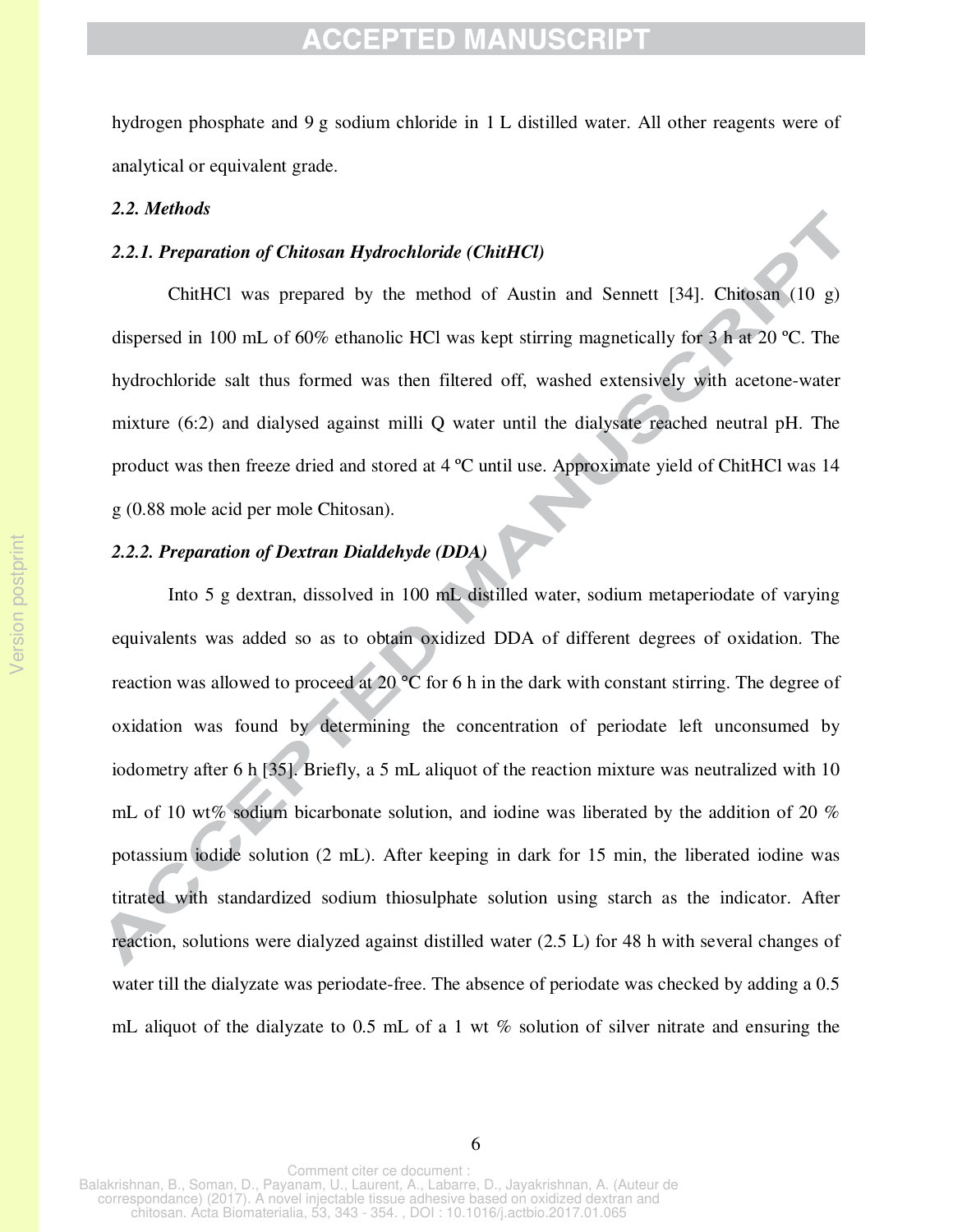absence of any precipitate. The dialyzate was then freeze dried. Typical yield of the oxidized products ranged from 80 to 90 %.

#### *2.2.3. Viscosity Measurements*

Viscosities of ChitHCl and DDA solutions were measured using a Brookfield Viscometer Model DV-II (Brookfield, USA), Spindle No. S-31 in a small sample adaptor at 37 °C at 50 rpm.

### *2.2.4. Preparation of DDA-ChitHCl Gel and Gelling Time Measurements*

 DDA of different percentage oxidation was made to react with ChitHCl to form the crosslinked gel. Into 1 mL of DDA (5, 10 or 15 wt% solution in PBS) 1 mL of ChitHCl (5 or 10 wt% solution in milliQ water) was added in a 15 mL flat bottom vial (diameter 26 mm) and stirred using a Teflon magnetic stir bar (diameter 5 mm, length 10 mm at 50 rev/min). Gelling time was noted as the time required for the stir bar to stop using a stop watch. All the gelling experiments were carried out at 37°C. A 5 wt% solution of ChitHCl in MilliQ water and a 10 wt% solution of DDA in 0.1 M PBS were prepared and kept at 37 °C in water bath in sterile polypropylene centrifuge tubes. Solutions were aspirated into the syringes before application. The gelation time of the two-component glue was also tested in an Actalyke ACT tester in G-ACT tubes in every time before the solution was applied on animals in order to assess the gelling time.

### *2.2.5. Rheology analysis*

Rheology analysis of hydrogel was done using parallel plate geometry in a Physica MCR 301 rheometer (AntonPaar, Graz, Austria) and analyzed using Rheoplus/32 software version V3.21 (Anton Paar, Graz, Austria). The hydrogels (10 mm diameter and 5 mm thickness) were incubated with PBS at 37 °C for 1 h before strain and frequency sweep analysis, and placed on the lower plate of the rheometer. Gap size was kept as 4.5 mm. The strain sweep was performed

7

chitosan. Acta Biomaterialia, 53, 343 - 354. , DOI : 10.1016/j.actbio.2017.01.065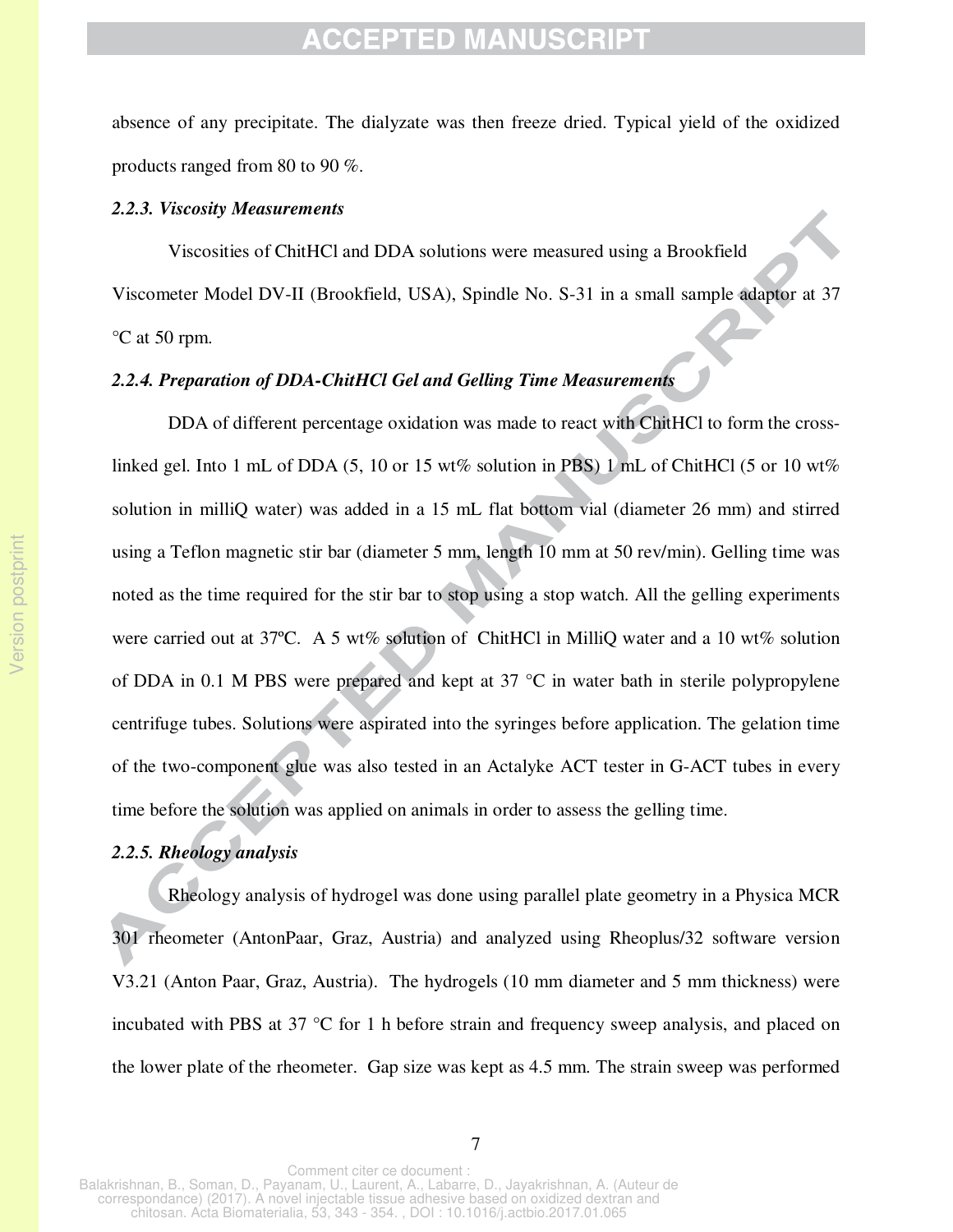at constant frequency 1 rad/s to see the strain range in which the gels showed linear visco-elastic behavior with the storage (G') and loss (G") moduli of gels independent of strain. The frequency sweep was performed by varying the angular frequency from 1 to 100 rad s<sup>-1</sup> at 1% strain. For time sweep analysis, the mixing of 0.5 mL each of DDA (10 wt%) and ChitHCl (5 wt %) were done at the lower plate of the rheometer and moduli was noted as function of time at a frequency 1 rad/s and 1% strain. Time sweep analysis of gels prepared and incubated in PBS for 1 h at 37 °C was also performed at 1% strain and angular frequency of 1 rad/s.

#### *2.2.6. Swelling analysis*

One half mL 10 wt% DDA (5, 50, 90% oxidized) and one half mL ChitHCl solution (5 wt % solution in water) were mixed using a vortex mixer in a glass vial of 15 mL capacity and allowed to form gel of approximately 26 mm diameter and 20 mm thickness. It was then kept for 10 min at 37°C and 5 mL of PBS (0.1 M, pH 7.4) was added to the gel and incubated at 37 °C. At regular intervals of time, the weight of the gel was noted after removing PBS using Pasteur pipette. The percentage swelling was calculated using the equation:

Swelling  $(\%) = \frac{(w(e) - w(0))}{w(0)} \times 100$ 

Where the  $W(t)$  is weight of swollen gel at time (t) and  $W(0)$  is the weight of lyophilized gel before swelling.

### *2.2.7. Degradation studies*

The degradability of gel was evaluated by measuring the change in weight of gels at regular time intervals, after incubation with PBS at 37 °C. Concisely, 0.5 mL each of DDA (10 wt%) in PBS and ChitHCl (5 wt%) solution was mixed to obtain gels. After 10 min, 5 mL of PBS was added to the vial and incubated at 37 °C. Degradation was examined by removing the medium after regular intervals of time, followed by freeze-drying the gels and normalizing the values obtained to the initial weight. All the experiments were done in triplicate.

8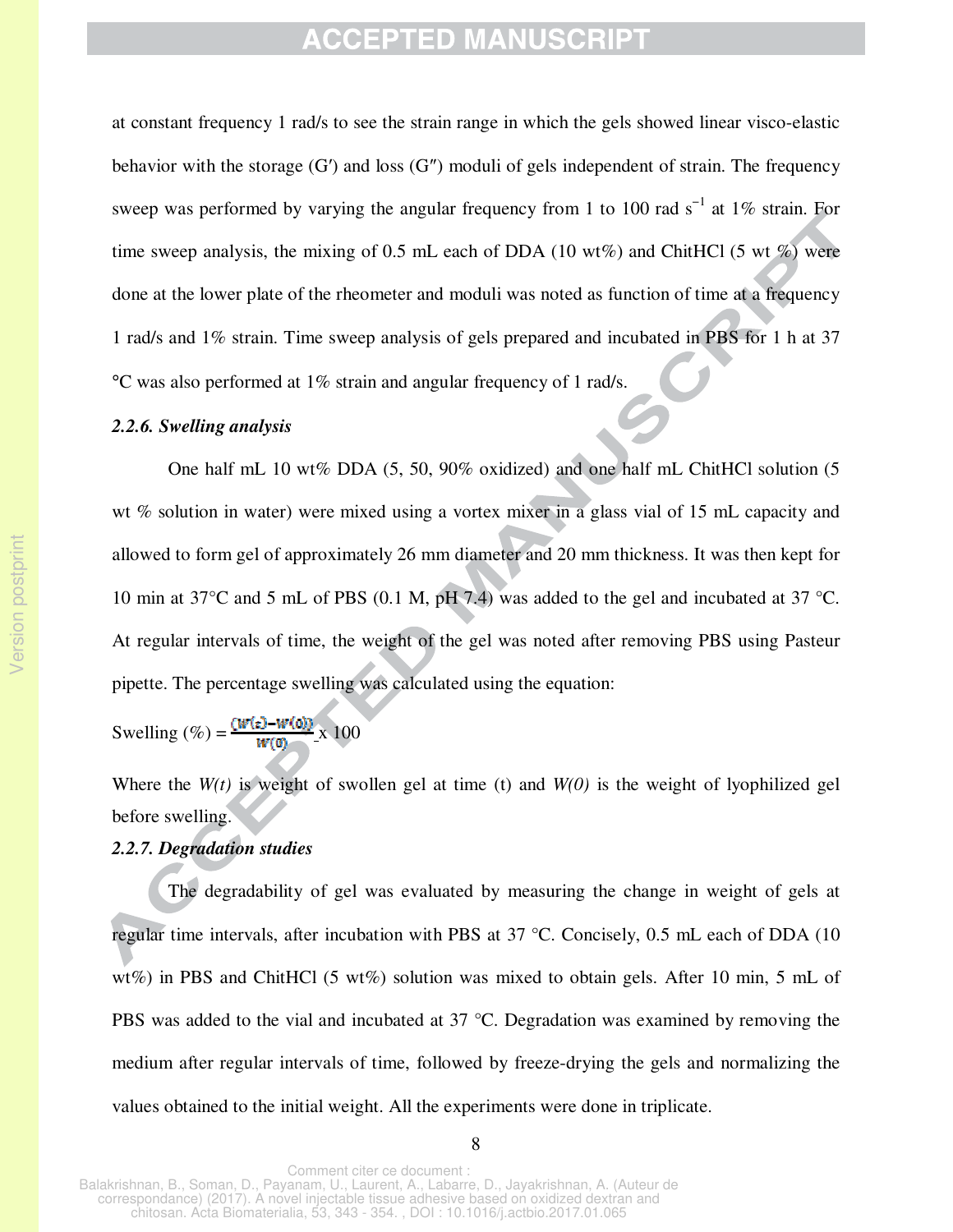#### *2.2.8. Surface and internal morphology analysis*

Surface and internal morphology of DDA-ChitHCl gels were examined by scanning electron microscopy (SEM). Lyophilized gels were cut using a razor blade to expose the inner region, placed on double-sided tape, sputter coated with gold and examined in the microscope (Hitachi, Model S-2400, Japan) for internal structure.

#### *2.2.9. Cytocompatibility evaluation*

*In vitro* cytotoxicity testing was done using the direct contact method with the test sample based on ISO 10993-5 standards. Gels prepared using 50% oxidized DDA (10 wt% solution in PBS) and ChitHCl (5 wt% solution) were lyophilized and subjected to direct contact cytotoxicity evaluation on L929 mouse fibroblast cell lines. Gels which were washed with water after preparation and lyophilized also subjected to tests. Briefly, L929 cells were subcultured from stock culture (National Centre for Cell Sciences, Pune, India) by trypsinization and seeded onto multi-well tissue culture plates (Nunc, Denmark). Cells were fed with Dulbecco's minimum essential medium supplemented with bovine serum and incubated at 37 ºC in 5% carbon dioxide atmosphere. When the cells attained a monolayer, the material was kept in contact with the cells in triplicate. After incubation of cells with test samples at 37 ºC for 24 h, cell culture was examined microscopically (Leica, WILD MPS32, Germany) for cellular response around test samples.

Cytotoxicity of gels was quantitatively assessed by MTT staining assay. Toxicity was evaluated after preparing extract of the material by incubating the gel with media containing serum at an extraction ratio of 0.75 cm<sup>2</sup>/mL for 24 h at  $37 \pm 1$ °C. Cells were cultured in 96-well tissue culture plates and when monolayer was attained, culture medium was removed, rinsed with PBS and 100 µL each of extract of gel, 5 wt % ChitHCl and 10 wt% DDA50 in PBS were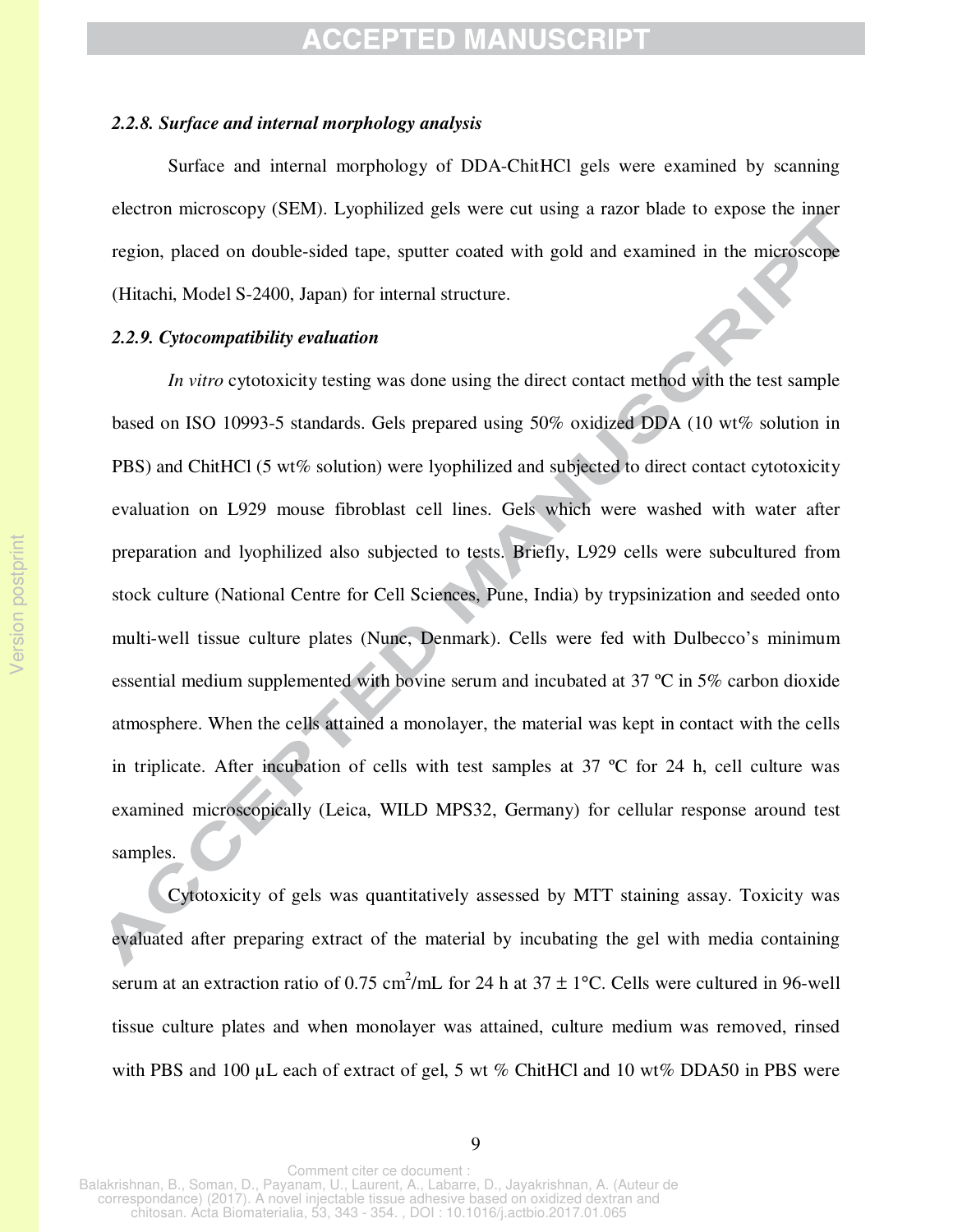and incubated for 15 min at 37 °C in a shaker incubator (Labline Instruments, Melrose Park, added to different wells containing cells. Cells with medium alone served as control. Plates were incubated for 24 h at  $37 \pm 1$ °C, in 5% carbon dioxide atmosphere. After 24 h, the extracts/media were removed and 200 µL of MTT (5 mg/mL) was then added into each well. Plates were wrapped with aluminum foil and incubated at 95% humidified atmosphere at 37 °C for 4 h. After removing the reagent solution and rinsing with PBS, 200 µL of DMSO was added to each well USA). The absorbance of the resulting solution was recorded immediately at 570 nm using automated micro plate reader (Bio-Tek Instruments, Vermont, USA). Reported values are mean of three replicates.

Metabolically active cells (%) = Absorbance  $_{(control)}$ -Absorbance $_{(sample)}$  x 100

İ Absorbance (control)

### *2.2.10. Blood compatibility evaluation*

Blood compatibility evaluation of the hydrogels was carried out using blood from human volunteers which was collected into sodium citrate as the anticoagulant in the ratio 9:1. The hemolytic potential of the material was determined according to the procedure reported by O'Leary and Guess [36]. This was performed to see whether the gel exerts hemolysis when it comes in contact with blood. One mL of citrate anticoagulated human blood was added to 7.5 mL of PBS containing gel or ChitHCl or DDA50 (∼0.15 g) in different test tubes. Equal volume (7.5 mL) of PBS and 0.1 wt% sodium carbonate solution without any material was served as negative and positive control, respectively. Each set of experiments was done in triplicate. All the test tubes containing samples and the control were incubated for 1 h at  $37 \degree C$ . After incubation, the tubes were centrifuged at 300 rpm for 5 min and percentage hemolysis was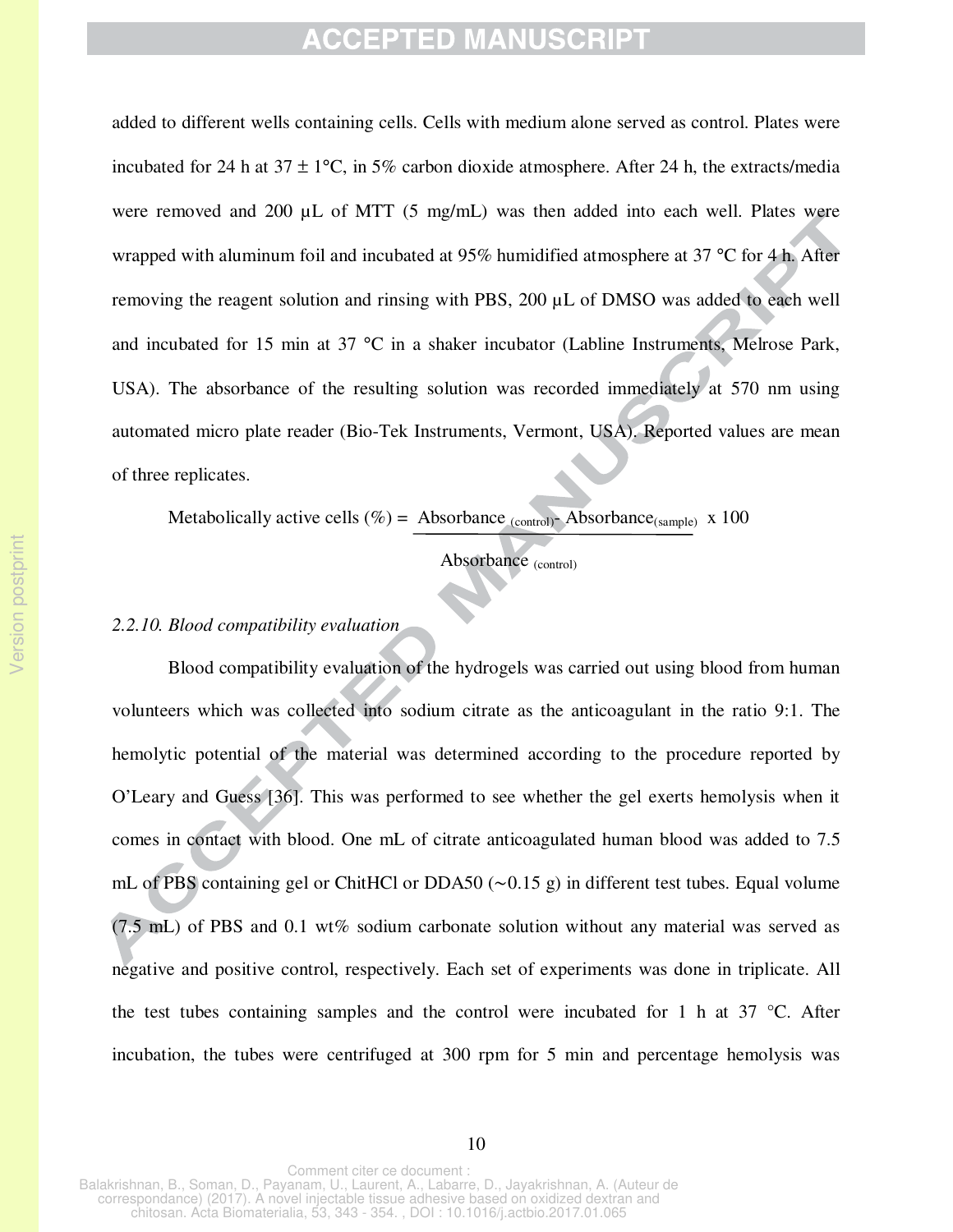calculated by measuring the optical density (OD) of the supernatant solution at 545 nm in a UVvis spectrophotometer (Lamda 25, Perkin Elmer, USA)

Hemolysis (%) =  $100 \times OD$  of the test sample - OD of negative control OD of positive control

For evaluating the effect of material on blood coagulation, partial thromboplastin time (PTT) was noted on DDA-ChitHCl gel exposed to fresh citrated human blood after 30 min of exposure. Hydrogels were equilibrated for 1 h in PBS, exposed to blood under agitation at 100 rpm using the environmental bath shaker at 37 °C. After 30 min exposure, blood was centrifuged to obtain platelet poor plasma. Plasma was then mixed with Cephalin reagent and incubated for 3 min before adding CaCl<sub>2</sub> solution to initiate clotting. Clotting time was noted using an automated coagulation analyzer (Diagnostica Stago, France). The PTT of blood on fibrin glue was also determined in a similar way in triplicates.

#### *2.2.11. In Vitro Bonding Strength Measurements*

Measurements were carried out on rat (Wistar male) skin. The fatty layer of rat skin was removed using a scalpel and the fatty layer free skin was cut into approximately 1 x 2 cm pieces. One hundred µL of ChitHCl solution (5 wt% solution) was spread over the dermal side of one of the skin slices and 100  $\mu$ L of DDA solution (10 wt% in PBS) on the other slice. The two skin slices were then overlapped with a bonding area of 1 x 1 cm<sup>2</sup>. After loading a weight of 50 gm on the slices for regular intervals of time, the skin sheets were then connected to a pulley through a non-absorbable surgical suture U.S.P (Ethibond, Code NW 636) on one side and to a small weighing pan on the other side. Distance from pulley to tissue piece, tissue to weighing pan and weighing pan to platform were maintained as 15, 16 and 13 cm respectively. A schematic of the system used is shown in Figure 1a. Bonding strength was measured as the load required for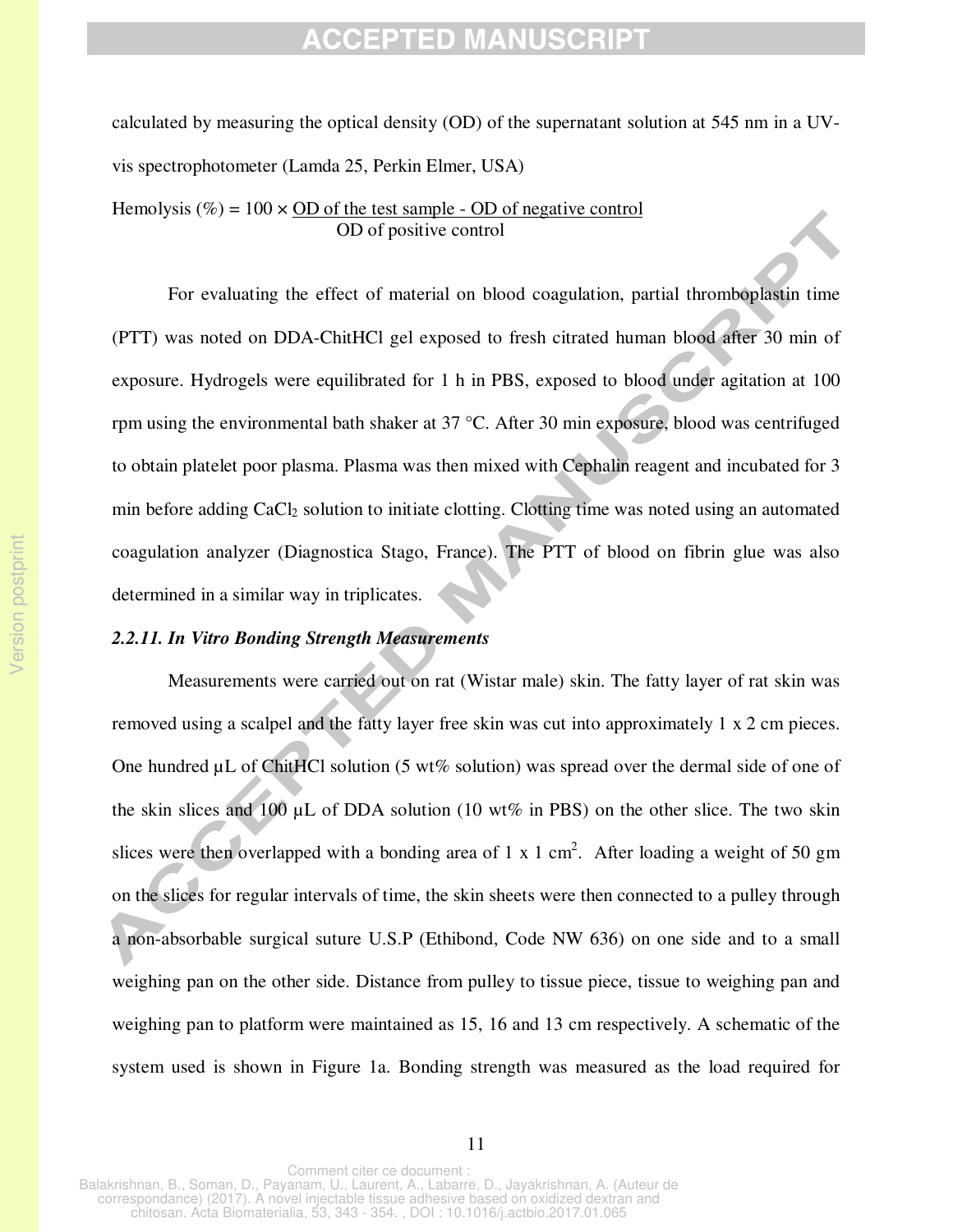peeling off the skin from the other piece by adding standard weights. Bonding strength was examined by varying the setting time and employing DDAs with different degrees of oxidation. Each experiment was performed at least six times. The negative control used was chitosan alone. The results were compared with values obtained for fibrin glue.

#### *2.2.12. Burst test experiments*

 In order to examine the efficacy of the system as a tissue sealant, a burst test was performed using the custom designed apparatus similar to the one reported by Prior *et al* [37] after making slight modification. To establish a uniform surface for testing the strength of the gel and its adhesion to a test substrate, a circular sample plate with a central orifice of 2 mm diameter having inlet and outlet tubings was fabricated using commercial poly(methyl methacrylate). Inlet tubing was connected to peristaltic pump (Master Flex, USA) that maintained flow of PBS at rate of 5 mL min<sup>-1</sup> and outlet was connected to a pressure gauge which records in line pressure (Figure 1b). The sample plate was then covered with excised rat skin and fastened to the plate by a gasket seal. An incision of 2 mm hole was pierced on rat skin. The skin incision was visible, and the pressure in line when the incision was not sealed was recorded as 0 mm Hg. Test formulation (5 wt% ChitHCl in water and 10 wt% DDA in PBS, 40 µL each) was dropped onto the tissue surface and allowed to gel for about 5 min. Pressure in the line was measured on the pressure gauge and the pressure at which water burst through the gel was recorded. The experiments were done in triplicate.

#### *2.2.13. Release studies of 5-Fluorouracil (5-FU) and FITC-albumin from the gel*

Gels prepared using DDAs of different degrees of oxidation were loaded with an anticancer drug, 5-FU (50 mg/g of gel) and cumulative release was followed. Briefly, gels were prepared by mixing 150 µL each of DDA (10 wt% solution in PBS, pH 7.4) and ChitHCl (5 wt%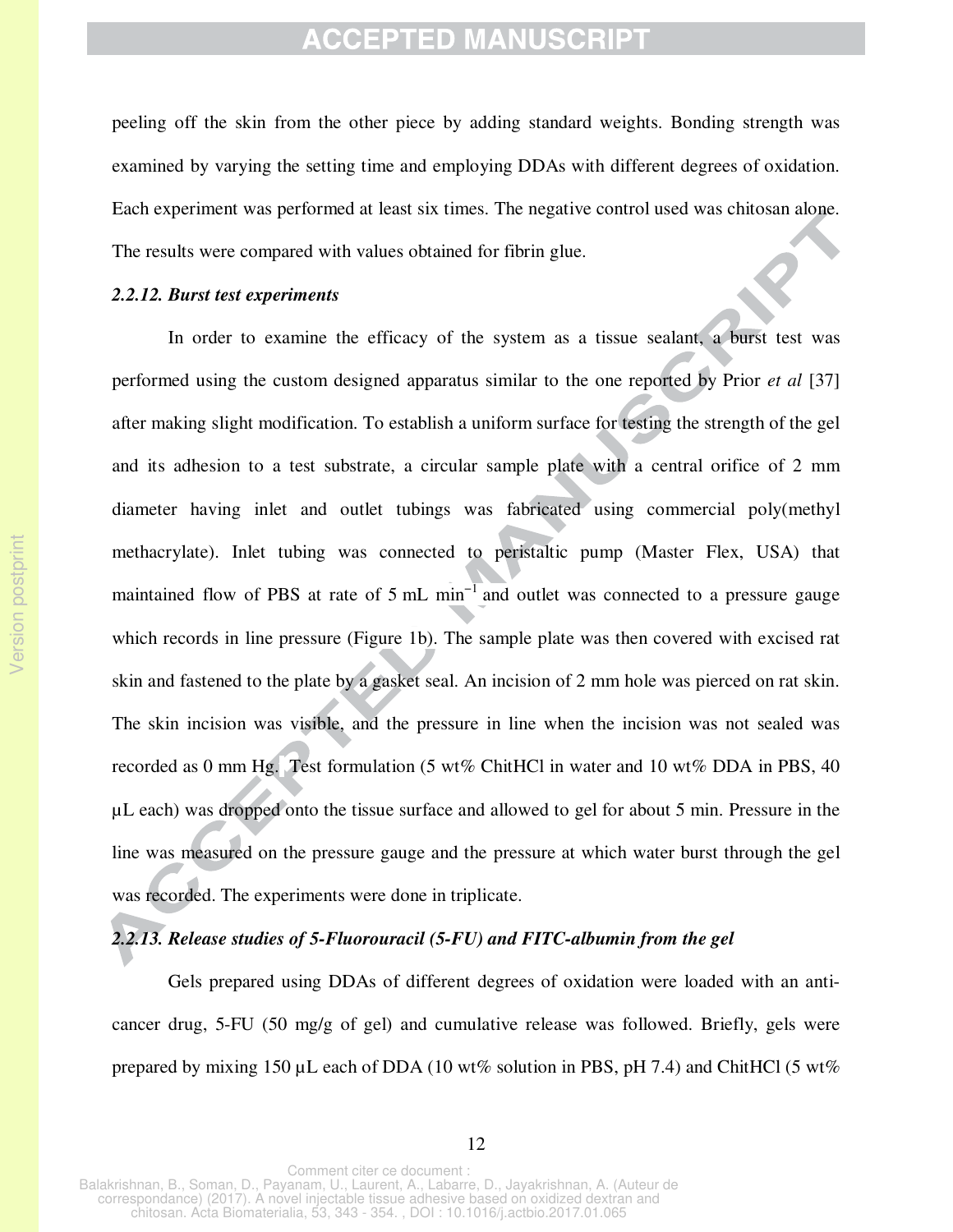solution in water) containing 5-FU in screw-capped test tubes kept at 37 °C. After 10 min, 10 mL of PBS was added and incubated at 37 °C. At regular intervals, 1 mL aliquots were withdrawn and replenished with 1 mL PBS and the absorbance of released 5-FU was read at 265 nm in a UV-Visible spectrophotometer. Cumulative release was then calculated.

To study the release profile of high molecular weight proteins, different types of gels were loaded with FITC-labeled bovine serum albumin and cumulative release was followed. Briefly, gels were prepared by mixing 150  $\mu$ L each of DDA (10 wt% solution in PBS, pH 7.4) and ChitHCl (5 wt% solution in water) containing FITC-albumin (25 mg/gm of gel) in screwcapped test tubes kept at 37 °C. After 10 min, 10 mL PBS was added and incubated under dark at 37 °C. At regular intervals, 1 mL aliquots were withdrawn and replenished with 1 mL PBS and the absorbance of released FITC-albumin was read at 496 nm in a UV-Visible spectrophotometer. Cumulative release was then calculated. All the experiments were done in triplicate.

#### *2.2.14. In vivo Evaluation of the Adhesive in Rabbit Liver Parenchymal Injury Model*

The DDA-ChitHCl adhesive system was evaluated for its performance by examining its hemostatic effect on liver injury and safety by studying tissue response at 14 days. Experimental procedures were performed at the Center of Research in Interventional Radiology (Centre de Rechercheen Imagerie Interventionnelle), Cr2i/APHP/National Institute of Agronomic Research INRA, Jouy-en-Josas, France). The experiment protocol was approved by the Institutional Animal Care and Use Committee (IACUC ref No: A78-322-1) of the Center and was conducted according to European Community Rules of Animal Care. The experimental design consisted of a rabbit liver injury model under normal physiological conditions. Bioglue<sup>®</sup> (CryoLife Inc., USA) was used as control. New Zealand white rabbits weighing 3-4 kg were employed in the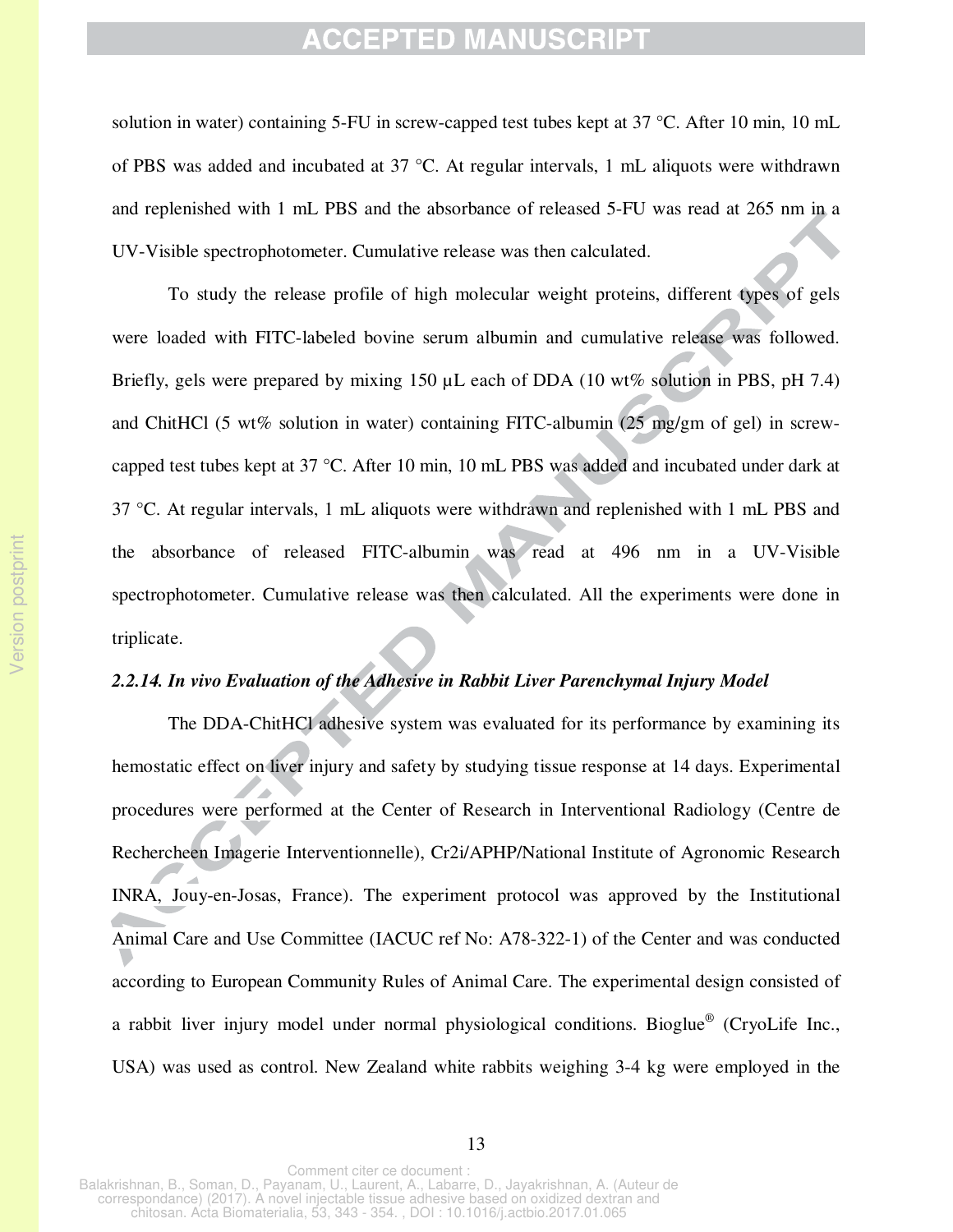study. A total of 6 animals were used with 3 injuries in one animal. Animals were fed with standard rabbit pellets and water ad libitum. Test glue was applied in 3 animals and control glue was applied in the remaining three. DDA (50% oxidized) and ChitHCl were ETO-sterilized using standard protocols and solutions of appropriate concentrations were prepared in sterile media (PBS or water). Under general anaesthesia (Ketamine and thiopentone sodium, controlled on dorsal recumbence), the ventral abdomen of the animals was draped for aseptic surgery. Liver was assessed by a right paracostal incision of nearly 4 to 5 cm length. The following types of injuries were made on the liver.

1. Liver lobe: Liver lobe edge resection of approximately 1.5 cm length at two sites.

2. Liver lobe circular excision of approximately 1cm diameter at one site.

 The site was cleaned free of blood. Test or control glue was applied and examined for hemostasis. The two component test glue was applied serially. First, 0.5 mL of DDA (10 wt %) was applied followed by 0.5 mL of ChitHCl (5 wt %) using separate syringes. Control BioGlue<sup>®</sup> was applied using the applicator provided by the manufacturer. The abdomen was closed as routine. Analgesics (Tidigesic) and antibiotic (Tetracycline) coverage was given. The animals were returned to their individual cages and observed daily for any adverse clinical symptoms. The animals were sacrificed at the end of 14 days and tissue response was studied on paraffin sections stained with hematoxylin and eosin after staining.

#### *2.2.15. Statistical analysis*

Statistical analysis of the data was performed by one-way analysis of variance, assuming a confidence level of 95% ( $p < 0.05$ ) for statistical significance. All data are expressed as mean  $\pm$  standard deviation (SD).

#### **3. Results and discussion**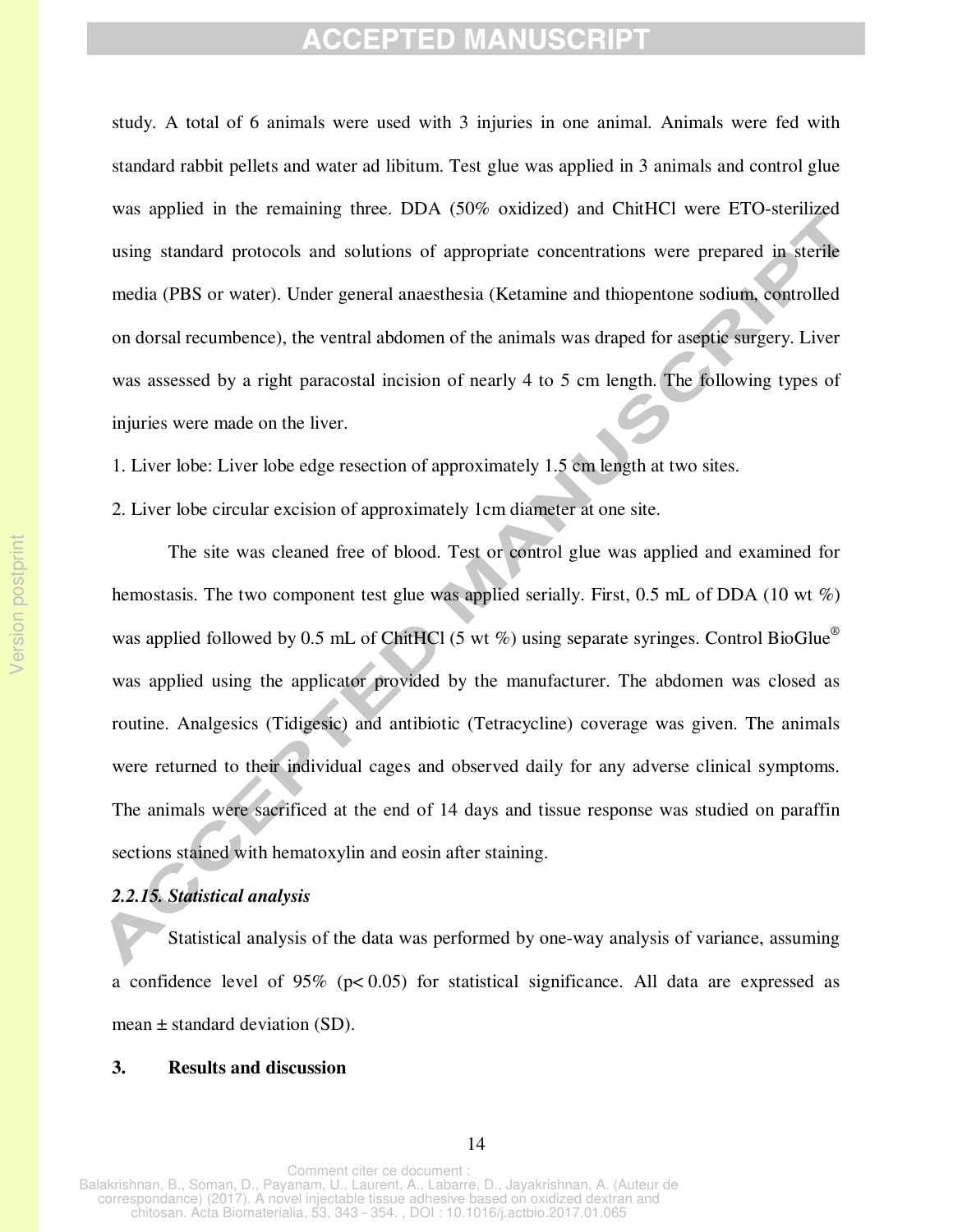### *3.1. Preparation of ChitHCl-DDA hydrogel*

Though chitosan has mucoadhesive property, hemostatic and anti-infective activity with low toxicity and significant biodegradability [38], its rigid crystalline structure, make it insoluble in aqueous medium which hinders its utility in various applications. Grafting with PEG [39], conjugation with isopropyl-s-acetylthioacetimidate [40] and acrylic acid [41] are few methods adopted to make chitosan soluble in aqueous medium. However, chitosan salts can be easily obtained by the direct action of inorganic acids on chitosan dispersed in an organic medium. These solid chitosan salts or complexes are soluble in water, offer advantages of convenience, ease of control and simplicity in handling. Dextrans have been used clinically to prevent vascular occlusion, as a plasma expander, and for anticoagulation [42]. Dialdehyde derivatives of dextran were prepared by periodate oxidation, where the cleavage of the vicinal glycols occurred leading to the formation of dialdehydes. The extent of periodate oxidation was followed by iodometric titration of the periodate present in the reaction mixture (Table 1). Degree of oxidation was found to increase with increase in the periodate equivalents. DDAs of  $5.16 \pm 0.2$ ,  $50.14 \pm 0.6$  and 90.4  $\pm$  0.43 % degree of oxidation were prepared and are designated respectively, as DDA5, DDA50 and DDA90. The yield of the products obtained was almost the same irrespective of the degree of oxidation and ranged between 80 to 90%. The pH of a 10% solution of the ChitHCl in water was found to be 6. The viscosity of the DDAs at all concentrations irrespective of the degree of oxidation was in the range 3.6-4.2 cps in PBS at a speed of 50 rpm. Viscosity of chitosan solutions measured under the same conditions is shown in Table 2. The viscosities of solutions up to 50 cps are believed to be suitable for application using a syringe needle of 20- 22 gauge [43]. Therefore, concentration of ChitHCl up to 10% was used for all further evaluation.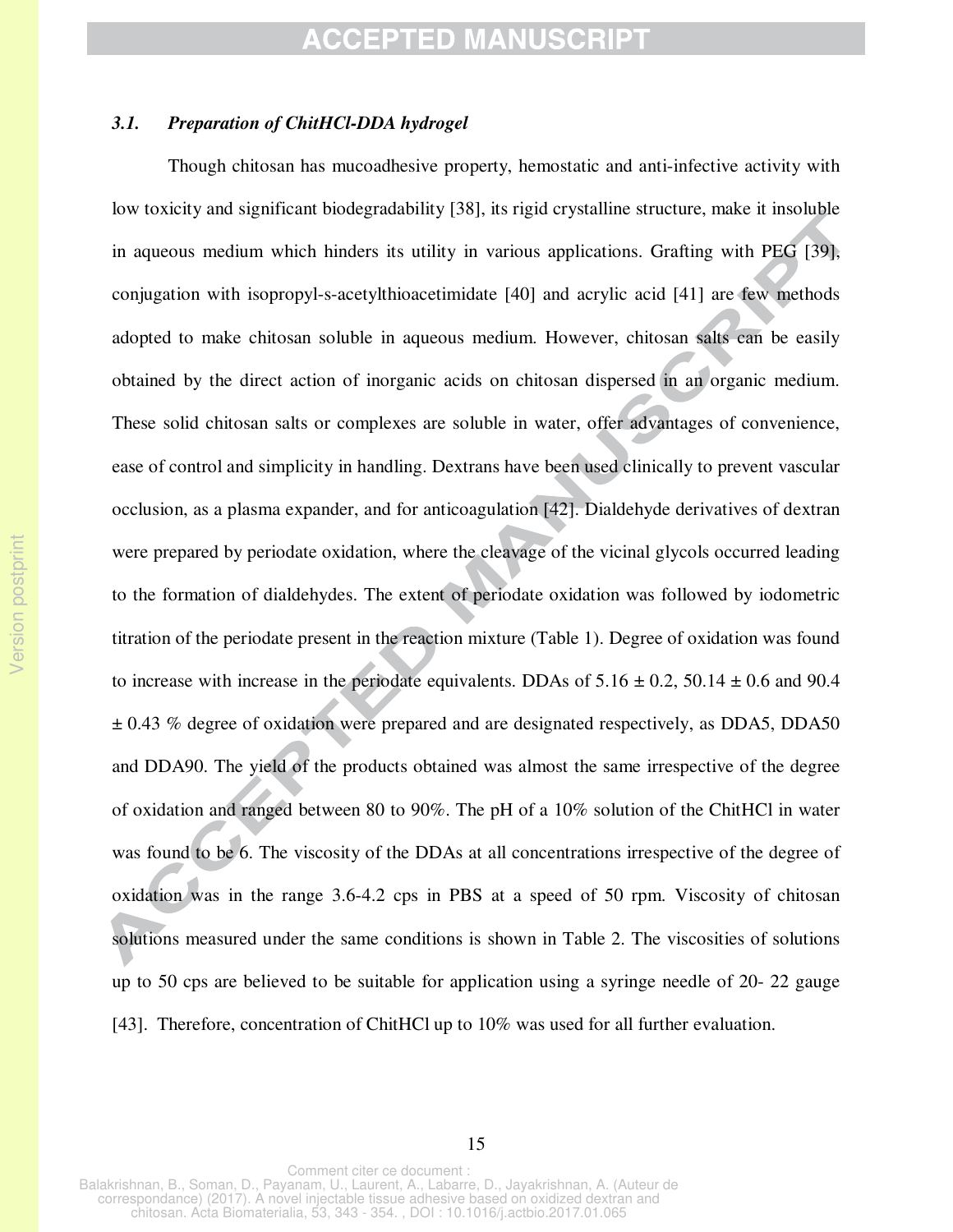Hydrogels were prepared by mixing equal volumes of aqueous solution of ChitHCl with DDA in PBS. Cross-linking was predominantly due to Schiff's base formation by the reaction between the amino groups of chitosan and the available aldehyde of DDA (Figure 2). Gelation was instantaneous and the gelling time obtained for all gels were within 4 secs irrespective of the degree of oxidation of DDA and concentration of ChitHCl and DDA (Table 3). Gels prepared by Schiff's linkages are known to undergo hydrolysis under acidic pH. However, gels formed from slightly acidic (pH=6) ChitHCl were found to be stable. This could be due to the buffering action of PBS used for preparing DDA solution. To further confirm this, we prepared gels out of chitosan dissolved in 1% HCl and DDA dissolved in aqueous medium. The gelation was instantaneous but the gel was not stable and slowly underwent dissolution. In a study by Mo *et al* [44], a glue based on chitosan solution in acetic acid (3%) and DDA (10%) having 70% dialdehyde content formed rapidly within 4 s, but demonstrated low adhesive strength. Gels prepared using DDA and ChitHCl upon keeping at room temperature demonstrated color change initially from colorless to yellowish at 24 h and brownish at 2 weeks (Figure 1d), which is a commonly observed phenomenon in case of gels formed via Schiff's base reaction due to the generation of C=N chromophore. Since the chitosan solution has been observed to undergo gelation at high concentrations, we assume that physical gelation also contributed to the fast gelation of the system. It has been reported that partially oxidized dextran and N-carboxyethyl chitosan undergo gelation at physiological temperature and pH within 30 s to 10 min [45]. However, in the case of DDA and ChitHCl system, gelation occurred instantaneously within 4 s for all polymer concentrations leading to the formation of a stable gel, indicative of more kinetically and thermodynamically favored conformation of polymers to undergo the Schiff's reaction and physical gelation.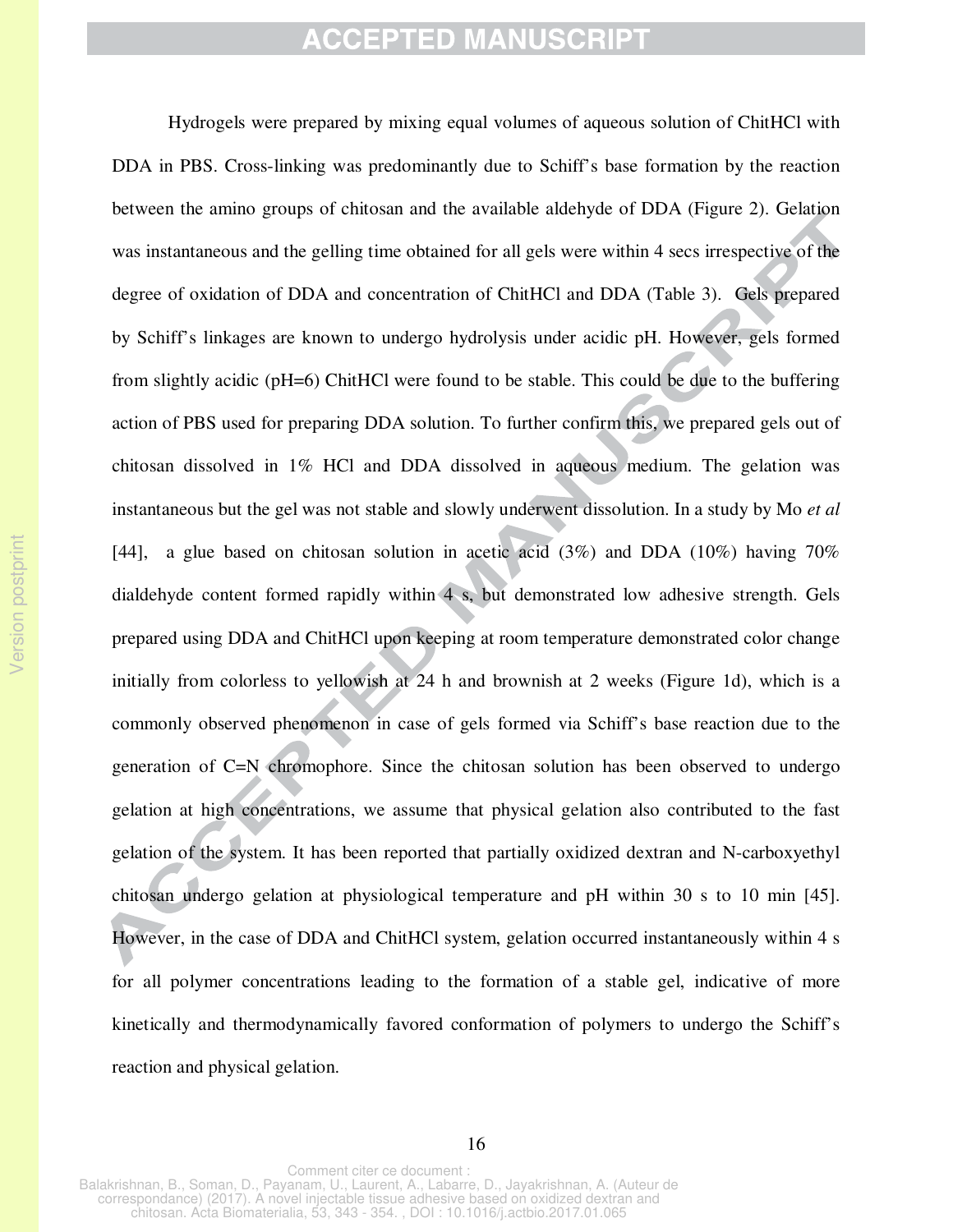#### *3.2. Characterization of DDA-ChitHCl hydrogel*

#### *3.2.1. Rheological Studies*

 Since the gelling time for all the concentrations of DDA and ChitHCl was found to be within 4-6 s, all the further evaluations were done on gels prepared using 5 wt% ChitHCl and 10 wt% DDA50 solutions. The strain sweep rheology analysis of gels prepared by using 10 wt% solution of DDA50 and 5 wt% solution of ChitHCl were done in order to find the strain region at which they show linear viscoelastic behavior. It was seen that the modulus was independent of the strain up to 10% (Figure 3a). Therefore all the further analyses were performed at 1% strain. The time sweep rheology analysis was performed by mixing  $0.5$  mL each of DDA50 (10 wt%) and ChitHCl (5%) on the lower plate of the rheometer. Since the gelation was too rapid, it was difficult to record the gelling time at the crossing over point of the storage and loss modulus of the gel. However, it was seen that the storage modulus (G') of the gel was greater than the loss modulus (G") at a given time (date not shown). The damping factor of gel was found to be less than 1 leading to a phase angle value<45º clearly demonstrating the elastic nature of the gels (Figure 3b). After 800 s, upon raising the upper plate of the rheometer, the gel was found to be stretched between two plates of the rheometer without undergoing breakage (Figure 3c) demonstrating the adhesive nature of lightly cross-linked polymer when comes into contact with the surface of rheometer plate. Similarly, cohesive nature was also observed between two instantaneously formed hydrogels in which one hydrogel was prepared in the presence of basic fuchsin dye for distinct identification (Figure 3c). For a polymeric adhesive to function properly, it should have appropriate liquid-like nature initially while applying to achieve good molecular contact and solid-like features so as to resist an applied stress once the bond is formed [46], which is well satisfied in the case of DDA-ChitHCl system. In order to see the frequency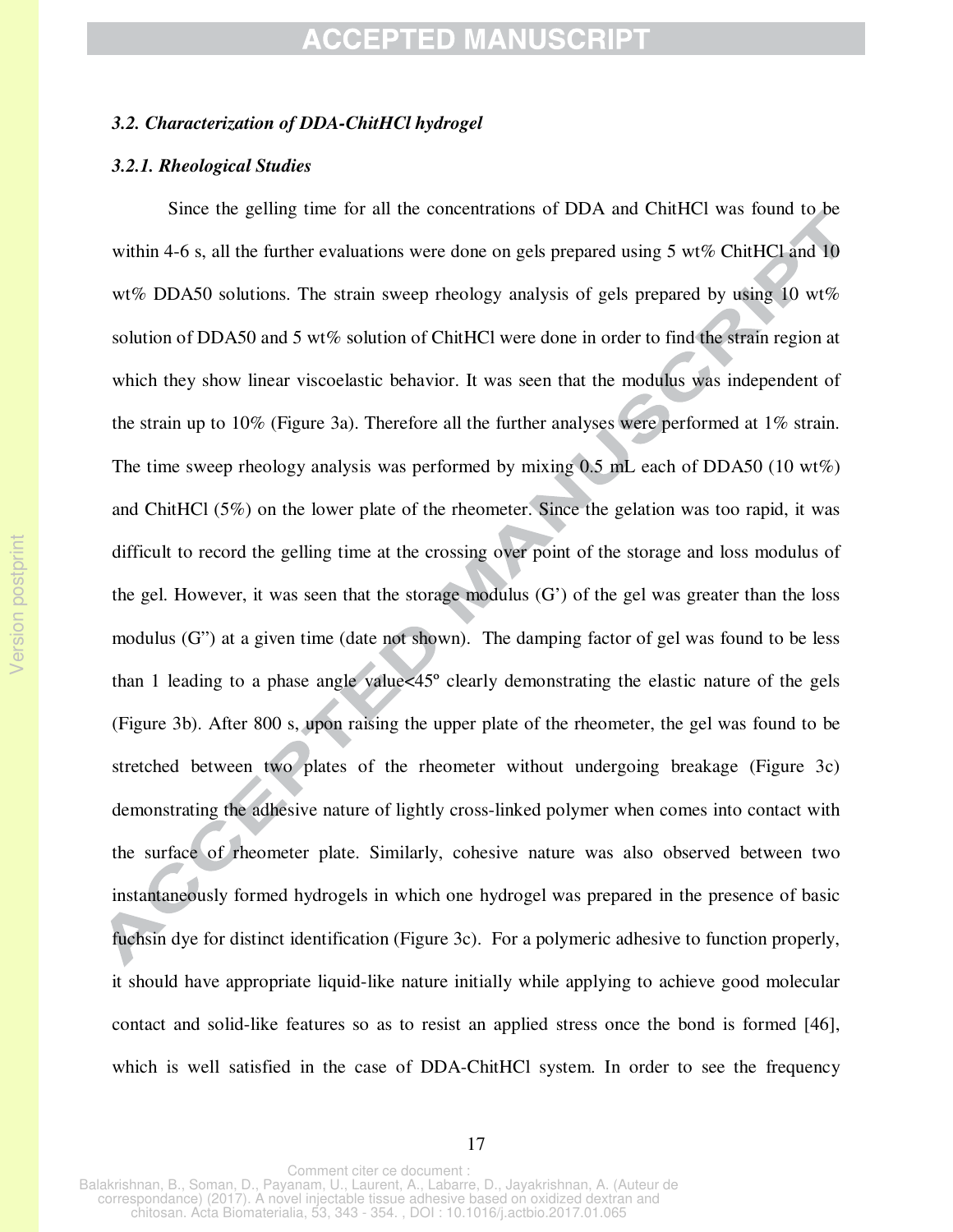dependence of storage modulus of DDA-ChitHCl gel after formation, change in moduli by varying the frequency from 1 to 100 rad/s was monitored. It was seen that storage modulus (G') was greater than loss modulus (G") (Figure 3d) and both values reached plateau. This could be due to the rearrangement of the polymers in gel and sol phase in such a way that physical entanglements were created and broken quickly without making a change in moduli. (Figure 3d). Time sweep analysis of preformed gel was done at strain 1% and frequency 1 rad/s. It can be seen that the storage modulus remained unchanged with time, giving a plateau value of  $865 \pm 5$ Pa (Figure 3e).

#### *3.2.2. Swelling Studies*

The rate of swelling of the gels prepared from a 5 wt% solution of ChitHCl in water and 10 wt% solution of DDA of different degrees of oxidation (5, 50 and 90%) in PBS is given in Figure 4a. After preparation, all the gels had about 90% water content which upon continued equilibration in PBS slightly decreased, but the decrease was statistically insignificant (p>0.05). Slightly reduced fluid content can be due to the deprotonation of some of amino groups of chitosan at pH 7.4. This is interesting from the point of view of the intended application as continued swelling in the presence of body fluids such as blood is not desirable for the application of the material as a surgical adhesive. Statistical analysis (ANOVA) showed that there was no significant difference (p>0.05) between swelling percentage of gels prepared with different degrees of oxidization of dextran. However, gels prepared using DDA 5 has comparatively less percentage swelling. DDA5 has only 5% di-aldehyde content and the gels formed out of it were weak and less stable compared to the gels prepared using DDA with higher oxidations. Weakly cross-linked gels swell more leading to an increase in swollen weight. However, in the case of gels prepared using DDA5, number of uncross linked polymer chains is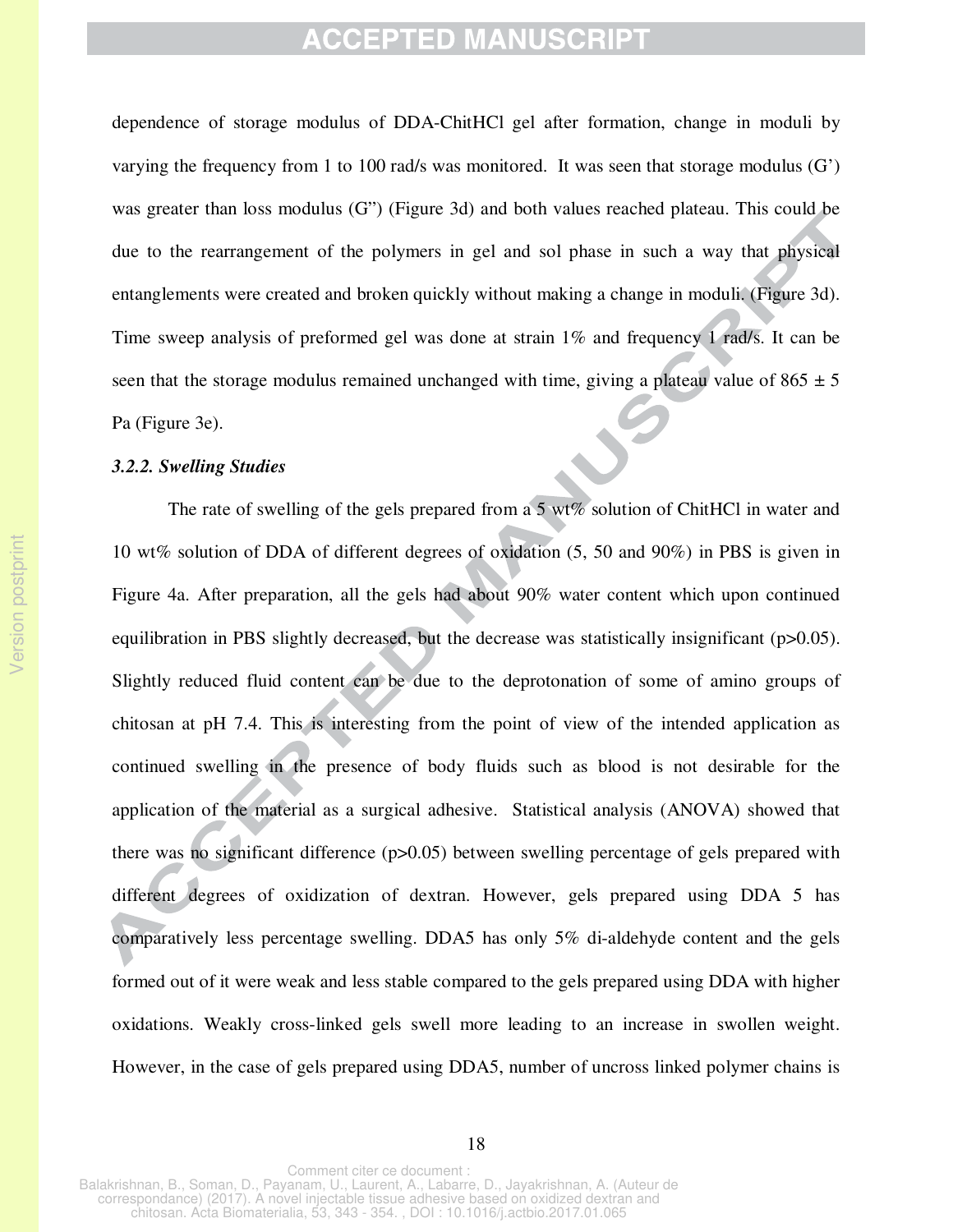more, due to the less number of available aldehyde groups for Schiff's base formation with chitosan chains. Owing to the dissolution of uncross-linked polymer chains to the surrounding medium upon incubation in PBS, net effect is a decrease in swollen gel weight at time t. Since,  $W(0)$  is almost same in all gels, only variable is  $W(t)$ .  $W(t)$  of DDA5 gels was found to be lesser than other gels, resulting in high value of  $W(0)/W(t)$  and lesser values of swelling (%). Crosslinking density ( $v_{e}$ , mol/cm<sup>3</sup>) of the hydrogels was subsequently calculated from the Flory-Rehner equation [47]. Cross-linking densities of gels prepared by using DDA50 (10 wt%) solution in PBS) with 5 and 10 wt% solution of ChitHCl were estimated to be  $68.0 \pm 12.3$  and 218.1  $\pm$  9.3 µmol/cm<sup>3</sup> respectively. When the concentration of chitosan was increased, crosslinking density also increased since the number of amino functions that entered into Schiff's reaction with the aldehyde functions increased with increase in concentration of chitosan as expected.

#### *3.2.3. In vitro degradation*

 The degradability of the gels was studied by noting the weight change upon incubation in PBS at body conditions. It has been observed that the gel started degrading with a 28 % weight loss observed within 7 days (Figure 4b). The weight of gel remaining after 6 weeks was only  $43.10 \pm 1.6$  % demonstrating the biodegradability of the gel, which is one of the prerequisite of an ideal tissue adhesive. The time required for the gels to completely degrade can be predicted by extrapolating the graph, (weight remaining  $(\%)$  vs time) to y = 0 and it is found to be 73 days (roughly 10 weeks and 3 days).

#### *3.2.4. Morphology and Cytotoxicity*

 The surface morphology and internal structure of the representative lyophilized gel prepared from 5 wt% ChitHCl and 10 wt% DDA50 is shown in Figures 5 a & b. It was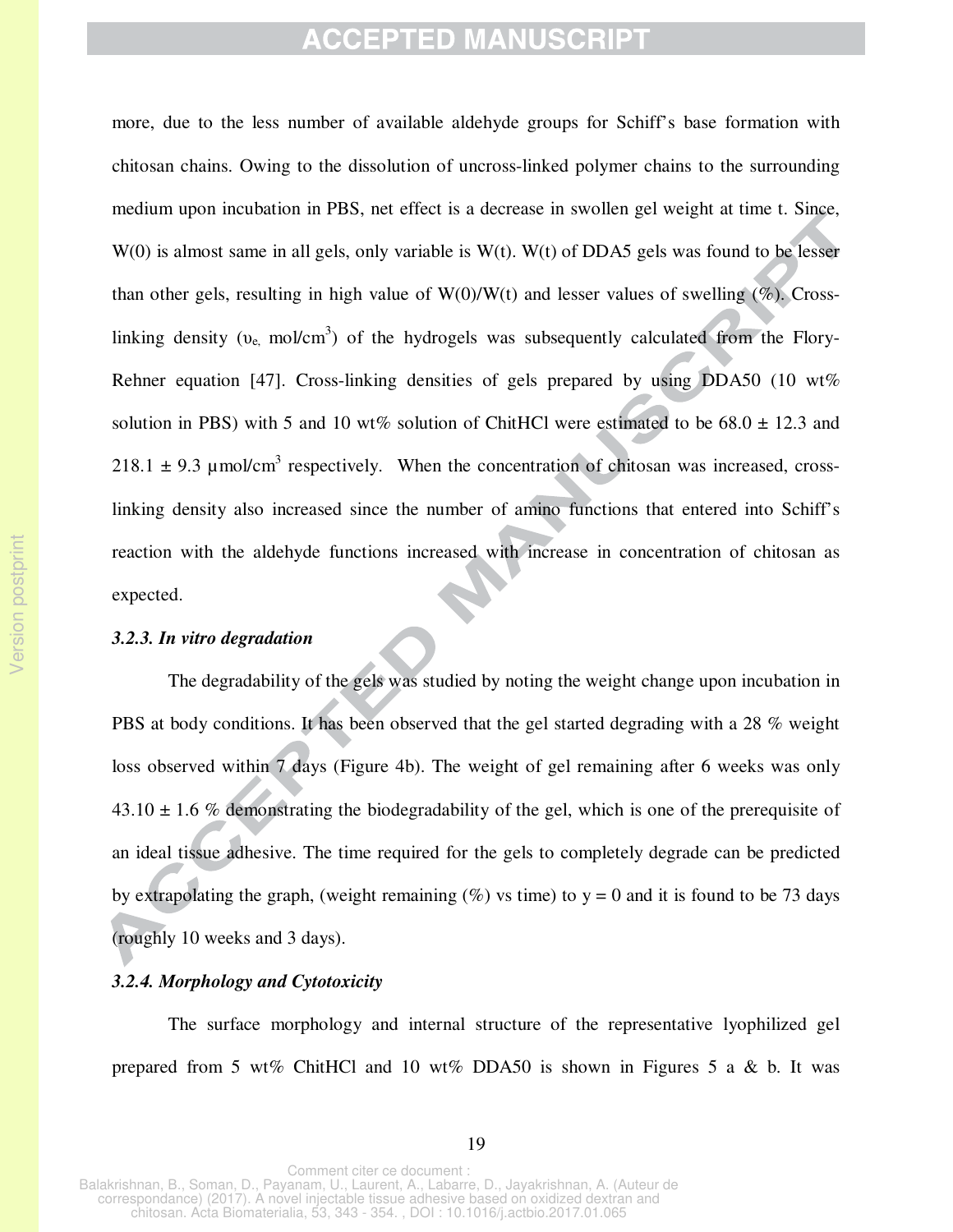interesting to note that the gel has a highly porous structure with an average pore size of 280  $\pm$ 80 µm. Qualitative cytotoxicity evaluation of the DDA-ChitHCl gel was carried out by direct contact assay using  $L_{929}$  mouse fibroblast cell line as per ISO 10993 part 5. L929 mouse fibroblast NCTC clone 929 strain L is one of the ISO endorsed cell lines for the in vitro cytotoxicity evaluation.  $L_{929}$  mouse fibroblasts cells maintained normal spindle shape indicating the cytocompatibility of gels (Figure 5c). Quantitative assessment of cytotoxicity was done by MTT assay of cells after contact with material extract. From the absorbance noted, it was found that cells after contact with the material extract showed  $95.8 \pm 8.06$  % metabolically active cells compared to cells without the material extract for 24 h of contact. ChitHCl  $(5 \text{ wt}\%)$  and DDA (10 wt%) demonstrated 97.6  $\pm$  7.12 and 102.3  $\pm$  5.9 % metabolically active cells after 24 h (Figure 5d).

#### *3.2.5. Blood compatibility*

Version postprint

Version postprint

The hemolysis assay revealed that the DDA-ChitHCl gel and its components were nonhemolytic in nature. Table 4 shows the percentage hemolysis of blood in contact with different samples at 37 °C for 1 h. The extent of hemolysis was found to be lower than the permissible level of 5%. PTT is a standard test for analyzing the material's effect on intrinsic coagulation pathway. The PTT for the blood without any material has been found to be  $26 \pm 2.08$ . It can be seen that PTT for fibrin glue (Reliseal®) and DDA-ChitHCl gel is  $29.3 \pm 2.3$  and  $35.6 \pm 1.2$  s, respectively. The normal reference laboratory value of PTT is in the range 30-40 s, showing that PTT value obtained for the DDA-ChitHCl is in acceptable range.

#### *3.3. Evaluation of DDA-ChitHCl hydrogel as a tissue adhesive*

#### *3.3.1 Bonding strength measurements*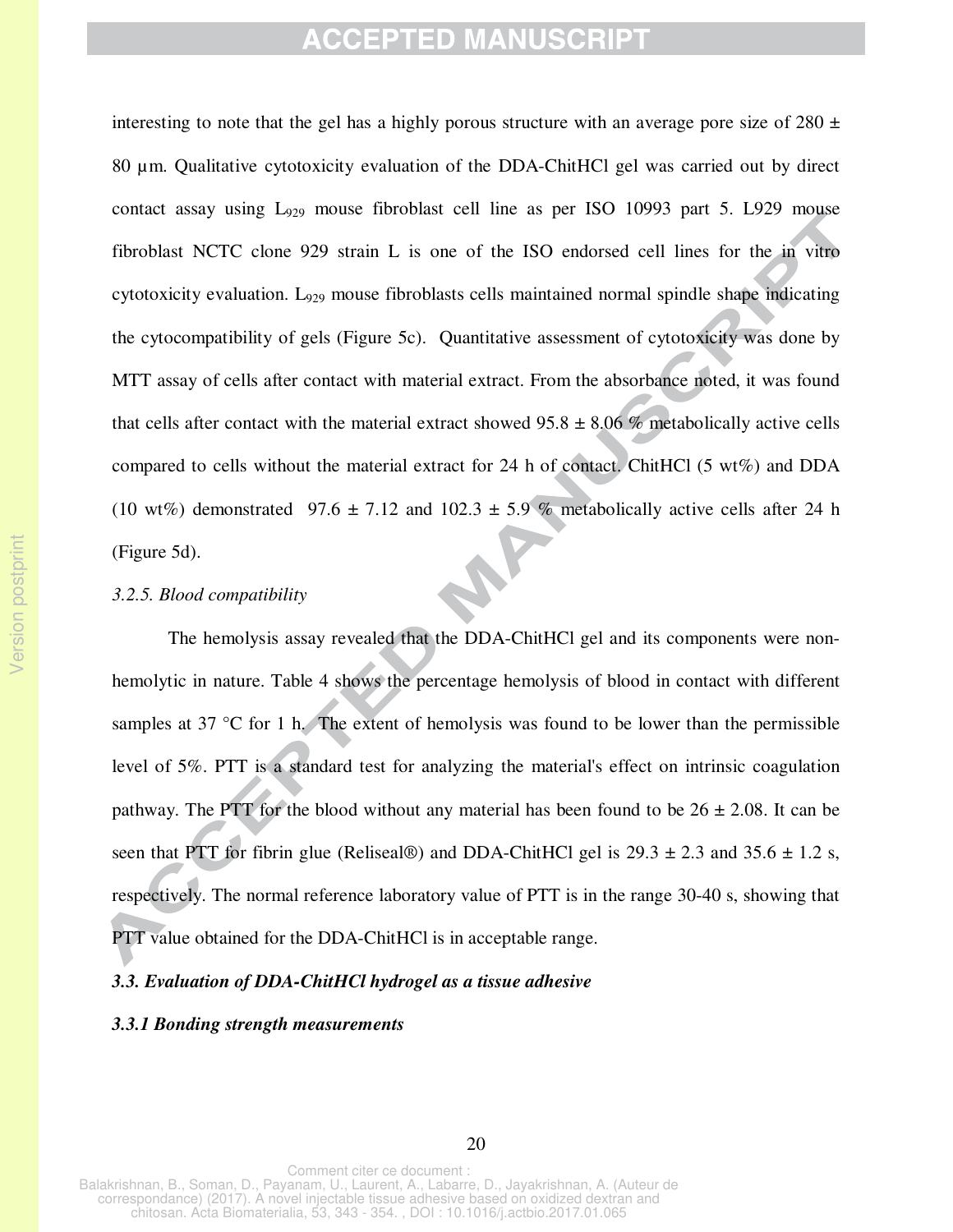The bonding strength of the two-component glue to tissue was determined by using excised rat skin. Experiments were done with 10 wt% solution of DDA in PBS and 5 wt% solution of ChitHCl in aqueous medium. Bonding strength was studied by varying the setting time and employing DDA having different degrees of oxidation. *In situ* gelling DDA-ChitHCl hydrogel system demonstrated superior adhesive property with bonding strength in the range of 200-400  $gf/cm<sup>2</sup>$  for different setting times and concentrations employed (Figure 6a). The commercially available fibrin glue demonstrated negligible bonding strength on excised rat skin in similar experimental set up. However, it has been reported that the bonding strength of commercially available Fibrin glue (Bolheal<sup>®</sup>) after a setting time of 5 and 30 min was  $45\pm 10$ and  $50 \pm 5$  gf/cm<sup>2</sup> on mouse skin and its bonding strength to rabbit skin was 93.4  $\pm$  14.3gf/cm<sup>2</sup> after 10 min of setting time [48, 49]. It can thus be seen that the bonding strength of the present glue is at least 4-5 times greater than fibrin glue at comparable setting times. In fact, the glue sets in very rapidly as compared to fibrin glue which was very evident in the *in vivo* experiments (discussed below) and there was hardly any difference in the bonding strength at setting times of 5 and 10 min. We have recently reported that adhesive nature of *in situ* gelling hydrogel based on alginate dialdehyde and gelatin can be due to possible Schiff's reaction between the unreacted aldehyde groups of alginate dialdehyde and amino groups of collagen present in the cartilage tissue [50]. The superior adhesive property of DDA-ChitHCl could also be attributed to the Schiff's reaction between DDA and amino groups of collagen of the host tissue [50].Chitosan being cationic in nature can interact with negatively charged collagen present in the skin tissue [51]. This could also contribute to the adhesive nature of these gels. Bonding strengths obtained on further increasing the setting time to 20 and 30 min (data not shown) were found to be not significantly different (p>0.05) for all compositions. Since the bonding strength obtained is

21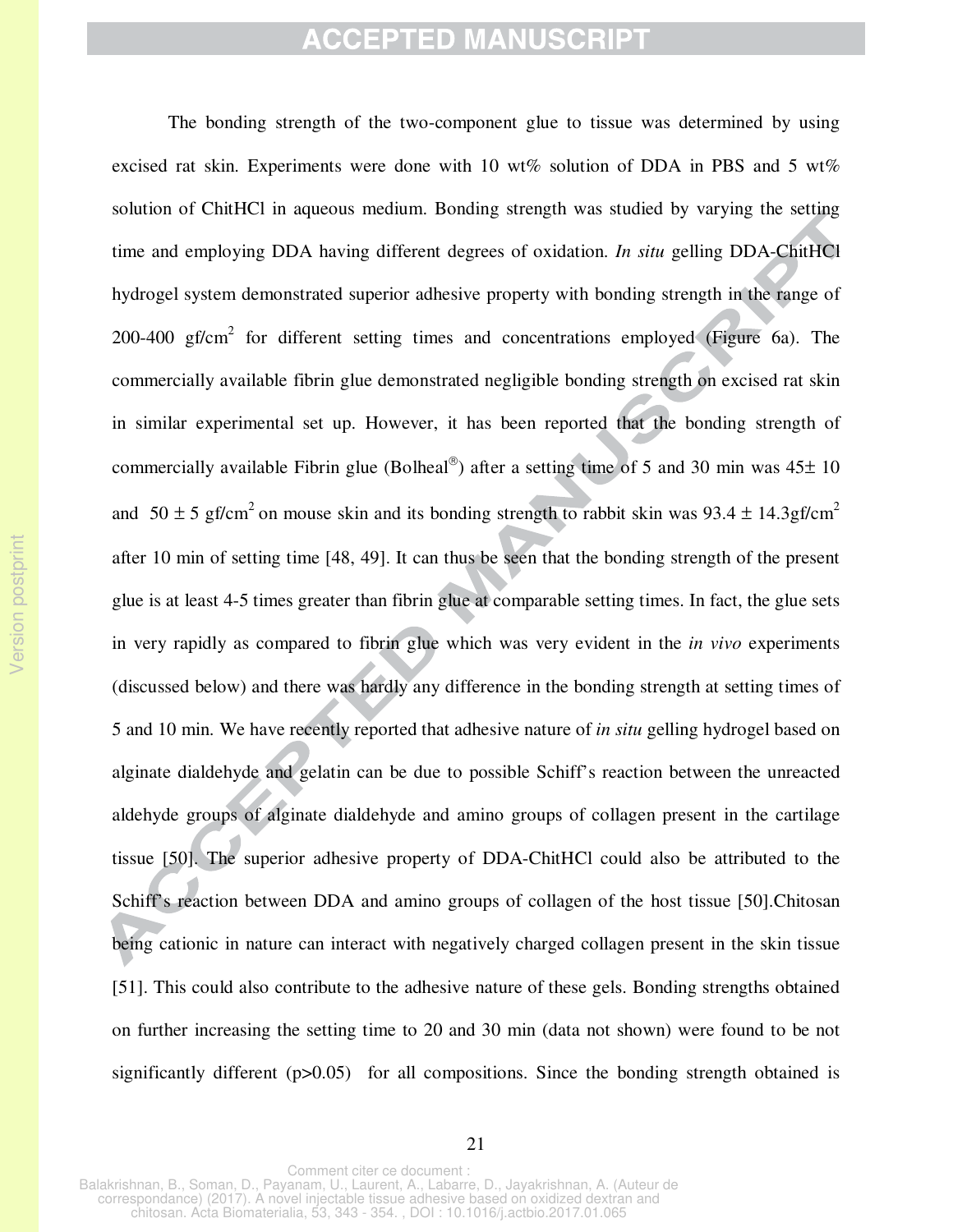independent of the setting time  $(t > 5 \text{ min})$ , it can be inferred that the interaction of the polymer chains with the adjacent tissues occurs within 5 min, sufficient for giving a high bonding strength.

#### *3.3.2. Burst strength measurements*

 The strength and adhesive properties of the gels were also assessed by the burst test on excised rat skin (Figure 6b). Burst strengths on 2 mm diameter punch defects in rat skin for DDA-ChitHCl system showed no significant difference (p>0.05) while using DDAs of different degrees of oxidization. Gels showed burst strength of 400-410 mm Hg. Burst test results on rat skin *in vitro* implied that this sealant formulation will be effective in preventing leakage of blood vessels. It was seen that the sealant was able to withstand significant pressure, higher than hypertension seen (140-159 mm of Hg) [52] in humans and therefore should be suitable as sealant for controlling the bleeding in many surgical situations. These results point to the possibility of realizing good tissue adhesion *in vivo*. The burst test also gave an indication of the cohesive and adhesive strength of the gel.

#### *3.3.3. Evaluation as a drug delivery vehicle*

For examining the potential of the system as an injectable drug delivery vehicle, 5-FU and FITC-albumin were incorporated in the system and their release profiles were examined. The cumulative release of 5-FU from gels prepared using DDAs of different degrees of oxidation are shown in Figure 7a. Release after 1 h was fast for gels prepared using DDA5 and DDA50 compared to that from DDA90. The cumulative drug release from DDA50 and DDA5 for first 1 h was  $47.7 \pm 6 \%$ ) and  $40.7 \pm 3 \%$ , respectively and was found to be not statistically significant (p>0.05). This could be due to weak structure of gel prepared with DDA having less number of aldehyde groups. However, about  $92 \pm 2$  % drug release was observed from all the gels within 10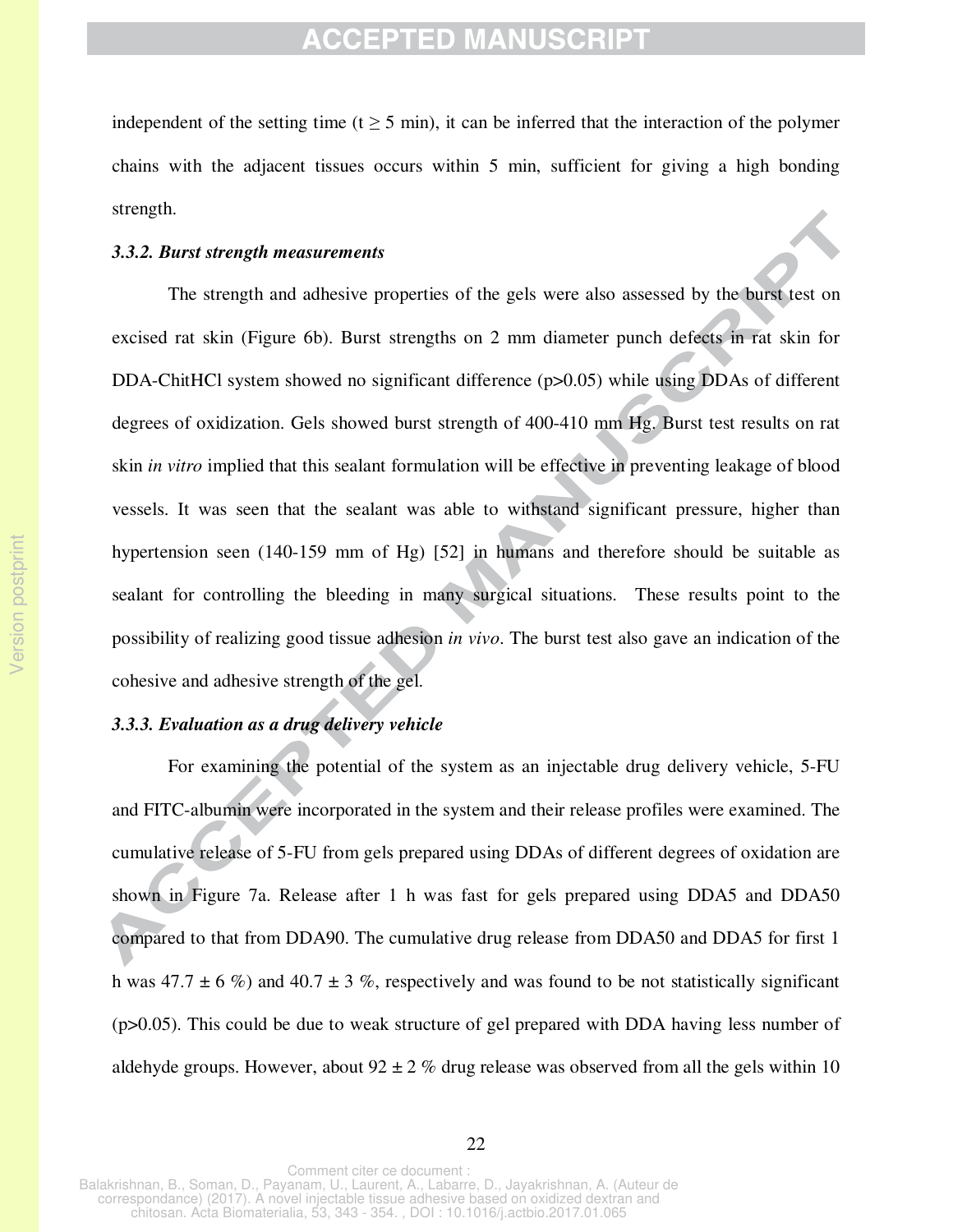h (Figure 7a). We envisage that adhesive gels of the type described here can be effectively used with anti-cancer drugs for chemo-embolization of inoperable carcinomas. The release of FITCalbumin from gels prepared from DDA5, DDA50 and DDA90 is shown in Figure 7b. Release was slow from all the gels and lasted over many days. After 39 days, only about 25 % albumin was found to be released from gels prepared from DDA50 and DDA90, while about 40 % release was observed from gels prepared using DDA5 which is significantly different (p<0.05). The release from DDA50 and DDA90 gels were slowed down due to the highly cross-linked nature of matrix as well as better protein conjugation due to the availability of more aldehyde functions. The release reached almost an asymptotic phase at the end of 40 days and possibly more will released when the material undergoes further biodegradation. This was not pursued further. However, the preliminary results showed that the system will be suited for controlled release of therapeutic peptides and proteins.

#### *3.3.4. Evaluation of DDA-ChitHCl as a hemostat*

The DDA-ChitHCl adhesive system was evaluated for its performance by examining its hemostatic effect on rabbit liver injury and safety by studying tissue response at 14 days. Figure 8 (a) and (b) show the creation of circular excision on rabbit liver and the bleeding from the excised site. Upon application of the DDA-ChitHCl glue (Figure 8c) on the resected site, the wound was immediately covered by the gel formed. The hemostasis on liver edge resection injury could be observed with glistening appearance of glue on the injury site (Figure 8d). Hemostasis of the DDA-ChitHCl gel was comparable with that obtained after BioGlue<sup>®</sup> application on the injury site. Figure 8 (e, f) shows the test glue and  $BioGlue<sup>®</sup>$  respectively at 14 days. The adhesion of liver into abdominal wall in both control and test glue was seen in all animals.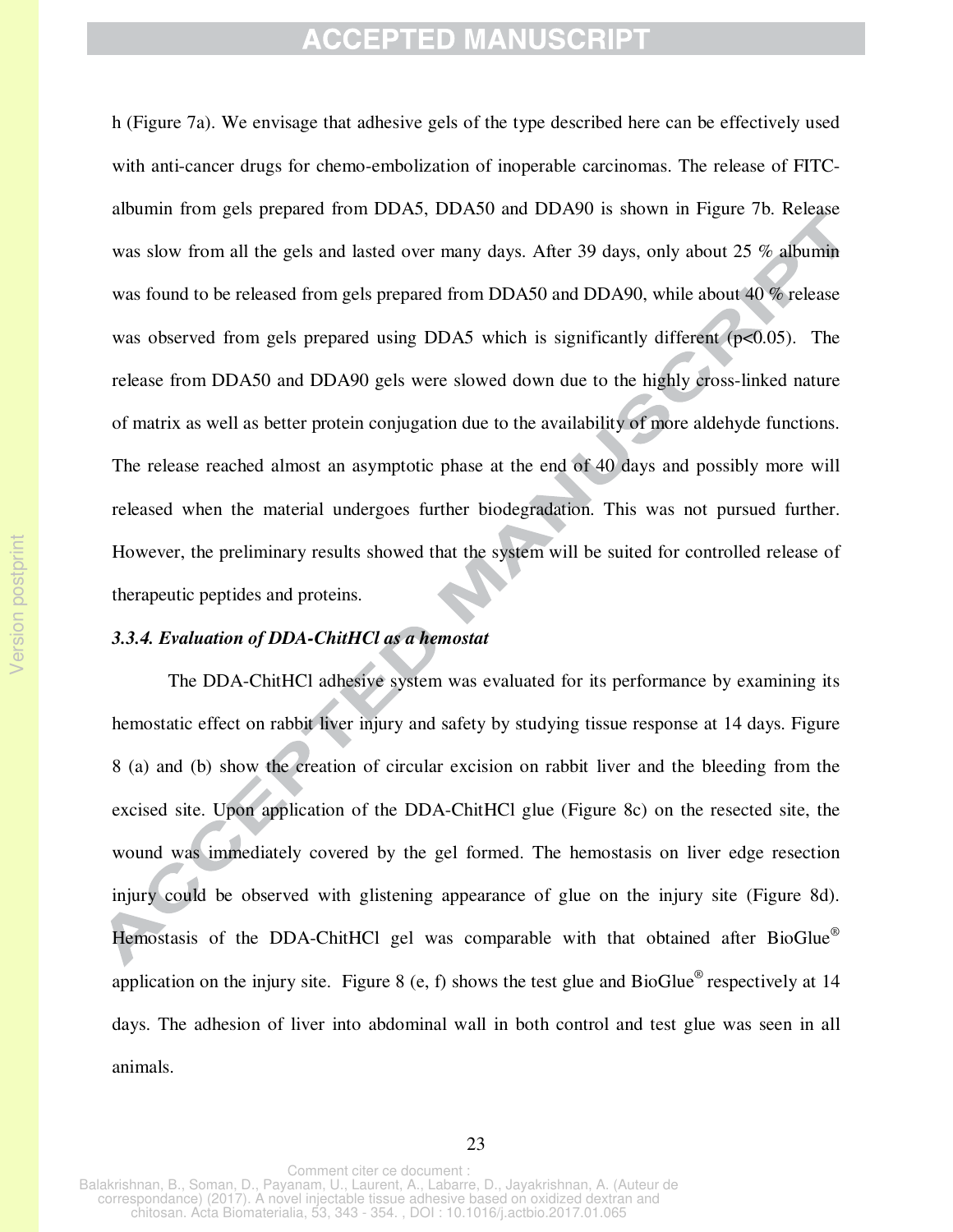Histologically, at the end of two weeks, in the case of control glue (BioGlue®), a thick layer of glue was seen as pink homogenous material (Figure 9a. arrow). Necrosis (exploding star) was noticed directly beneath the glue surrounded by inflammation (pentacle) consisting of macrophages, lymphocytes and eosinophils (Figure 9b). Giant cells were noticed near the glue. Subcapsular inflammation and fibrosis were also noticed. In the case of DDA-ChitHCl glue, a thin layer of glue was seen as pink homogenous material (Figure 9c, arrow). Adjacent to glue the area of necrosis (star), inflammation and fibrosis noticed were less compared to control. Some giant cells and macrophages were also noticed (Figure 9d). Capsular thickening and fibrosis were seen beneath the capsule affecting superficial parenchyma. Localized suppurative necrosis near glue was also seen.

In summary, the test and control glue could effectively control the hemostasis of liver injury. The tissue response elicited by test and control glue was comparable. It has been reported that glutaraldehyde used in BioGlue<sup>®</sup> can lead to various toxicities as well as vascular strictures at the site of application and embolization of adhesive material from the site of application to distant sites such as arm or leg [53-55]. Since DDA-ChitHCl gel system is solely based on biopolymers having hemostatic activity, without any toxic cross-linking agents, we envisage that this adhesive could be a potential substitute for commercially available tissue adhesives.

#### **4. Conclusions**

The development of a surgical adhesive that stops bleeding and bond the tissues well, which at the same time is simple, inexpensive, non-toxic, biocompatible, biodegradable, economically viable, and appealing to the surgeon in terms of the simplicity of application in complex surgical situations, has posed a major challenge. In this report, the DDA-ChitHCl system was shown to fulfil this objective to a significant extent. In addition to its tissue sealing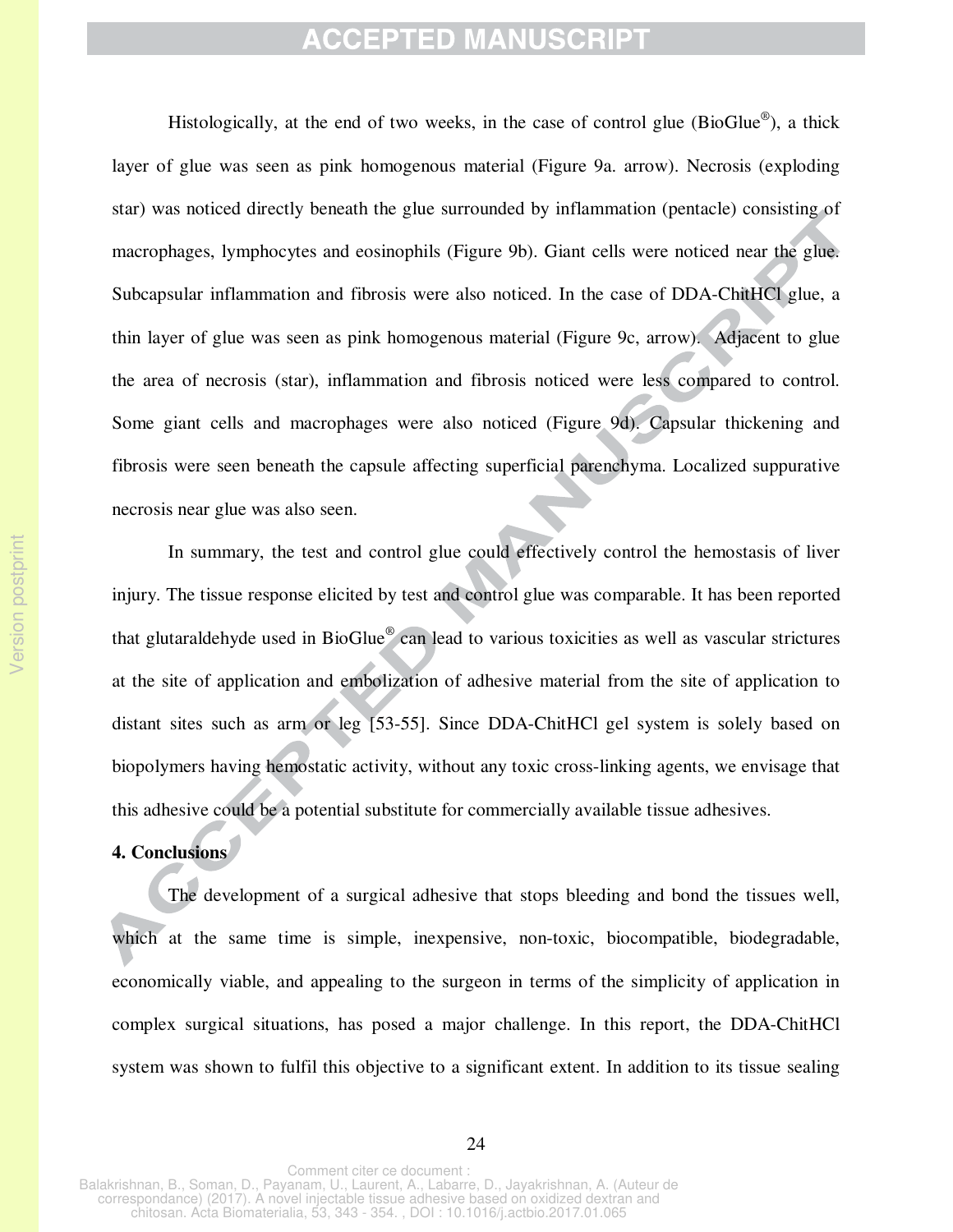properties, and as a hemostat, the system can also act as vehicle for delivery of drugs and therapeutic peptides and proteins. The glue was able to seal bleeding in the rabbit liver injury model and the tissue response elicited at 14 days was comparable to that of commercially available glue such as BioGlue®. The adhesive developed could function without the many toxicity and biocompatibility issues associated with such products.

### **Acknowledgement:**

Financial support from Indo-French Centre of Advanced Research (IFCPAR PROJECT No. 2603-2), New Delhi is gratefully acknowledged.

#### **Disclosure**

Authors declare no conflict of interest.

#### **References**

[1].Quinn, J.V. editor. Tissue Adhesives in Clinical Medicine, BC Decker Inc; Hamilton: (2005) p. 1 4.

**ARY** 

- [2].Wheat J. C., Wolf J. S. Jr. Advances in bioadhesives, tissue sealants, and hemostatic agents. Urol. Clin. North. Am. 36 (2009) 265.
- [3].Fernández-Gutiérrez M., Rodriguez-Mancheño M., Pérez-Köhler B., Pascual G., Bellón J.M. Román J. S. Structural Analysis and Application of n-Alkyl Cyanoacrylate Surgical Adhesives to the Fixation of Meshes for Hernia Repair. Macromol Biosci. 2016 (in press)
- [4]. Bochyńska A. I., Hannink G., Janssen D., Buma P., Grijpma D. W. Development of a fast curing tissue adhesive for meniscus tear repair. J Mater Sci Mater Med. 2017 (in press)
- [5]. Gilbert T.W., Badylak S. F., Beckman E. J., Clower D. M., Rubin J. P. Prevention of seroma formation with TissuGlu® surgical adhesive in a canine abdominoplasty model: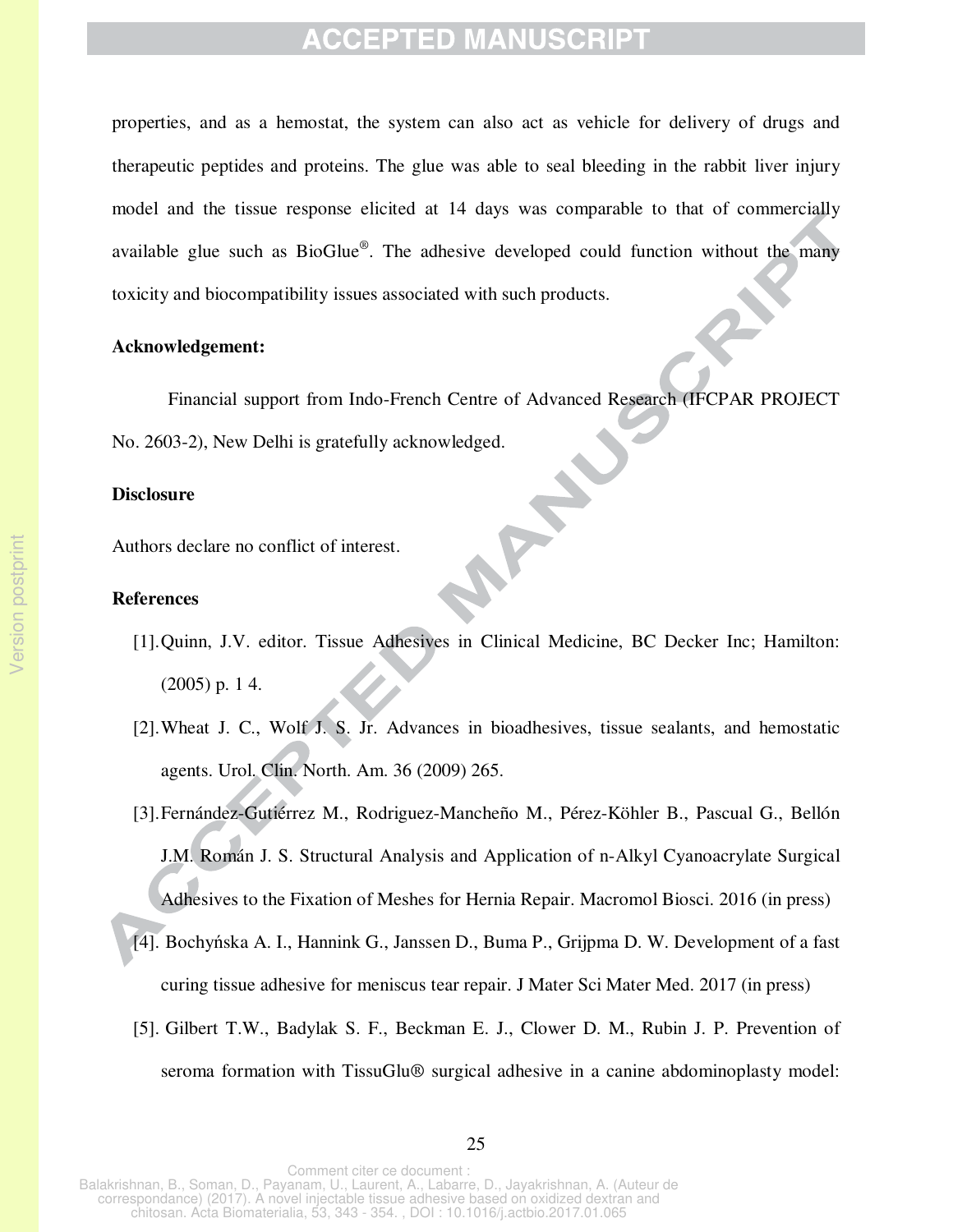Long term clinical and histologic studies. J Plast Reconstr Aesthet Surg. 66 (2013) 414– 22.

- [6]. Toriumi D. M., Chung V. K., Cappelle Q. M. Surgical Adhesives in Facial Plastic Surgery. Otolaryngol. Clin. North Am. 49 (2016) 585-99.
- [7].Farrar D. F. Bone adhesives for trauma surgery: A review of challenges and developments. Int. J. Adhes. Adhes. 33(2012)89-97.
- [8].Sierra D. Fibrin sealant adhesive systems: A review of their chemistry, material properties and clinical applications. J. Biomat. Appl. 7 (1993) 309-352.
- [9]. Janmey P.A., Winer J.P., Weisel J.W. Fibrin gels and their clinical and bioengineering applications, J. R. Soc. Interface*.* 6 (2009) 1-10.
- [10]. Shivamurthy D. M., Singh S., Reddy S. Comparison of octyl-2-cyanoacrylate and conventional sutures in facial skin closure. Natl. J. Maxillofac. Surg. 1 (2010) 15–19.
- [11]. Matsumoto T. The chemistry of cyanoacrylate adhesives. In: Matsumoto T, ed. Tissue adhesives in surgery. Flushing, NY: Medical Examination Publishing Co., (1972)154-188.
- [12]. Sidentop. K. H. Tissue Adhesive Histoacryl® (2-cyanobutyl acrylate) in experimental middle ear surgery. Am. J. Otol. 2 (1980) 77-87.
- [13]. Mizrahi B., Stefanescu C. F., Yang C., Lawlor M. W., Ko D., Langer R., Kohane D. S. Elasticity and safety of alkoxyethyl cyanoacrylate tissue adhesives. Acta Biomater.7 (2011) 3150-7.
- [14]. Nomori H., Horio H., Morinaga S., Suemasu K. Gelatin-resorcinol-formaldehydeglutaraldehyde glue for sealing pulmonary air leaks during thoracoscopicoperation. Ann. Thorac. Surg*.*67 (1999) 212-6.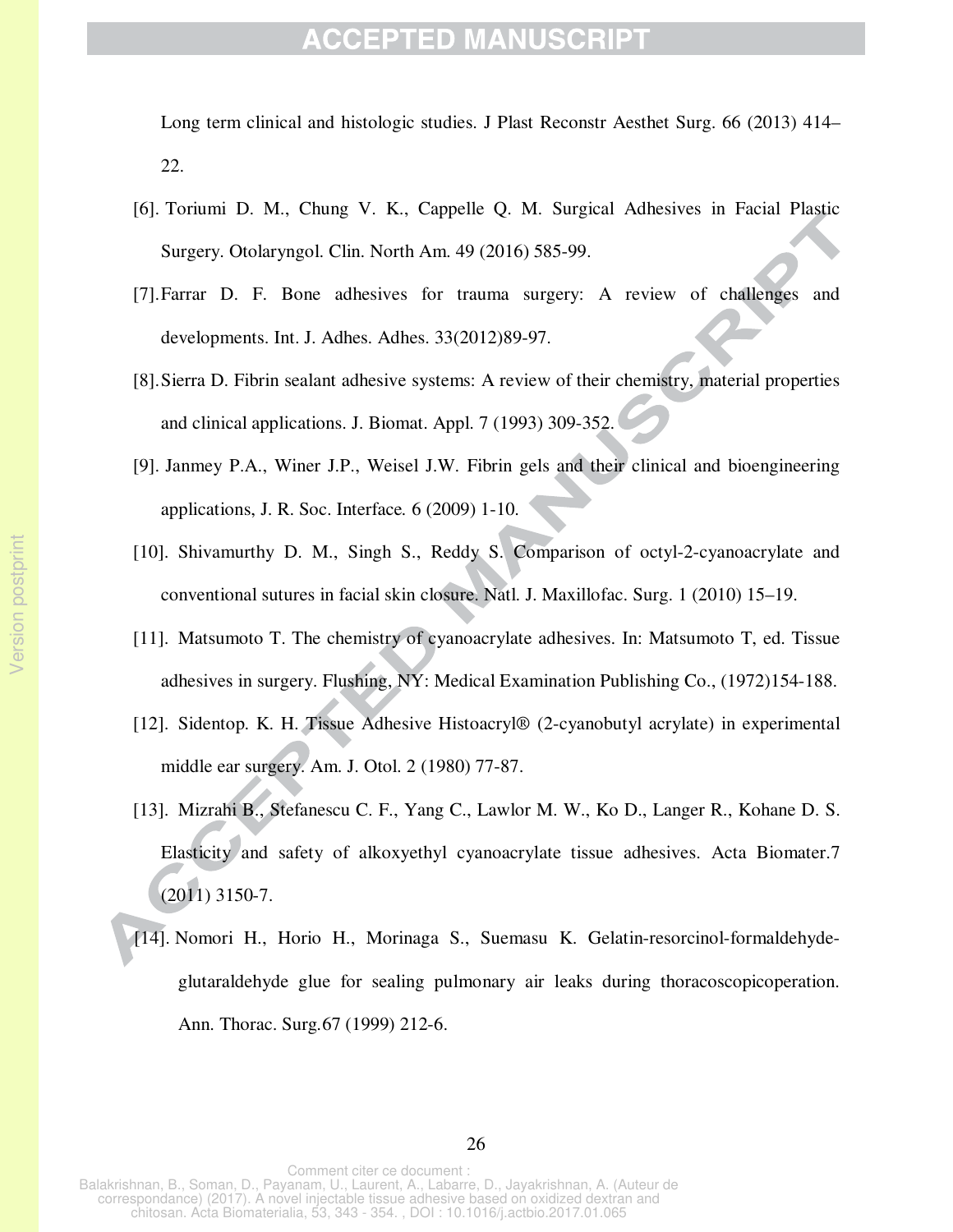- [15]. Chao H. H., Torchiana D. F. BioGlue: Albumin/glutaraldehyde sealant in cardiac surgery. J. Card. Surg. 18 ( 2003) 500-3.
- [16]. Shaffer M.P., Belsito D.V. Allergic contact dermatitis *f*rom glutaraldehyde in healthcare workers. Contact Dermatit.43 (2000) 150–156.
- [17]. Otani Y., Tabata Y., Ikada Y. A new biological glue from gelatin and poly (L-glutamic acid). J. Biomed. Mater. Res. 31 (1996) 158-66.
- [18]. OldeDamink L. H., DijkstraP. J., Van LuynM. J., VanWachem, P. B.,Nieuwenhuis, P., Feijen, J. Crosslinking of dermal sheep collagen using a water soluble carbodiimide, Biomaterials 17 (1996) 765-773.
- [19]. Sung H. W., Huang, L. L. H., Tsai, C. C. In vitro evaluation of cytotoxicity of a naturally occurring crosslinking reagent for biological tissue fixation. J. Biomater. Sci. Polymer Ed.10 (1999) 63-78.
- [20]. Messersmith, P. B., Lee, B. P., Dalsin, J. L. Synthesis and gelation of DOPA-modified poly(ethylene glycol) hydrogels. Biomacromolecules 3 (2002) 1038-47.
- [21]. Zhang H, Bré L. P., Zhao T., Zheng Y., Newland B., Wang W. Mussel-inspired hyperbranched poly(amino ester) polymer as strong wet tissue adhesive. Biomaterials 35 (2014) 711-9.
- [22]. Sung H. W., Huang D. M., ChangW. H., HuangR. N., Hsu,J. C. Evaluation of gelatin hydrogel crosslinked with various crosslinking agents as bioadhesives: In vitro study. J. Biomed. Mater. Res. 46 (1999) 520-530.
- [23]. Meng H., Liu Y., Lee B. P. Model polymer system for investigating the generation of hydrogen peroxide and its biological responses during the cross-linking of mussel adhesive moiety. Acta Biomater. 2016 Oct 12. (in press)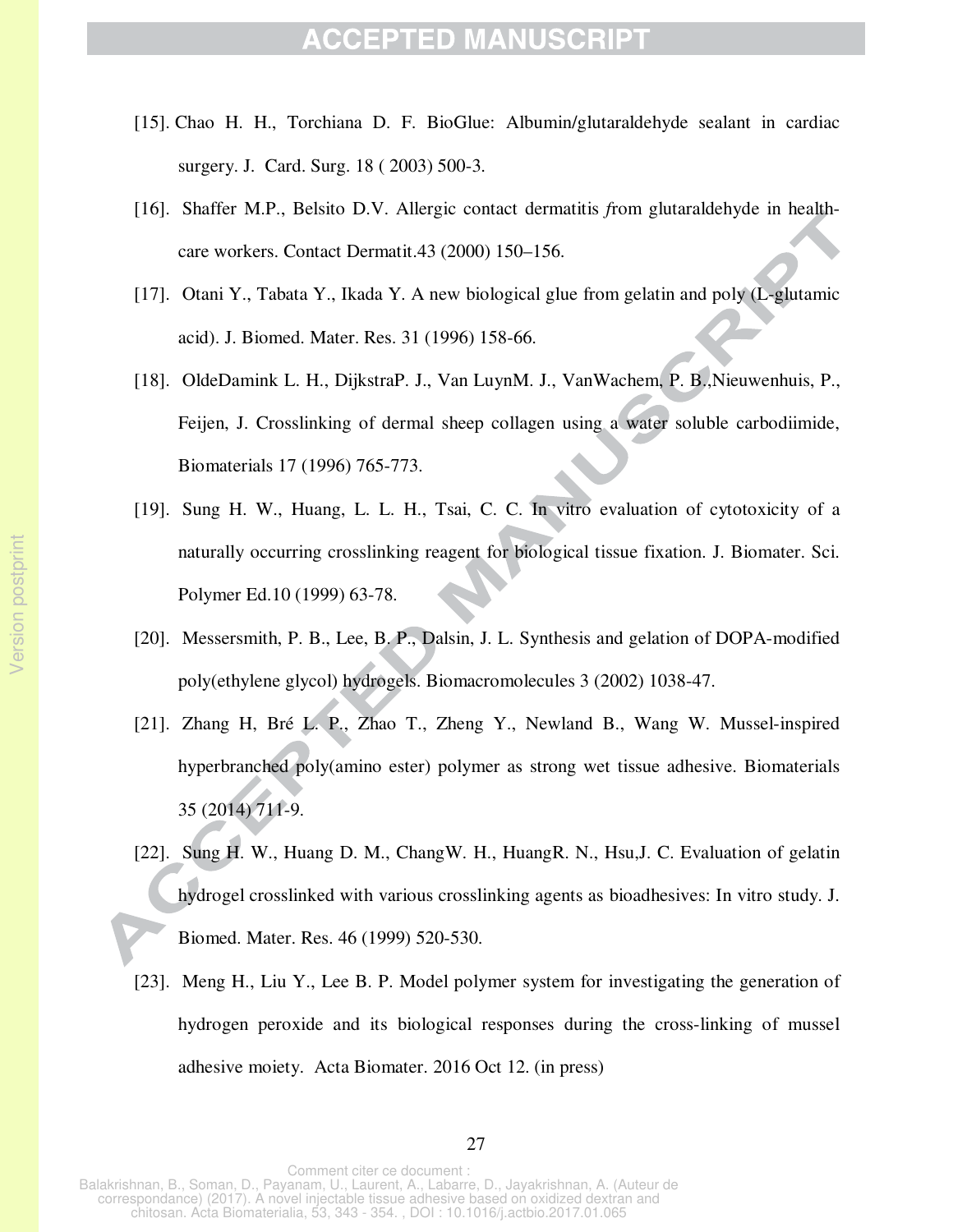- [24]. Serban M. A., Panilaitis B., Kaplan D. L. Silk fibroin and polyethylene glycolbased biocompatible tissue adhesives. J. Biomed. Mater. Res*.* A. 98 ( 2011)567-75.
- [25]. Shafiq Z, Cui J., Pastor-Perez L., San Miguel V., Gropeanu R. A., Serrano C., del Campo A. Bioinspired underwater bonding and debonding on demand. Angew. Chem. Int. Ed. 51 (2012)4332−4335.
- [26]. Artzi N., Shazly T., Crespo C., Ramos A. B., Chenault H. K., Edelman E. R. Characterization of Star Adhesive Sealants Based On PEG/Dextran Hydrogels. Macromol. Biosci. 9 (2009)754-65.
- [27]. Lih E., Lee J. S., Park K. M., Park K. D. Rapidly curable chitosan PEG hydrogels as tissue adhesives for hemostasis and wound healing. Acta Biomater. 8 (2012)3261-9.
- [28]. Mehdizadeh M., Yang J. Design strategies and applications of tissue bioadhesives. Macromol.Biosci. 13, (2013)271-88.
- [29]. Annabi N., Tamayol A., Shin S.R., Ghaemmaghami A. M., Peppas N. A., Khademhosseini A. Surgical Materials: Current Challenges and Nano-enabled Solutions. Nano Today. 9 (2014)574-589.
- [30]. Harris J. M. Poly(ethylene glycol) chemistry: biotechnical and biomedical applications. New York: Plenum Press; (1992). p. 385.
- [31]. Ryu J. H., Hong S, Lee H. Bio-inspired adhesive catechol-conjugated chitosan for biomedical applications: A mini review. Acta Biomater. 27(2015) 27:101-15.
- [32]. Annabi N., Yue K., Tamayol A., Khademhosseini A. Elastic sealants for surgical applications. Eur J Pharm Biopharm. 95 (2015) 27-39.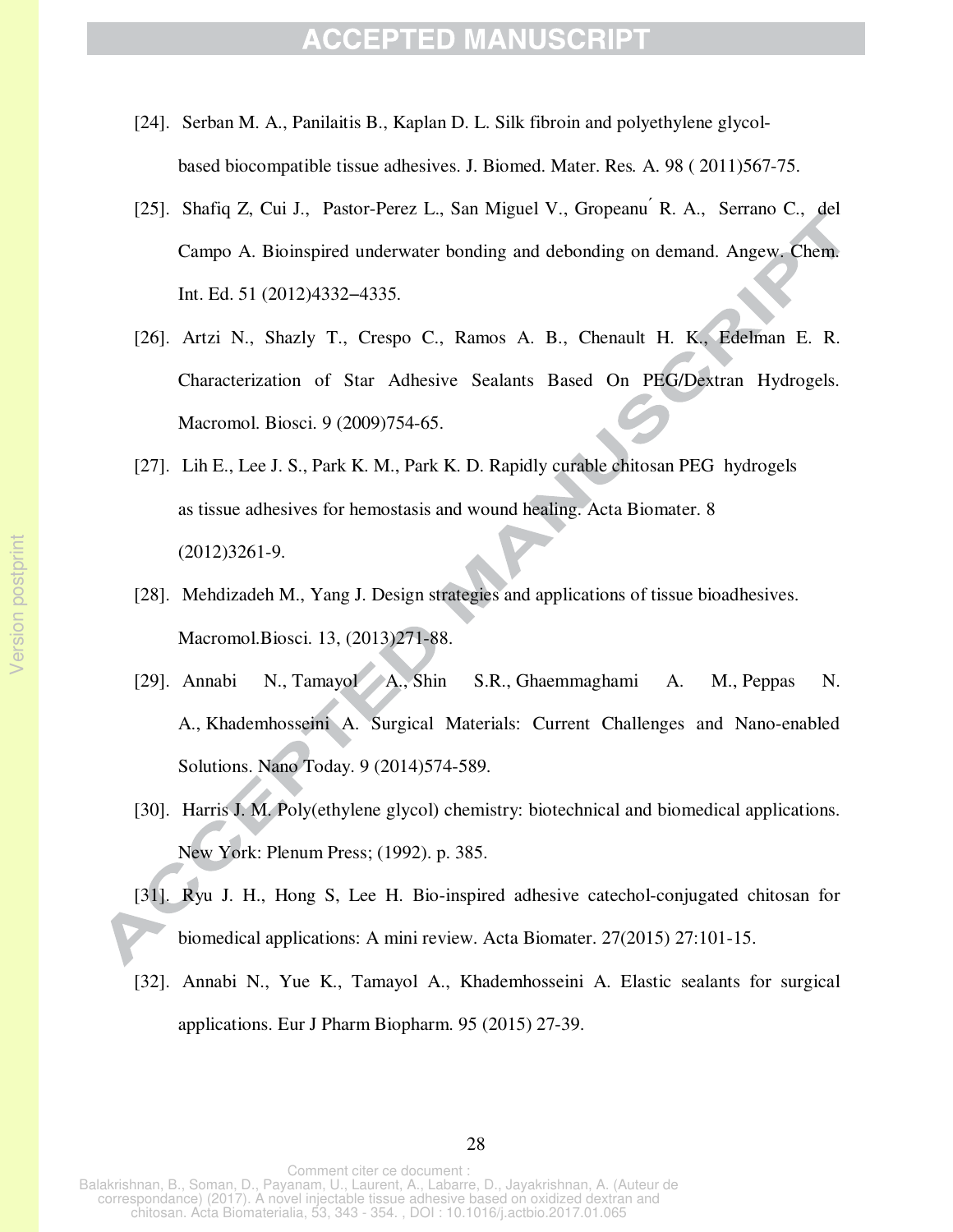- [33]. Marchioni M., Ingrosso M., De Francesco P., Primiceri G., Manco R., Tenaglia R. L. The Use of Haemostatic Agents and Sealants for the Prevention of Lymphocele After Urological Surgery: A Review of the Literature. Surg Technol Int. 27 (2015) 45-50.
- [34]. Austin P. R, Sennett S. Dry chitosan salts and complexes of aliphatic carboxylic acids. In: Muzzarelli R., Jeuniaux C., Gooday G. W.(eds), Chitin in Nature and Technology, Plenum Press, New York, (1986); pp.279-286.
- [35]. Bassett J, Denny R. C., Jeffery G. H., Mendham J. Vogel's Text book of quantitative Inorganic analysis, 4th ed.; Longman: London, (1978) 370-375.
- [36]. O'Leary R. K., Guess W. L. Toxicological studies on certain medical grade plastics sterilized by ethylene oxide. J. Pharm. Sci. 58(1969)1007.
- [37]. Prior J. J., Wallace, D. G. Harner A., Powers N. A sprayable hemostat containing fibrillar collagen, bovine thrombin, and autologous plasma. Ann. Thorac .Surg. 68 (1999) 68:479.
- [38]. Ueno H., Mori T., Fujinaga T. Topical formulations and wound healing applications of chitosan. Adv. Drug. Deliv. Rev.52 (2001) 105–15.
- [39]. Leithner, K., Bernkop-Schnürch, A. Chitosan and derivatives for biopharmaceutical use: Mucoadhesive properties. Chapter 10. In Chitosan-based systems for biopharmaceuticals. Delivery, targeting and polymers therapeutics. Sarmento, B. ; DasNeves, J. Eds. ; Wiley: Chihester. (2012) 159-180.
- [40]. Krauland A. H., Hoffer M. H., Bernkop-Schnürch A. Viscoelastic properties of a new in situ gelling thiolated chitosan conjugate. Drug. Dev. Ind. Pharm. 31 (2005) 885–893
- [41]. Weng L., Romanov A., Rooney J., Chen W. Non-cytotoxic, in situ gelable hydrogels composed of N-carboxyethyl chitosan and oxidized dextran. Biomaterials 29 (2008) 3905– 3913.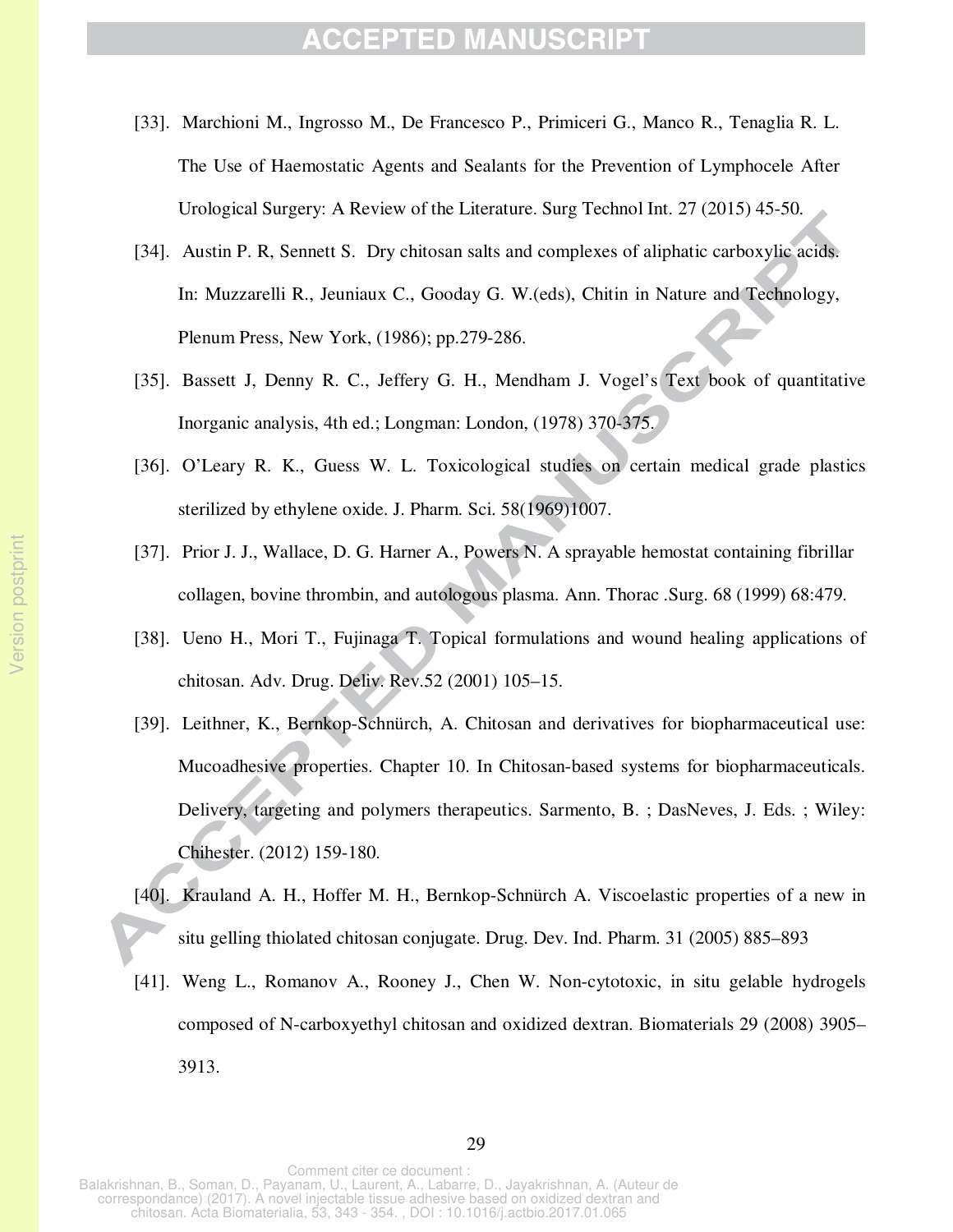- [42]. Mehvar R. Dextrans for targeted and sustained delivery of therapeutic and imaging agents. J. Control. Release 69 ( 2000) 1–25.
- [43]. Miller M. A., Engstrom J.D., Ludher B. S., Johnston K. P. Low viscosity highly concentrated injectable non aqueous suspensions of lysozyme microparticles. Langmuir 26 (2010)1067–1074.
- [44]. Mo X., Iwata H., Ikada Y. A tissue adhesives evaluated in vitro and in vivo analysis. J Biomed. Mater. Res. A. 94 (2010) 326-32.
- [45]. Weng L., Chen X., Chen W. Rheological characterization of in situ cross-linkable hydrogels formulated from oxidized dextran and N-carboxyethyl chitosan. Biomacromolecules 18 (2007) 1109-1115.
- [46]. Grillet A. M., Wyatt N. B., Gloe L.M. Polymer gel rheology and adhesion, Chapter 3, In Rheology. Vicente J. D. (Ed.), InTech, (2012) 59-80.
- [47]. Balakrishnan B., Jayakrishnan A. Self-cross-linking biopolymers as injectable in situ forming biodegradable scaffolds. Biomaterials 26 (2005) 3941-3951.
- [48]. Otani Y., Tabata Y., Ikada Y. A new biological glue from gelatin and poly(L-glutamic acid. J. Biomed. Mater. Res. 31 (1996) 157-166.
- [49]. Otani Y, Tabata Y, Ikada Y. Rapidly curable biological glue composed of gelatin and poly(L-glutamic acid). Biomaterials. 17 (1996) 1387-91.
- [50]. Balakrishnan B., Joshi N., Jayakrishnan A., Banerjee R. Self cross-linked oxidized alginate/gelatin hydrogel as injectable, adhesive bio-mimetic scaffolds for cartilage regeneration. Acta Biomater 10 (2014) 3650-3663.
- [51]. SionkowskaA., Wisniewki M., Skopinska J., Kennedy C. J., Wess T. J. Molecular interactions in collagen and chitosan blends. Biomaterials 25 (2004) 795-801.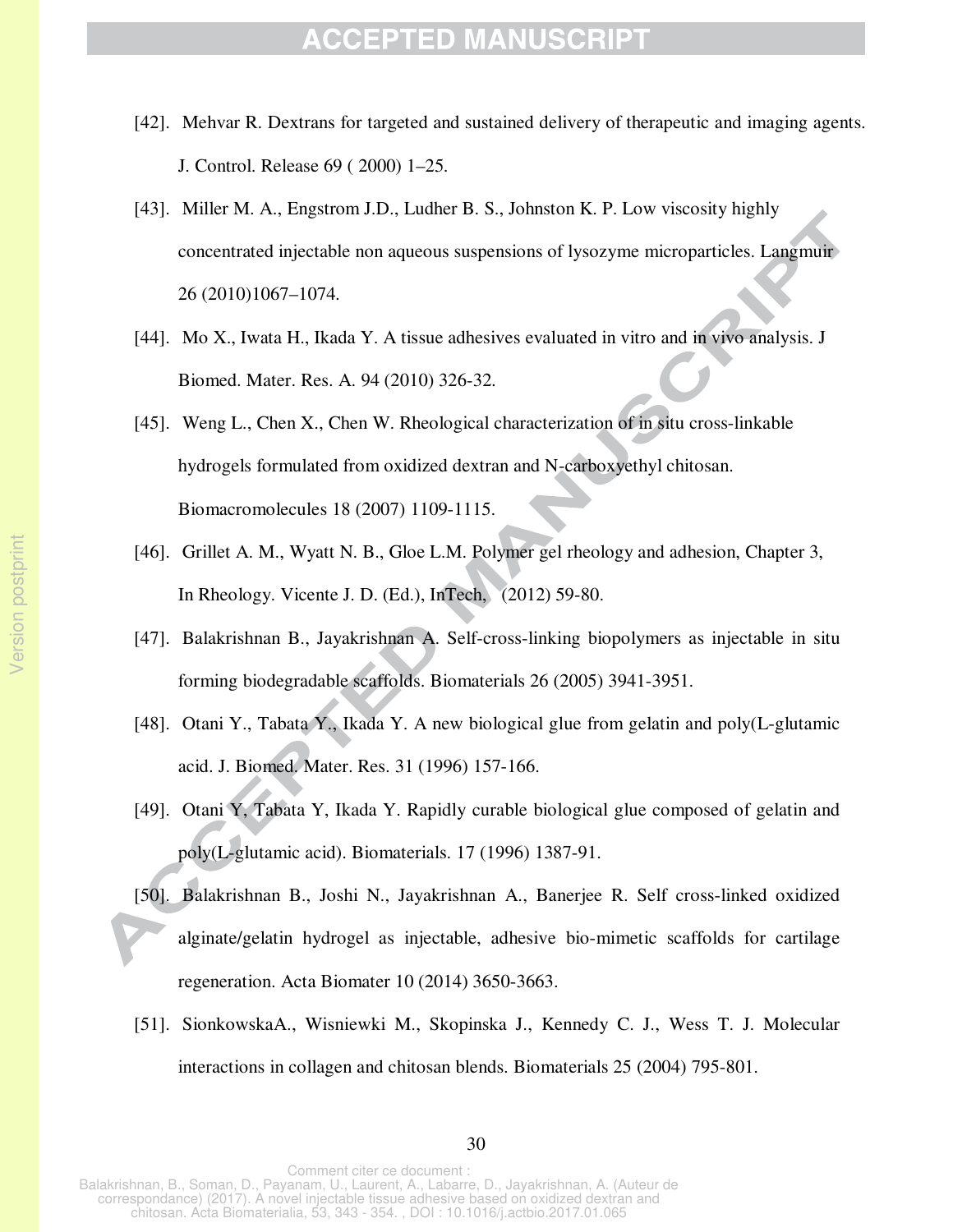[52]. URL:

http://www.heart.org/HEARTORG/Conditions/HighBloodPressure/AboutHighBloodPre ssure/Understanding-Blood-Pressure-Readings\_UCM\_301764\_Article.jsp#) (accessed on December 9, 2016)

- [53]. Fürst W, Banerjee A. Release of glutaraldehyde from an albumin-glutaraldehyde tissue adhesive causes significant in vitro and in vivo toxicity. Ann. Thorac. Surg. 79 (2005) 1522–8.
- [54]. LeMaire S. A., Schmittling Z. C., Coselli J. S., Undar A., Deady B. A., Clubb F. J., et al. BioGlue surgical adhesive impairs aortic growth and causes anastomotic strictures. Ann. Thorac. Surg. 73 (2002) 1500.
- [55]. URL: http://www.fda.gov/ohrms/dockets/ac/01/briefing/3790b2\_01\_cryolife.pdf (accessed on August 2, 2016)

#### **Figure Legends:**

- Figure 1: Experimental set up for bonding strength (a) and burst strength measurement (b); gelation of the two-component glue tested in an Actalyke ACT tester (c); photographs of gel demonstrating color change from colorless to yellowish at 24 h and brownish at 2 weeks (d).
- Figure 2: Schematic representation of periodate oxidation of dextran (a) and Schiff's base reaction between DDA and ChitHCl to form hydrogel (b).
- Figure 3: Rheology analysis of DDA-ChitHCl hydrogel; strain sweep analysis (a), variation of damping factor and phase angle with time (b), adhesive and cohesive nature of gel (c) frequency sweep (d) and time sweep analysis of gel (e).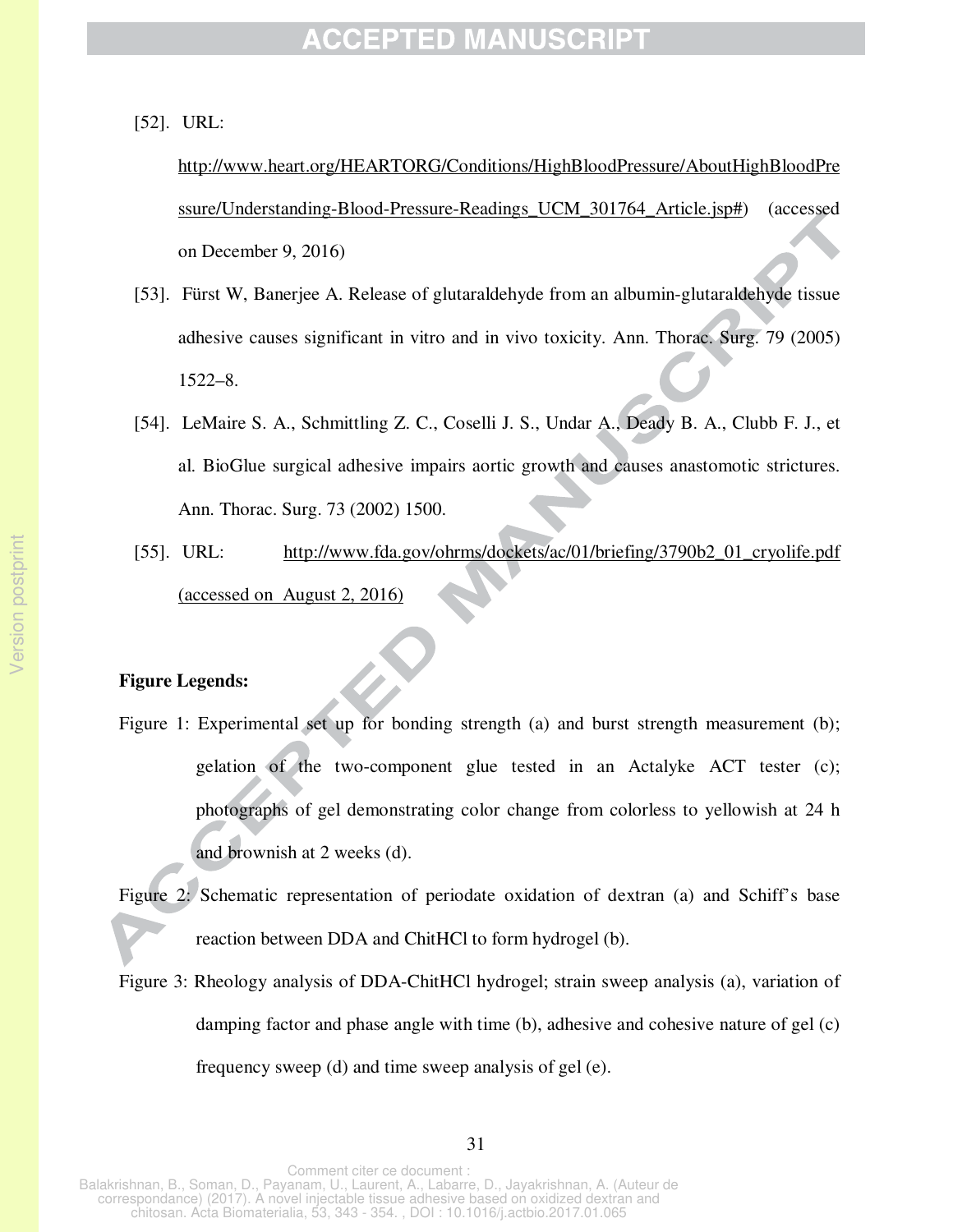- Figure 4: Variation in percentage swelling of hydrogels with time for hydrogels prepared using DDAs having different degree of oxidation (a), degradation profile of the DDA-ChitHCl hydrogel prepared using 10 wt% solution of DDA50 and 5 wt% solution of ChitHCl (b).
- Figure 5: SEM images showing surface morphology (a) and internal structure (b) of the representative lyophilized gel prepared using ChitHCl (5 wt%) and DDA50(10 wt%); Optical microscope images of L929 mouse fibroblast cells exposed to gels (c) and variation in percentage of metabolically active cells upon exposure to the gel extract and its components (d).
- Figure 6: Variation in bonding strength (a) and burst strength (b) of hydrogels with change in degree of oxidation of dextran
- Figure 7: Variation in cumulative release (%) of 5FU (50 mg/gm of gel) and FITC albumin (50 mg/gm of gel) with time from hydrogels
- Figure 8: Photographs demonstrating the creation of circular excision on rabbit liver (a), bleeding from the excised site (b), application of DDA-ChitHCl gel on the resected site (c), glistening appearance of DDA-ChitHCl glue on the injury site (d) and gross appearance of DDA-ChitHCl gel (e) and Bioglue  $\mathcal{D}$  (f) after 14 days.
- Figure 9: Histology H & E stained liver tissue sections treated with Bioglue  $\circledR$  and DDA-ChitHCl gel after 14 days. A thick layer of Bioglue® seen as pink homogenous material (a, arrow); Necrosis (exploding star) as noticed directly beneath the Bioglue ® surrounded by inflammation (pentacle) consisting of macrophages, lymphocytes and eosinophils (b); a thin layer of glue seen as pink homogenous material in the case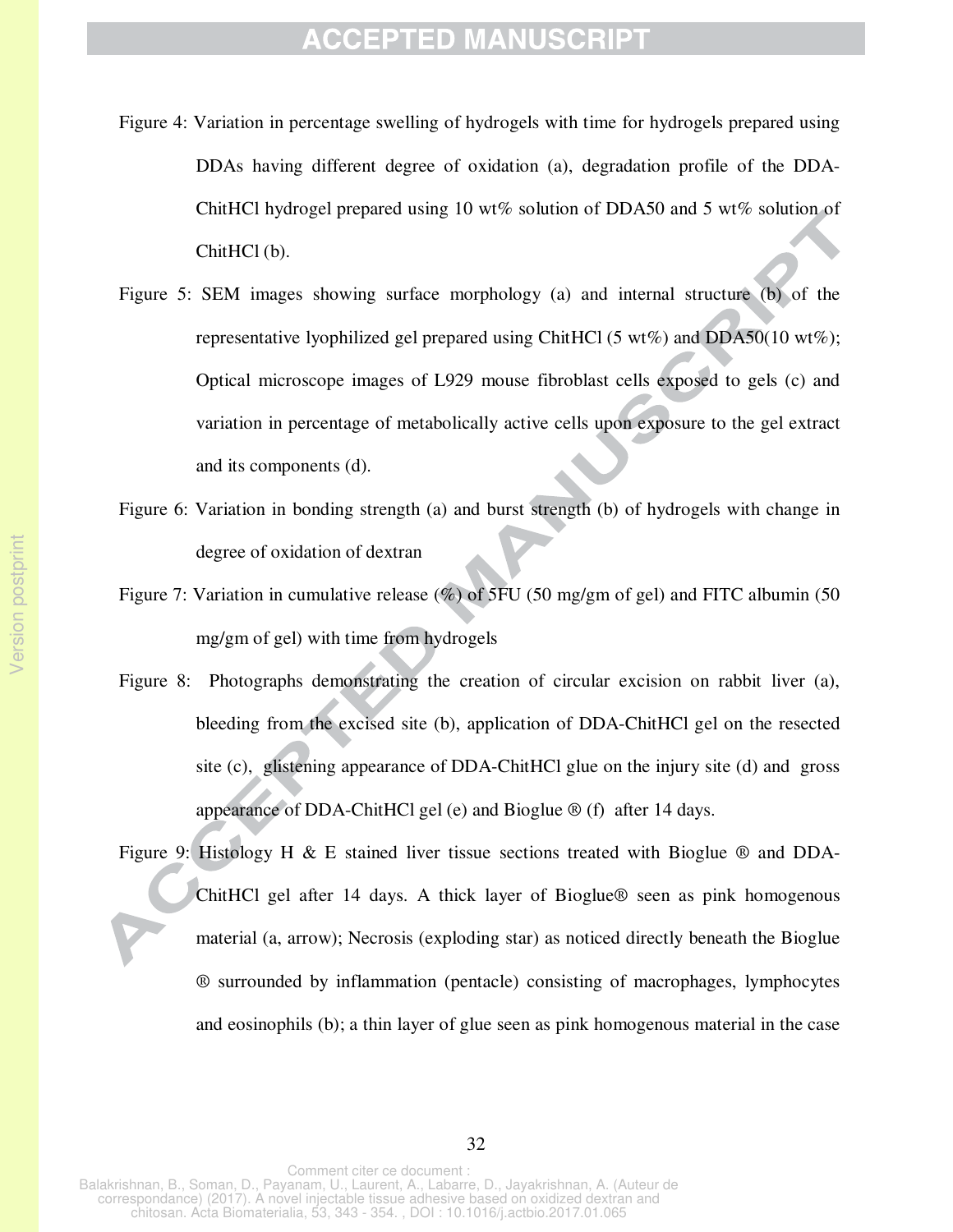of DDA-ChitHCl gel, (c, arrow); giant cells and macrophages were noticed in the

DDA-ChitHCl gel (d).

#### **Table legends**

ACC

- Table 1: Details of periodate oxidation of dextran
- Table 2: Viscosity of ChitHCl solution with change in its concentration.
- Table 3: Variation in gelling time of DDA-ChitHCl hydrogel with change in degree of

oxidation.

Table 4: Hemolytic potential of DDA-ChitHCl gel and its components

### **Table 1. Details of periodate oxidation of dextran**

| Sample            | Periodate equivalents $(\%)$ | Degree of oxidation $(\%)$ | Yield $(\%)$  |
|-------------------|------------------------------|----------------------------|---------------|
| DDA5              | 5.24                         | $5.16 \pm 0.2$             | $85.49 \pm 2$ |
| DDA50             | 50.19                        | $50.14 \pm 0.6$            | $86.73 \pm 2$ |
| DDA <sub>90</sub> | 90.74                        | $90.4 \pm 0.43$            | $89.63 \pm 5$ |

### **Table 2. Viscosity of ChitHCl solutions at different concentrations.**

| Concentration   | Viscosity    |
|-----------------|--------------|
| in water $(\%)$ | (cP)         |
| 5               | $\leq$ 1     |
| 10              | $45.2 \pm 4$ |
| 15              | $86.8 \pm 2$ |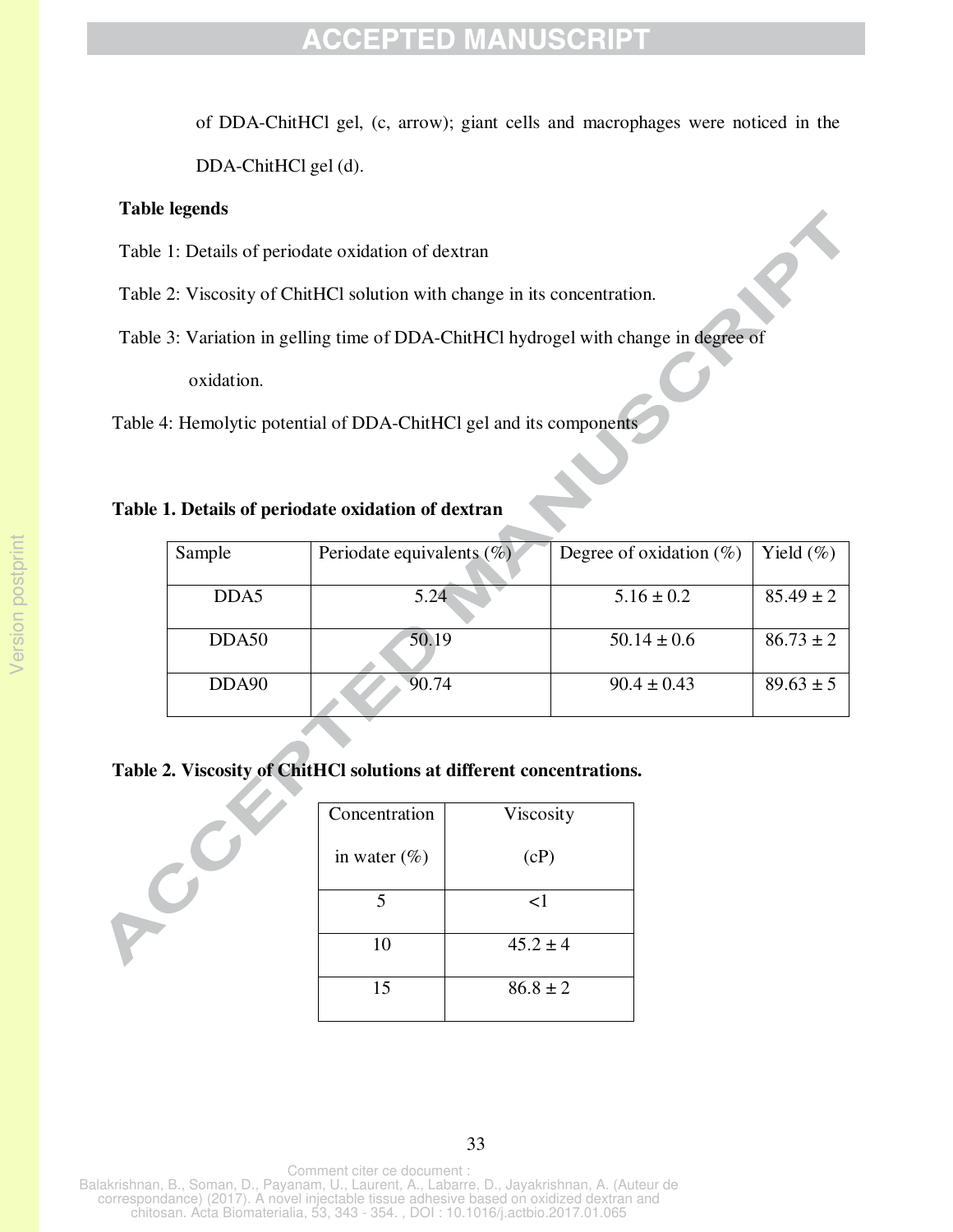### **Table 3.Variation in gelling time of DDA-ChitHCl hydrogel with change in degree of**

#### **oxidation.**

| Sample | Concentration of | Concentration of | Gelling Time at |
|--------|------------------|------------------|-----------------|
|        | DDA in           | ChitHCl in water | $37^{\circ}$ C  |
|        | PBS ( $wt\%$ )   | $(wt\%)$         | (sec)           |
| DDA5   | 5                | 10               | $3 - 4$         |
| DDA50  | 10               | 10               | $3 - 4$         |
| DDA90  | 15               | 10               | $3 - 4$         |
| DDA5   | 5                | 5                | $3 - 6$         |
| DDA50  | 10               |                  | $3 - 4$         |
| DDA90  | 15               | 5                | $3 - 6$         |

### **Table 4: Hemolytic potential of DDA-ChitHCl gel and its components**

| Samples                                      | Hemolytic potential |  |
|----------------------------------------------|---------------------|--|
| PBS (negative control)                       |                     |  |
| DDA-ChitHCl gel                              | $1.55 \pm 0.1$      |  |
| <b>DDA</b>                                   | $0.03 \pm 0.04$     |  |
| <b>ChitHCl</b>                               | $1.8 \pm 0.4$       |  |
| 0.1 wt % Sodium carbonate (Positive control) | 100                 |  |

Comment citer ce document : Balakrishnan, B., Soman, D., Payanam, U., Laurent, A., Labarre, D., Jayakrishnan, A. (Auteur de correspondance) (2017). A novel injectable tissue adhesive based on oxidized dextran and chitosan. Acta Biomaterialia, 53, 343 - 354. , DOI : 10.1016/j.actbio.2017.01.065

COM

34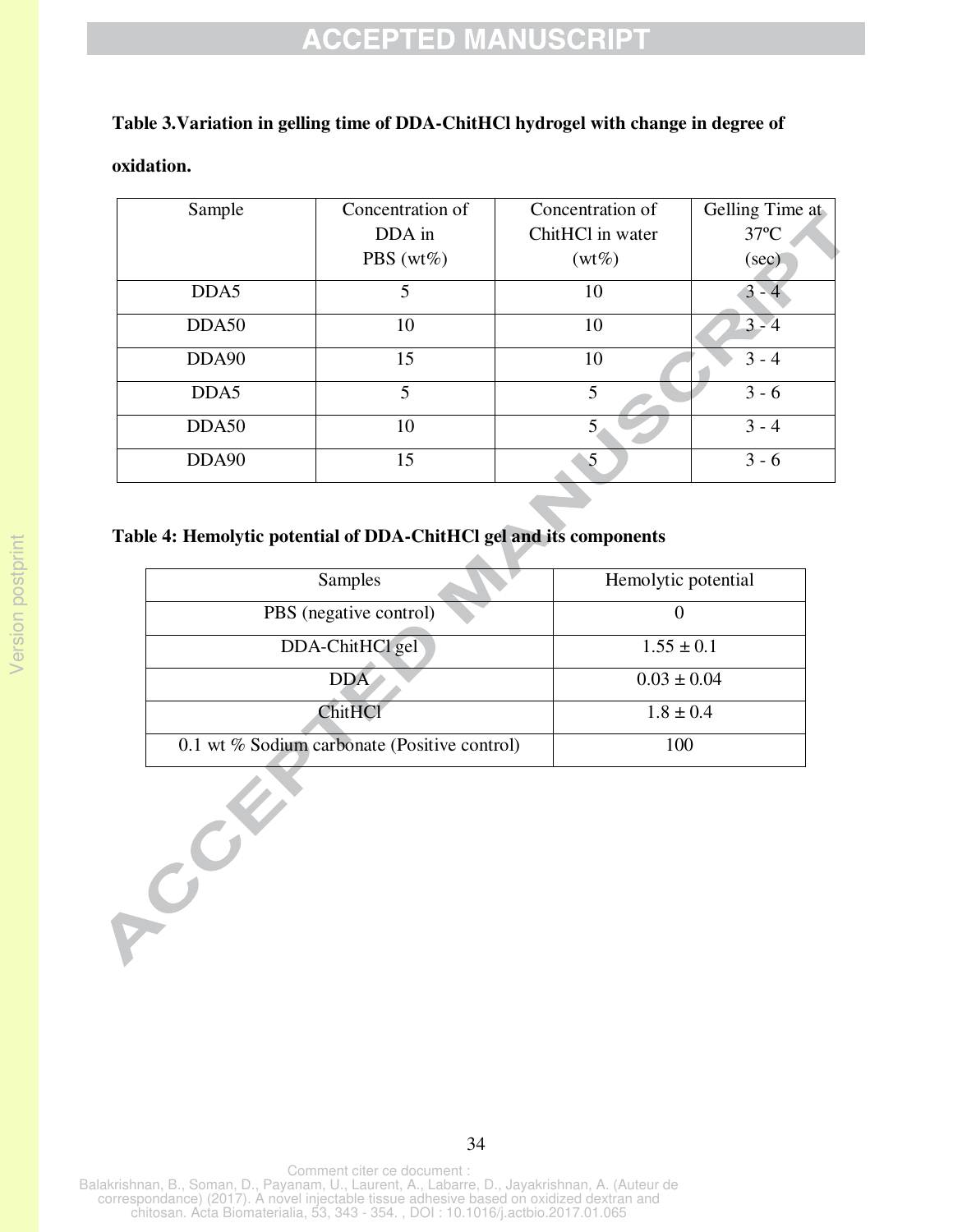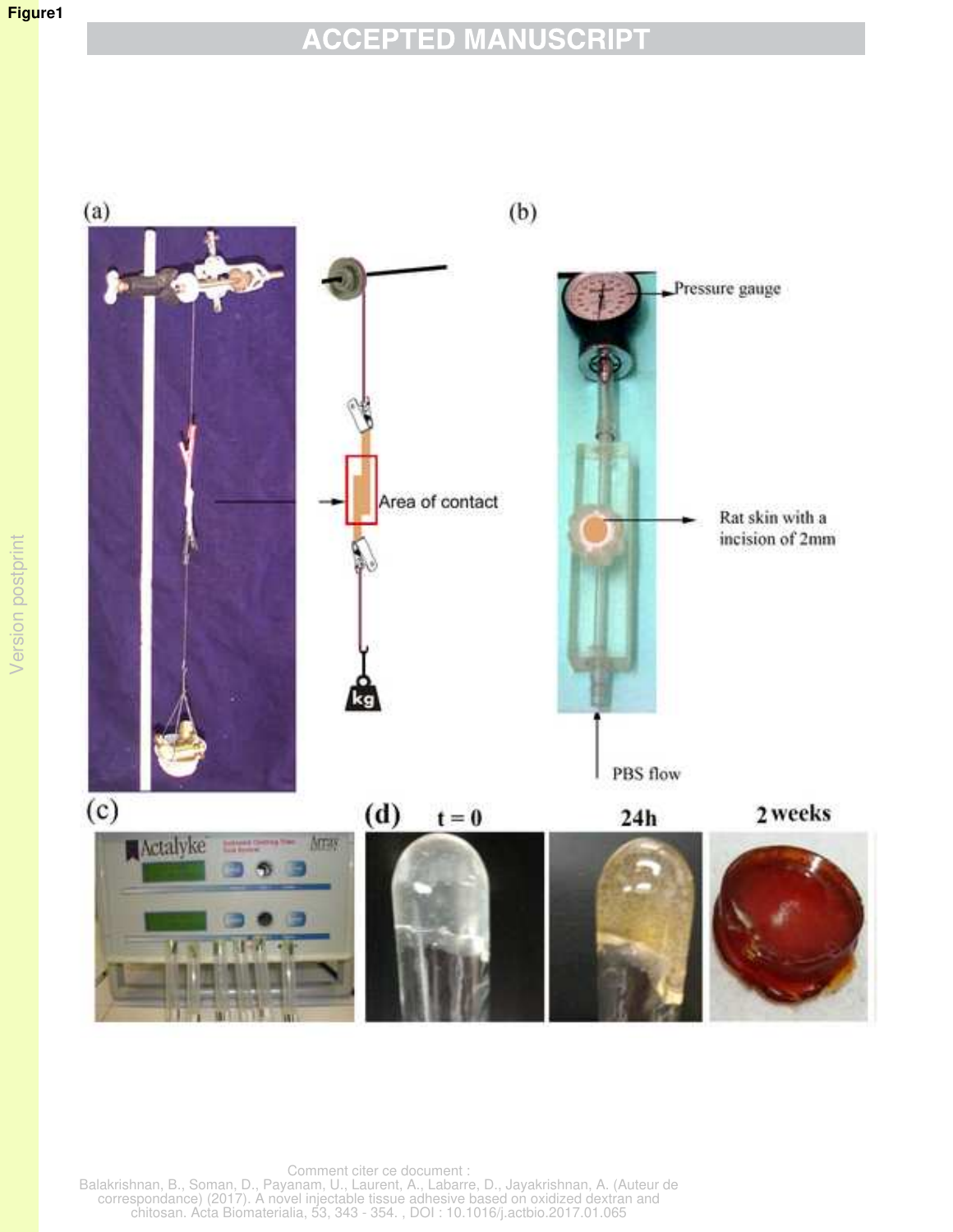### **Figure 2**

# **ACCEPTED MANUSCRIPT**

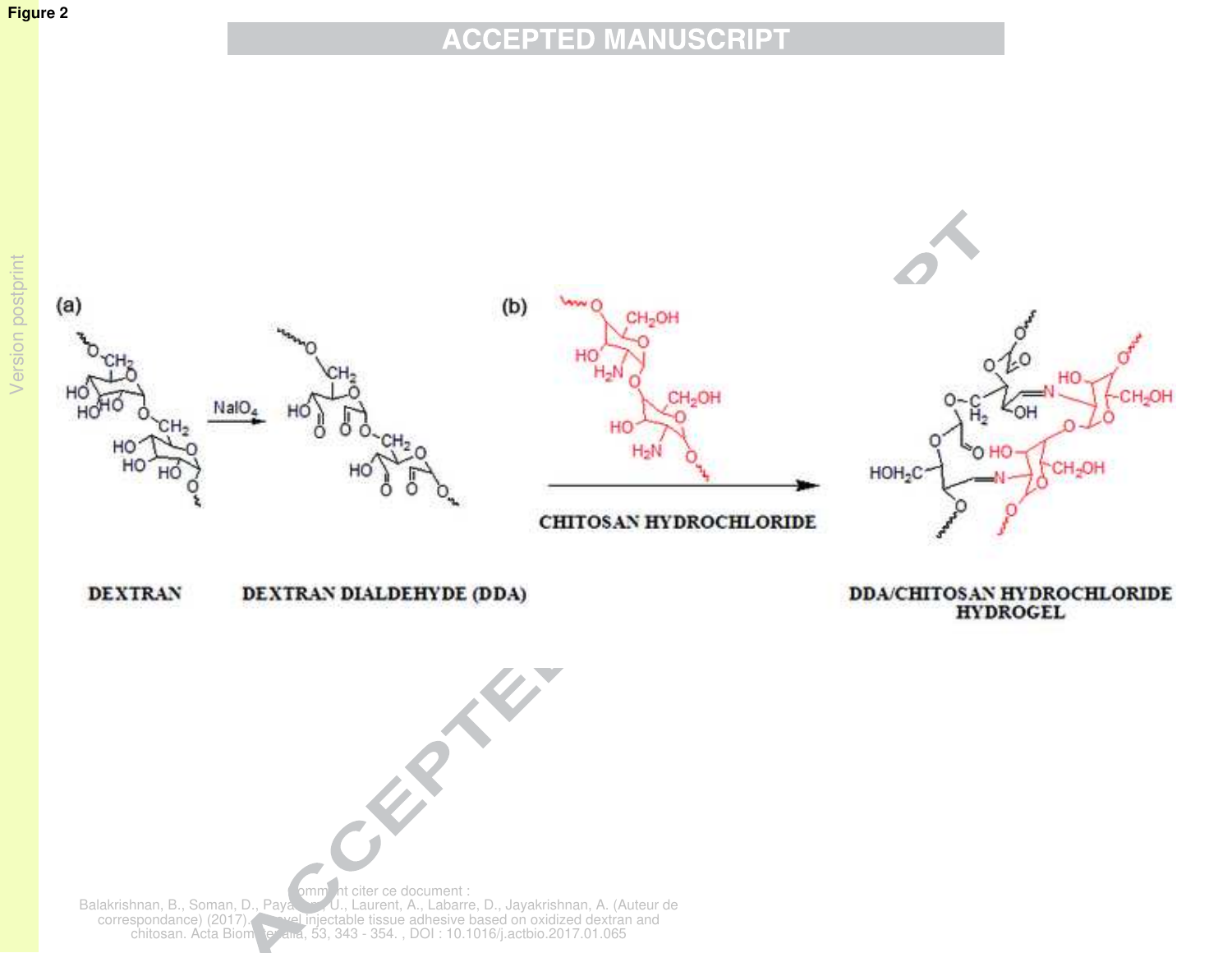

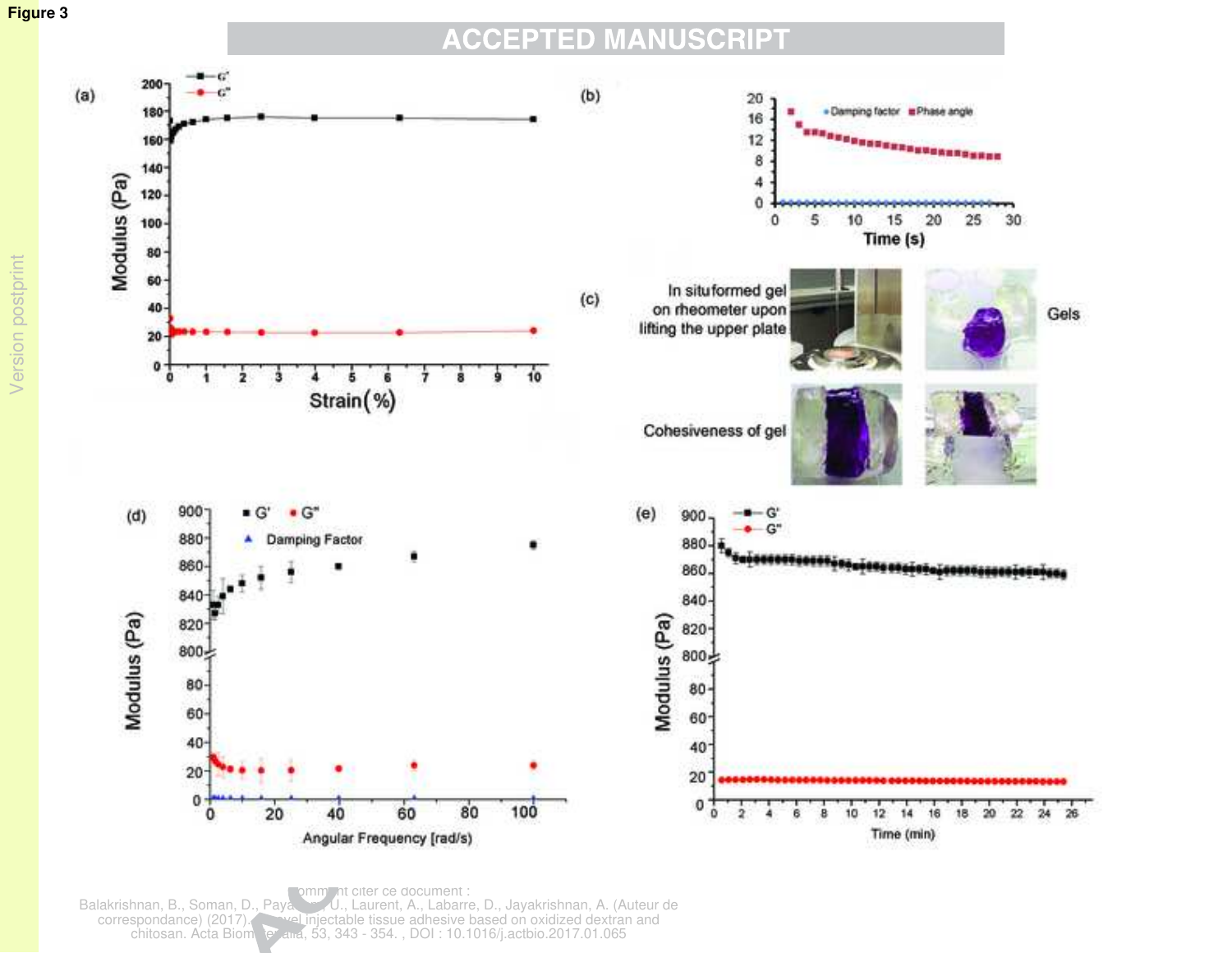#### **CCEPTED MANUSCRIPT**  $\Delta$



Balakrishnan, B., Soman, D., Payanam, U., Laurent, A., Labarre, D., Jayakrishnan, A. (Auteur de correspondance) (2017). A novel injectable tissue adhesive based on oxidized dextran and chitosan. Acta Biomaterialia, 53, 343 - 354. , DOI : 10.1016/j.actbio.2017.01.065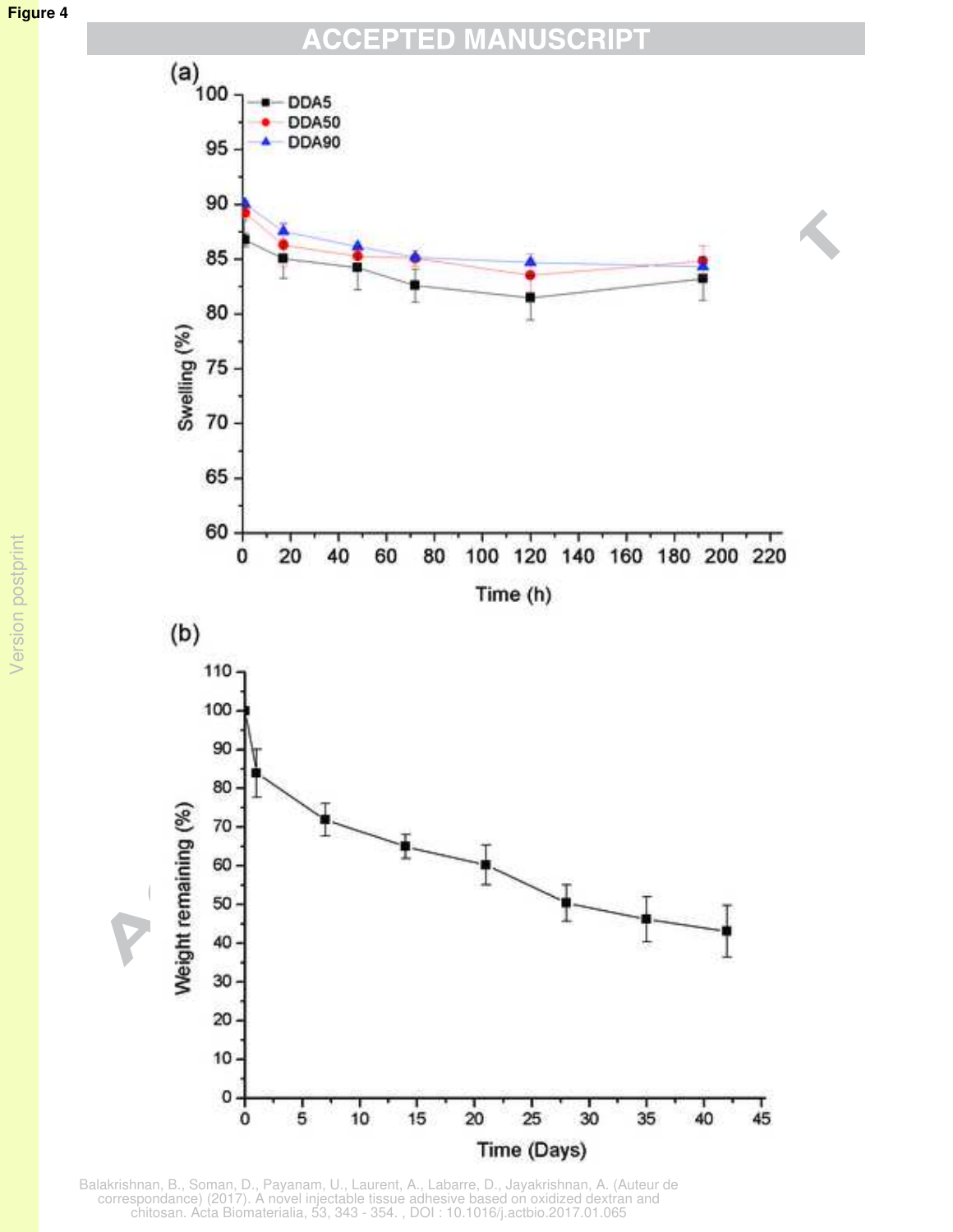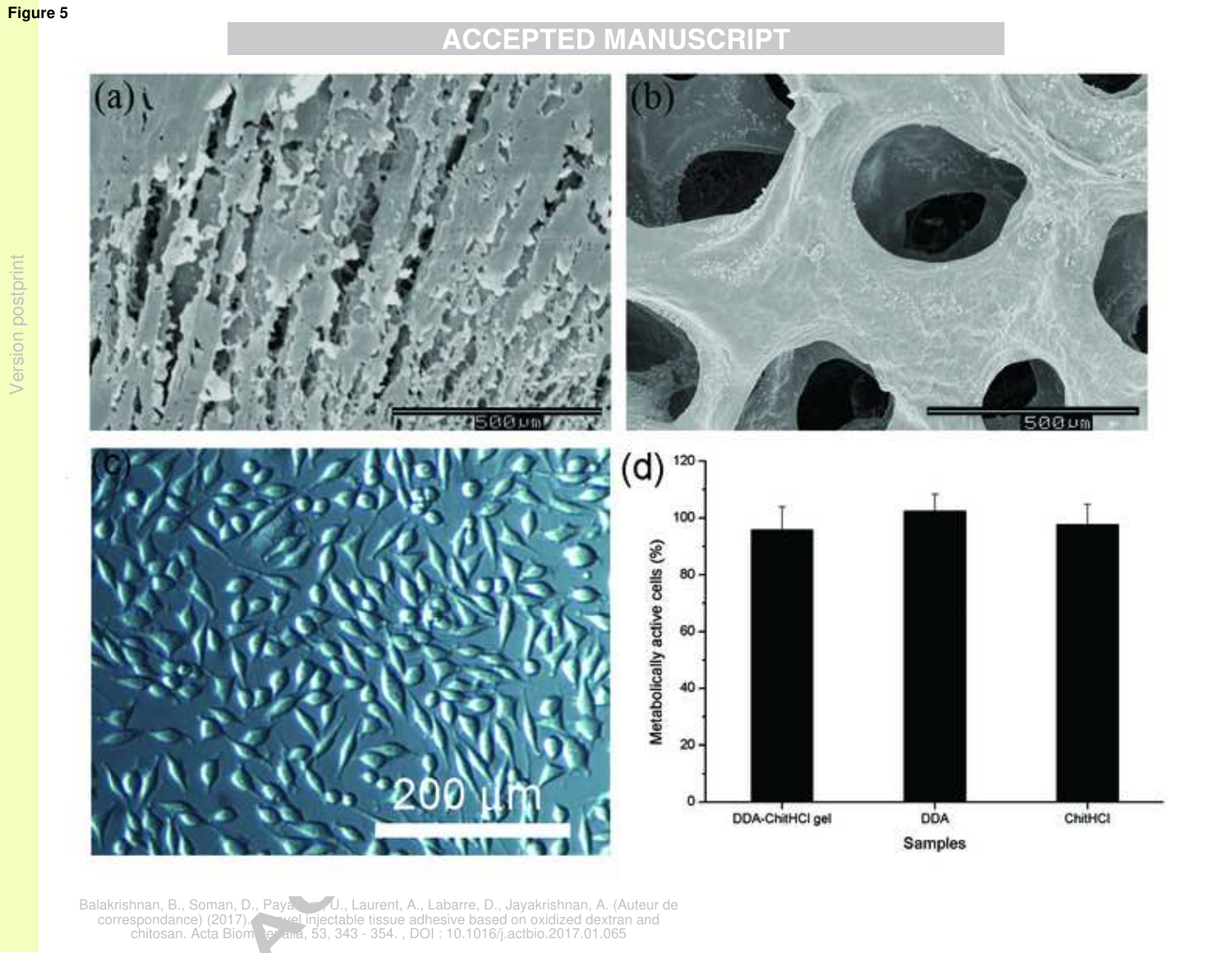### **Figure 6**

# **ACCEPTED MANUSCRIPT**

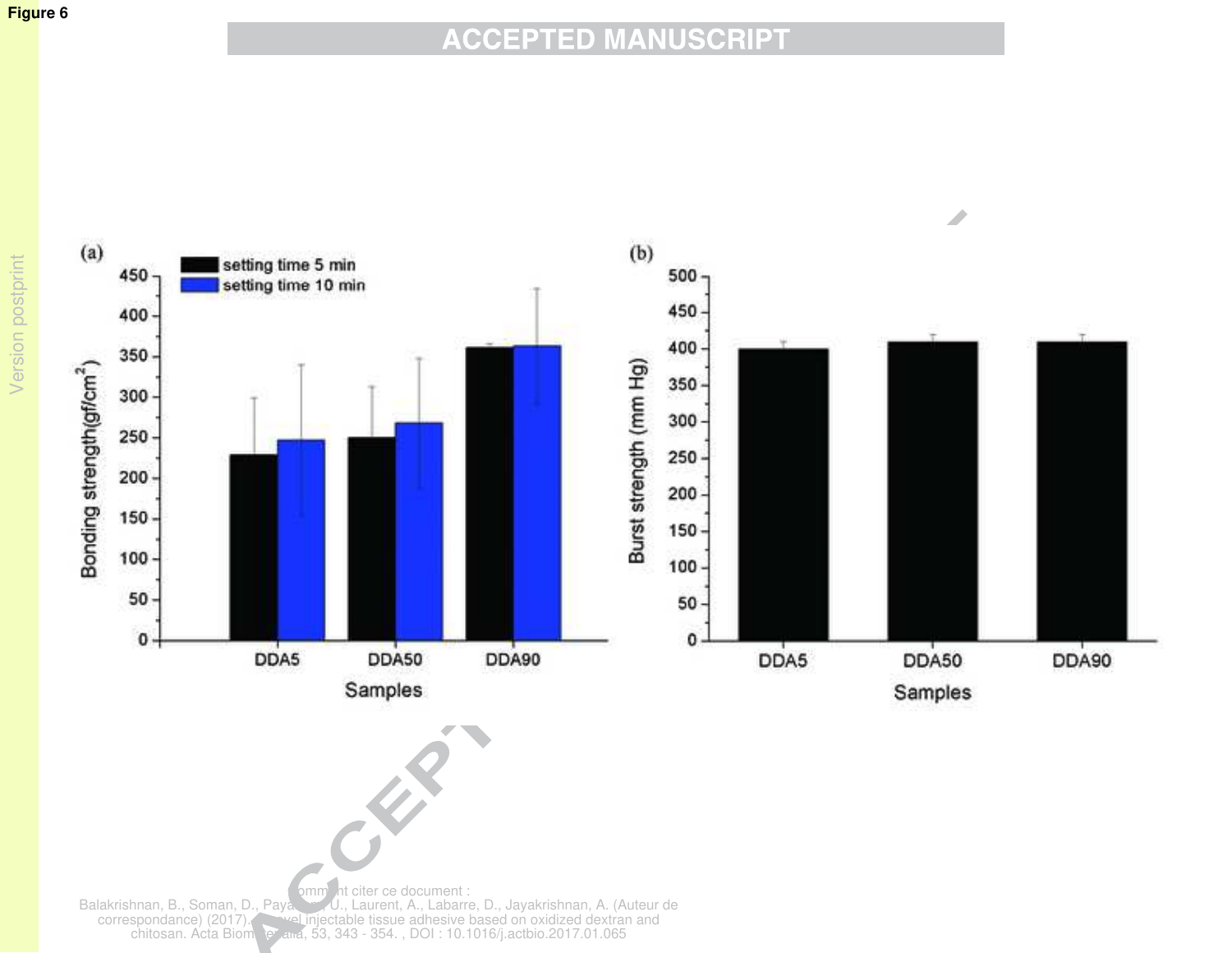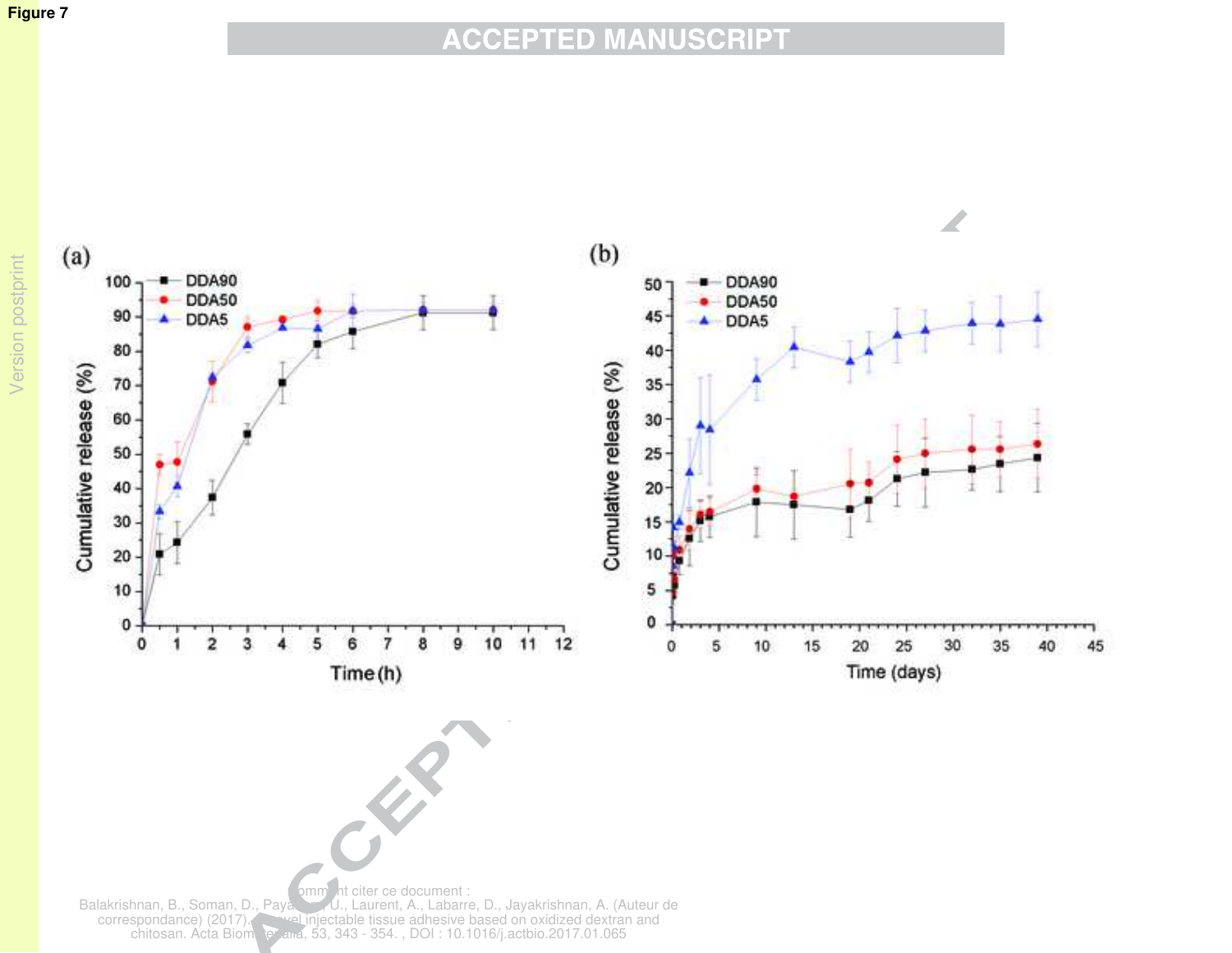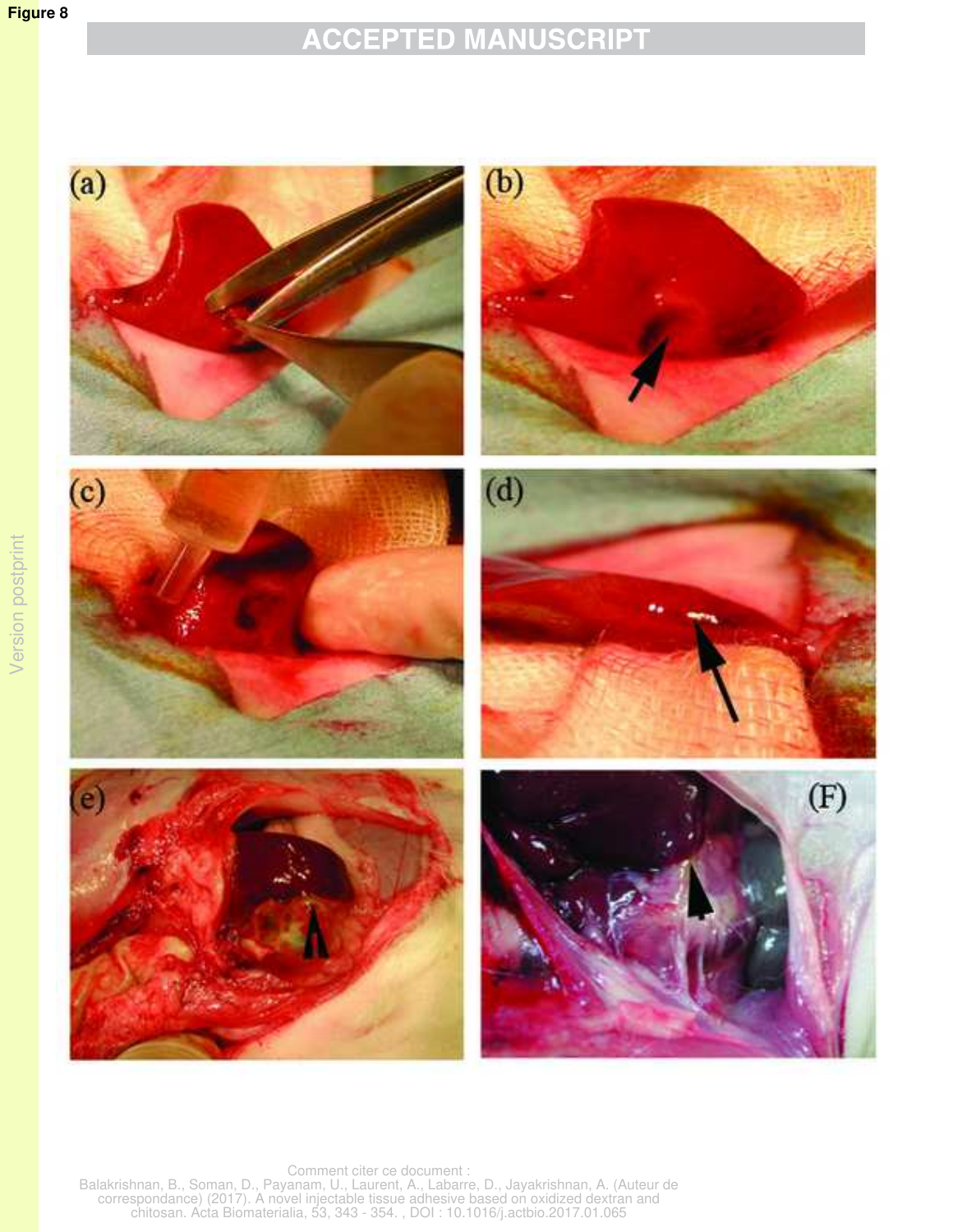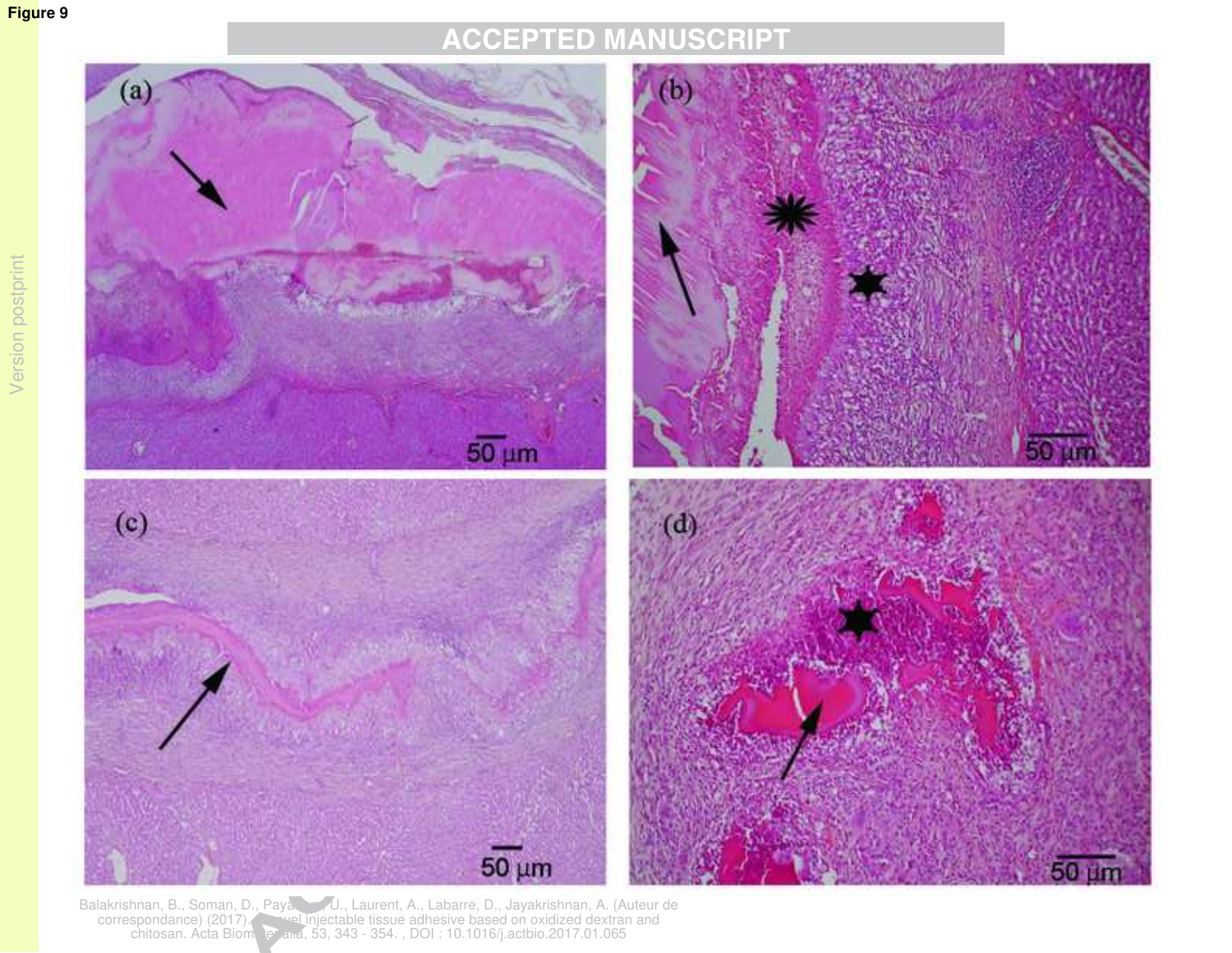